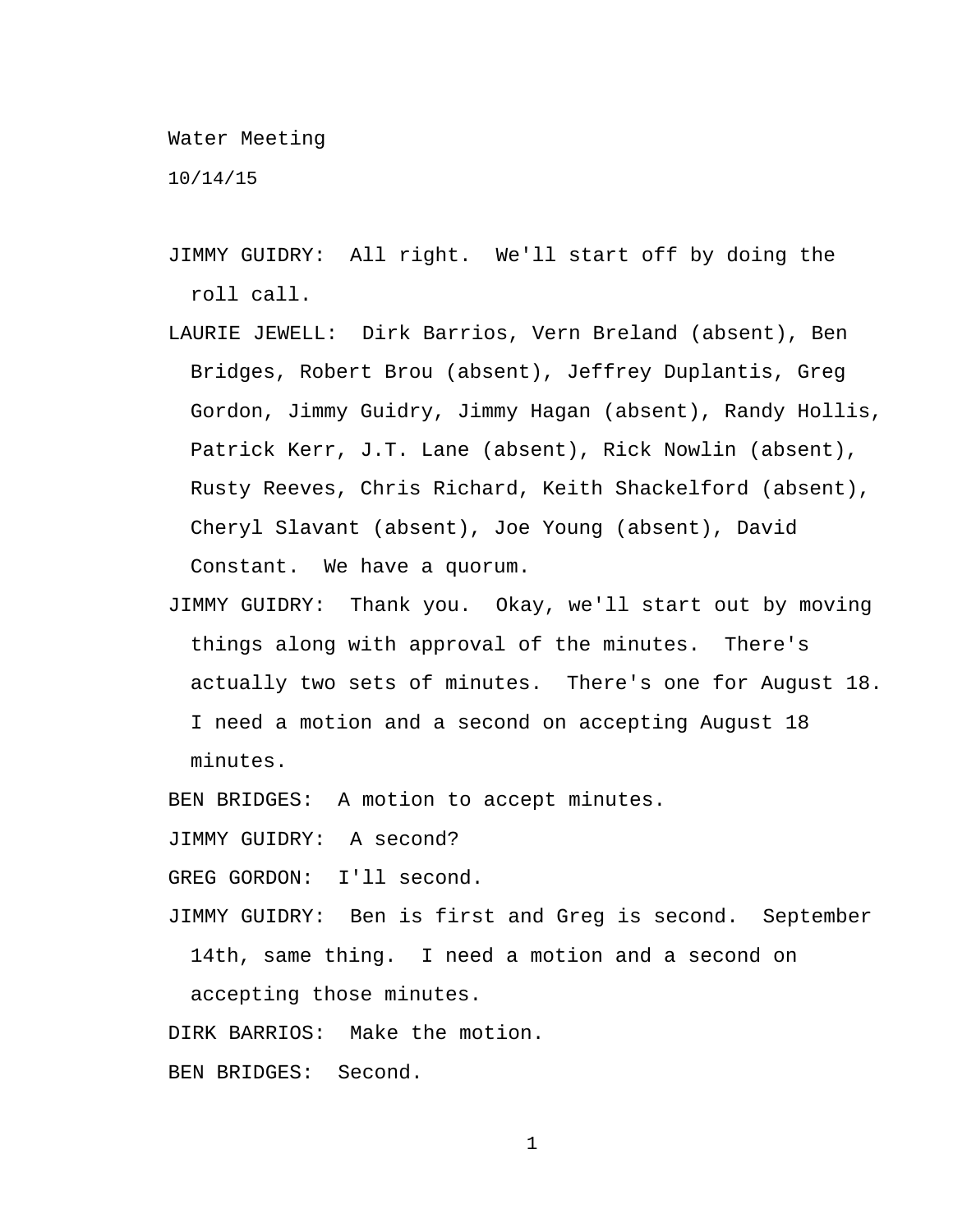JIMMY GUIDRY: And I should do it on both. All those in

favor of August 18 minutes accepting say aye.

(council unanimously responds "aye")

JIMMY GUIDRY: Any opposed? Same on September 14th. All in favor of accepting the minutes of September 14th say aye.

(council unanimously responds "aye")

- JIMMY GUIDRY: Opposed? The minutes for those two meetings are approved. All right, we'll get right into old business. I guess Randy is going to be bringing us up to date on some of the old business. The way we'll work this today I think the ASME tanks we want to go ahead and discuss and try to bring that to a vote. I think the day tanks in section 5 we haven't voted on yet so I don't think we'll be voting on the day tanks today. We'll vote with it with section 5, when we finish chapter 5. So Randy, it's all yours.
- RANDY HOLLIS: I was reading the 7.2 and this is the final language I guess that was provided.
- JIMMY GUIDRY: Yeah, in front of you there's hydropneumatic tank systems which is the latest language. Still open to changes if anybody wants to make changes before we vote. RANDY HOLLIS: I think each person ought to read that
	- before we look at it. I guess the first question I would have on the language is it says each pressure tank shall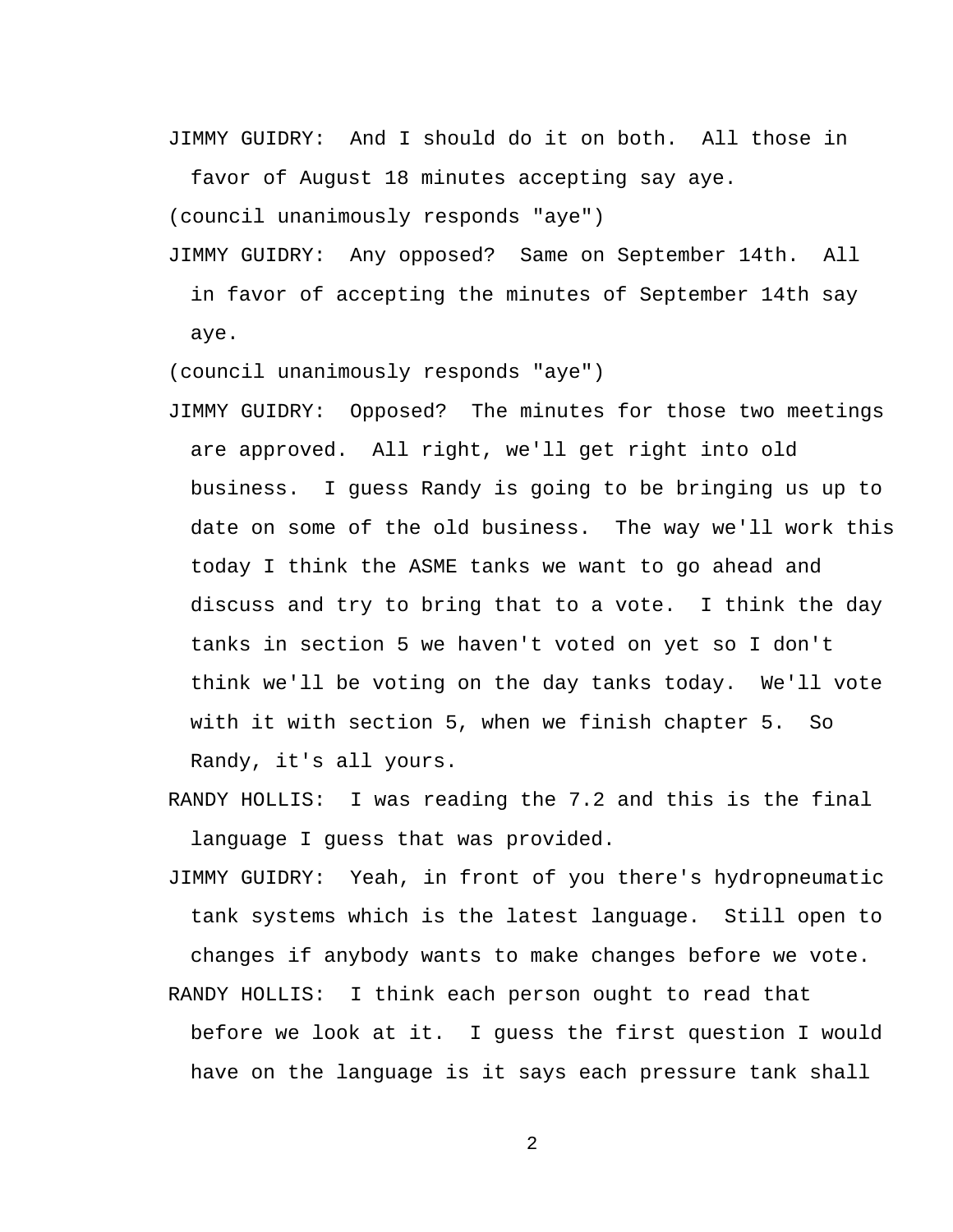meet ASME code requirements or an equivalent requirement of state local laws. And for those that are not reading this, don't have it in front of them, we're only talking about systems that serve more than 150 living units. Anything less than that will be allowed to have hydropneumatic tanks. Anything larger than that the requirement is ground or elevated storage tanks according to section 7.1 of 7.3. So I guess the question I would have is is the intent when we say ASME code requirement does that mean it has to be stamped? Or does it have to be built to ASME guidelines?

- CHRIS RICHARD: The way it's written it doesn't have to be stamped.
- JIMMY GUIDRY: The way it's written it's either or. So you can either have it stamped or you can have one that's equivalent, but it needs to be built to same specs I guess.
- RANDY HOLLIS: Okay. I just wanted to clarify it. I think that's what we agreed to.
- PATRICK KERR: The way this first sentence is written. We have hydropneumatic tanks in large systems too. It's kind of ambiguous. I think what we're trying to say is if it's your only storage capacity then it can be used only by small systems. But all systems use them for buffering. Surge tanks keep pumps from shutting on and off.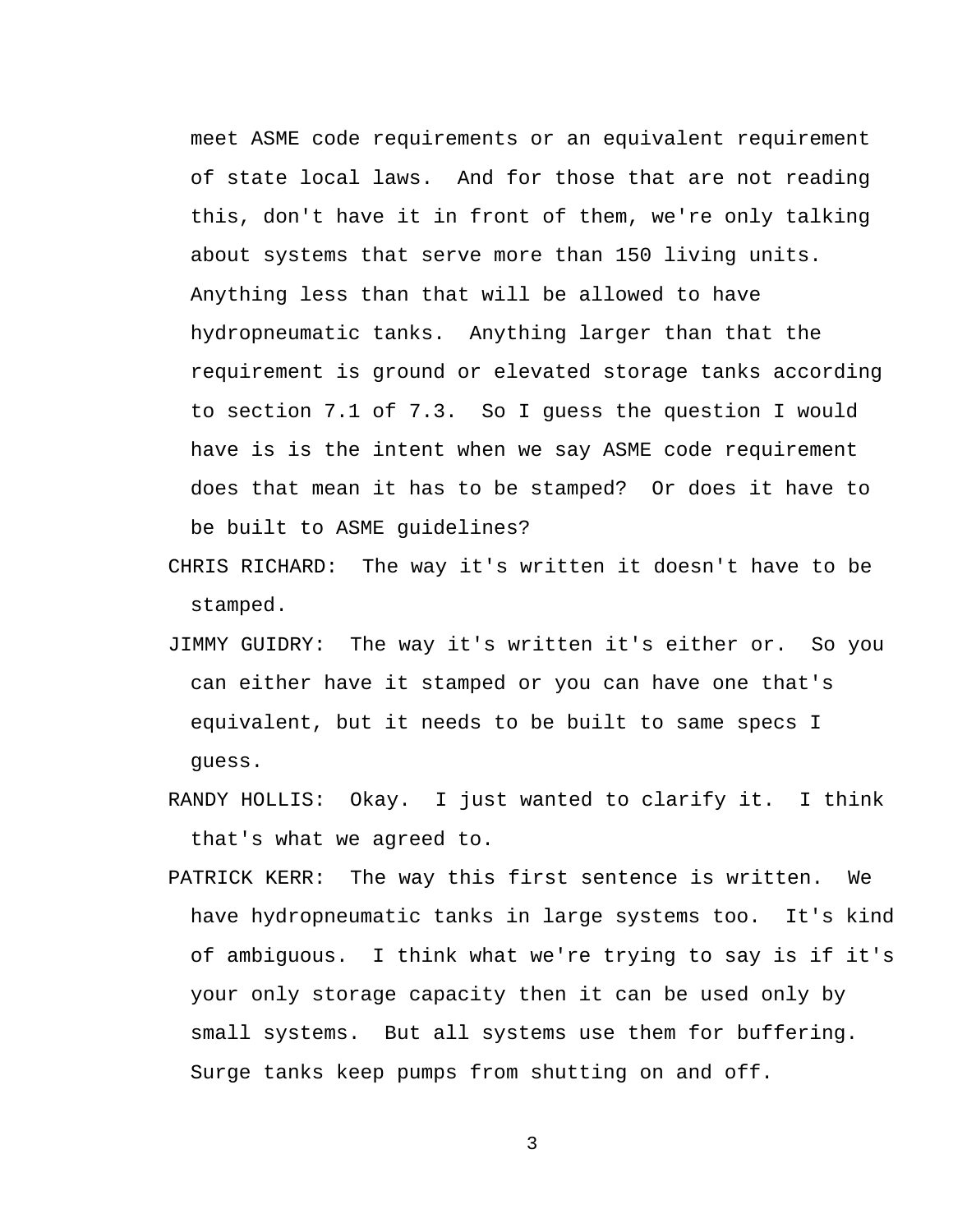- JIMMY GUIDRY: Yeah, I guess I'm reading it when provided as the only water storage.
- PATRICK KERR: Yeah, if you guys could clean that up a little bit. Hydropneumatic tanks which serve as the only storage for a system are acceptable only in very small systems would make sense to me. Hydropneumatic tanks which serve as a systems only storage are acceptable only in very small systems. Which serve as the systems only storage.
- JIMMY GUIDRY: As the only water storage for that system or as the...
- PATRICK KERR: Hydropneumatic tanks which serve as a systems only storage are acceptable only in very small systems. Is that okay?

CHRIS RICHARD: I think it's fine the way it is.

PATRICK KERR: Okay.

JIMMY GUIDRY: Are you offering those changes?

- PATRICK KERR: There should be another comma after are. But anyway, if you do that you should be able to strip it out and it should still say what you want it to say, right.
- RANDY HOLLIS: What if you put the word system between water and storage provided as the only water system storage.

PATRICK KERR: That's fine as long as we're on the same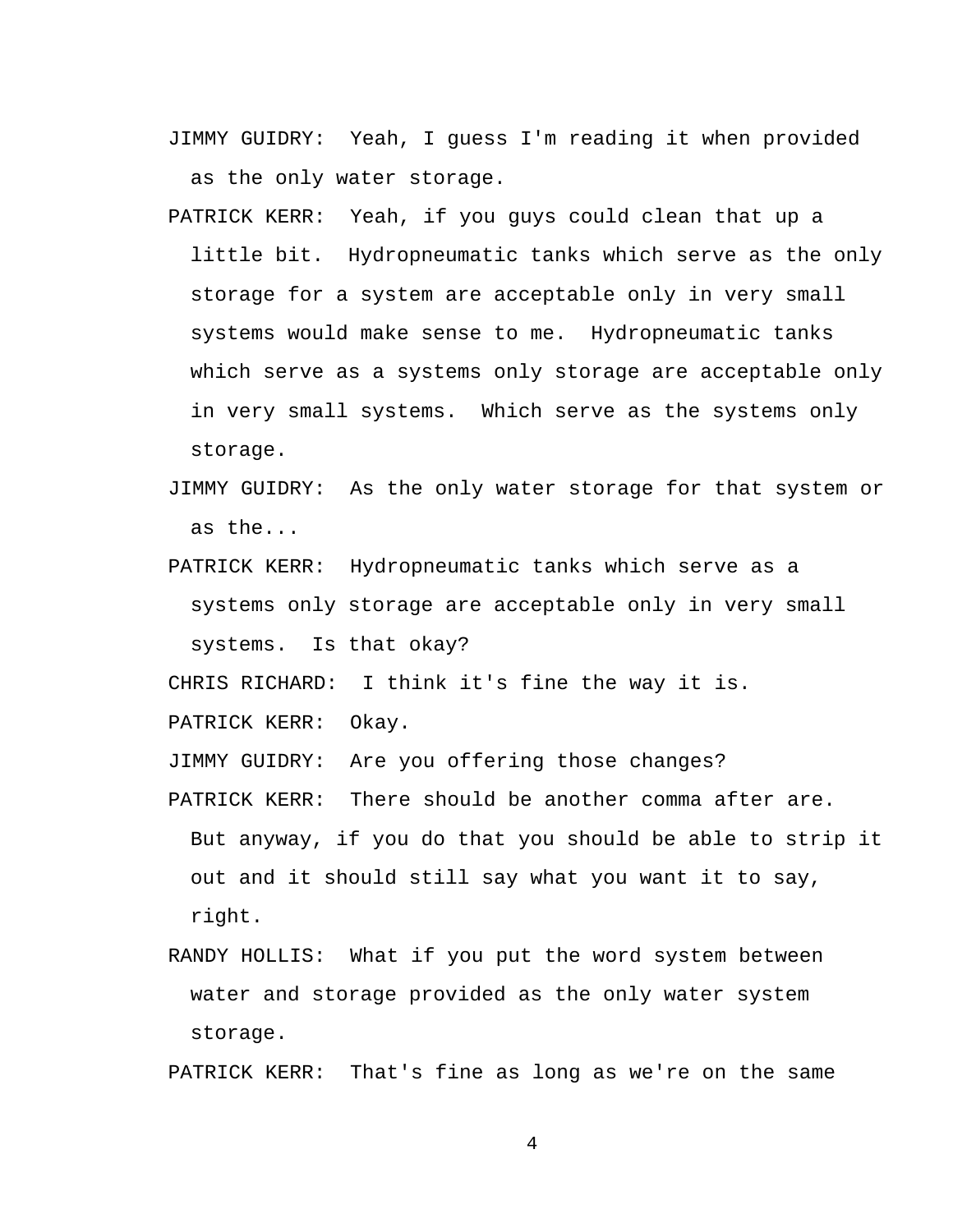page.

JIMMY GUIDRY: As the only water system's storage.

RANDY HOLLIS: Singular, system storage.

JEFFREY DUPLANTIS: There should be a comma after storage. JIMMY GUIDRY: Okay, I'm going to read it. Hydropneumatic pressure tanks when provided as the only water system storage are acceptable only in very small water systems. RANDY HOLLIS: Is there a definition of living units? And so should that be active customers?

PATRICK KERR: No. Talking about apartments, right, or trailers. They may not be customers. If you had 155 apartment complexes you should have something other than. BEN BRIDGES: Needs to be something besides living units. PATRICK KERR: We're not talking about meters. We've fought about this for 20 years. There's no good way to say it. Living units is as good as anything else. We've

used dwelling units, living units.

BEN BRIDGES: How many apartment complexes you going to have on a very small water system.

PATRICK KERR: You may have one that is its own system and has a couple hundred apartments and what we're saying with this is if you do you got to have water storage other than a hydropneumatic tank and I don't know that we need to say that.

BEN BRIDGES: Not on a small size system though.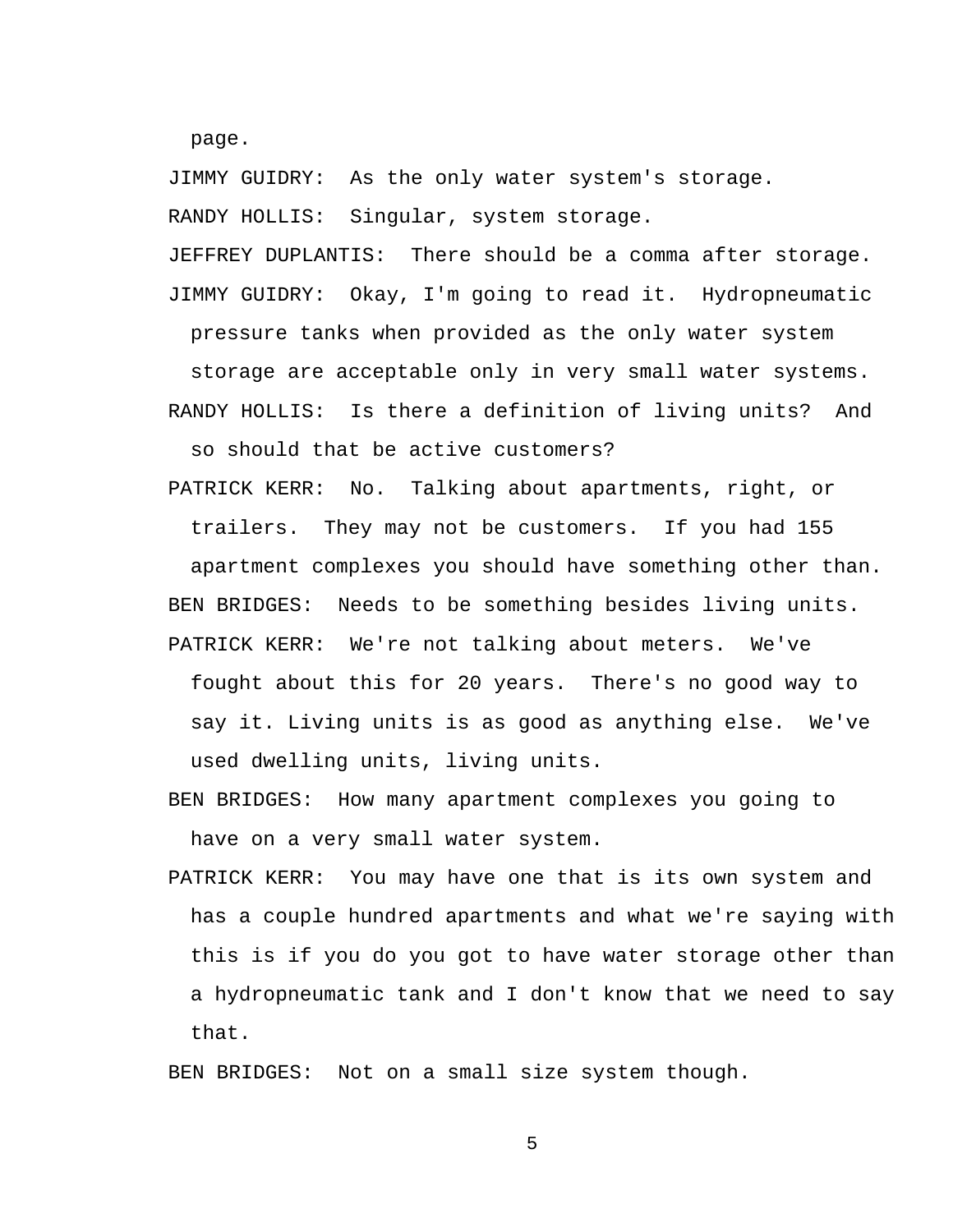PATRICK KERR: I mean all these apartment complexes going in now are a couple hundred units and what we're saying is they would have to have aerial or ground storage in addition to hydropneumatic tanks is what this says.

- RANDY HOLLIS: And there are some systems that are not metered that are large systems 2 3,000 customers. Technically if we put in meters they could comply with this cause they don't have 150 meters.
- AMANDA LAUGHLIN: There's a lot of systems out there that are ground storage. St. Tammany, Lafayette Parish. It exist.
- GREG GORDON: Everything we have is almost hydropneumatic tanks tied to a fire system. Exactly.
- AMANDA LAUGHLIN: I think that needs to be kind of discussed because for us on a plan's review side we would probably be telling a lot of people you got to go to ground storage.
- PATRICK KERR: We've got some 10,000 gallon hydropneumatic tanks, old rail cars.

RANDY HOLLIS: We used them as booster systems.

GREG GORDON: We have an 80,000 gallon tank.

PATRICK KERR: That's pressurized so you would not be able to use that anymore.

GREG GORDON: Well, you know most of the water systems like at least on the north shore in the New Orleans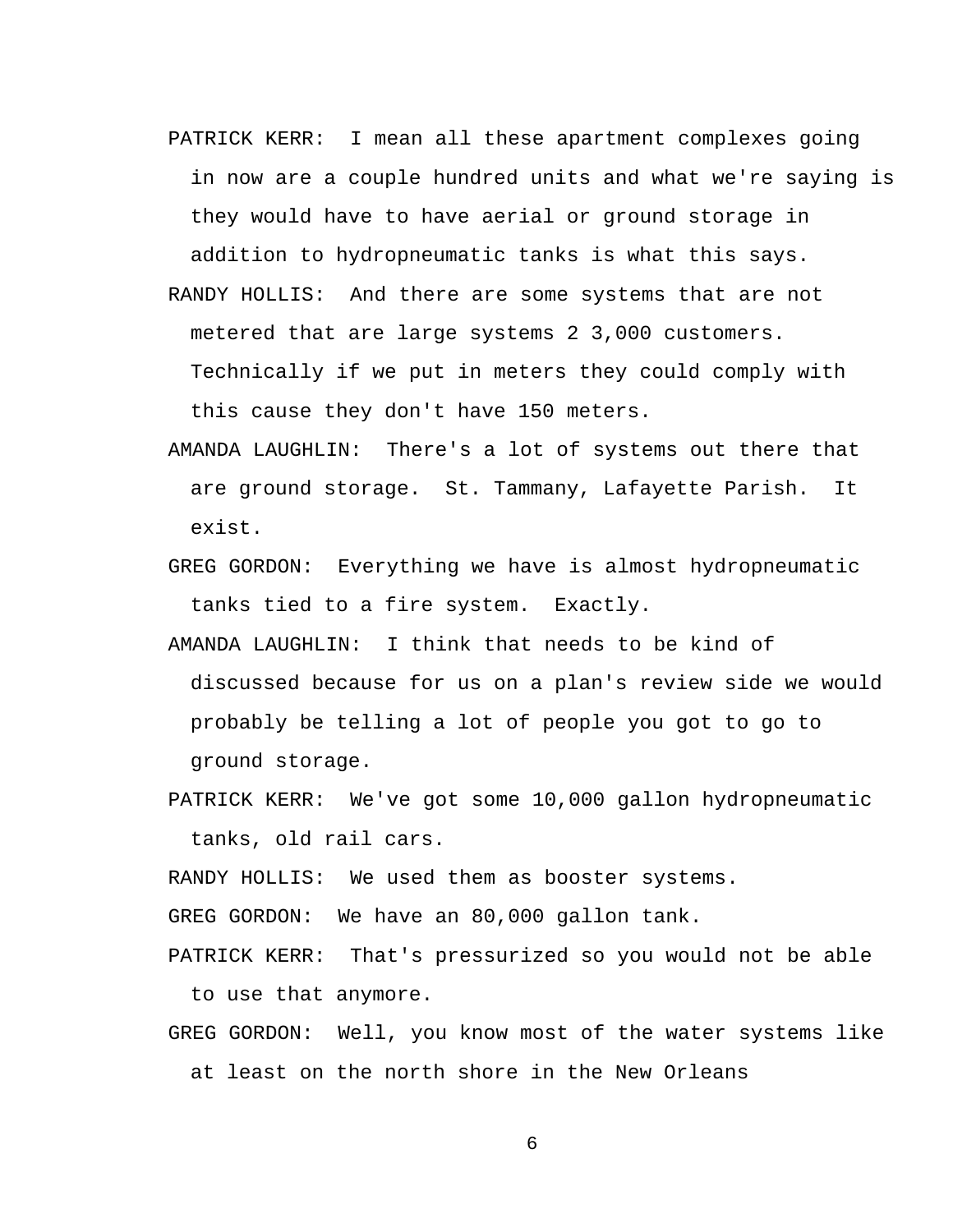metropolitan area utilize it cause that's how developers developed it. Put a well then tank and it's tied to a system that has fire hydrants. And many of them are like Tammany Utilities our two water systems we have towers, but they're also connected to a string of tanks that have all been interconnected over time. But there are some that are three and four tanks and that's one system. PATRICK KERR: What are we trying to do here? Why do we

care if hydropneumatic tanks are used as storage? GREG GORDON: Well, it's not good for fire protection actually cause you mentioned fire protection here. It's not great for it. But the other thing too is I was thinking when I saw this was not permitted for fire protection purposes like Amanda was talking about then you get into local ordinances. You got to go tell local people you can't allow a development--

PATRICK KERR: That's not our (inaudible) whether they use it for fire protection or not. It's not the health departments, I don't think.

JIMMY GUIDRY: Well, if it risks our water source, contaminating our water source or removing the pressure, taking down the pressure there's a risk. But I think as I read this we're talking about pressures for these tanks. Now we're talking about units. I think we changed what we said last time. Cause we were talking about reaching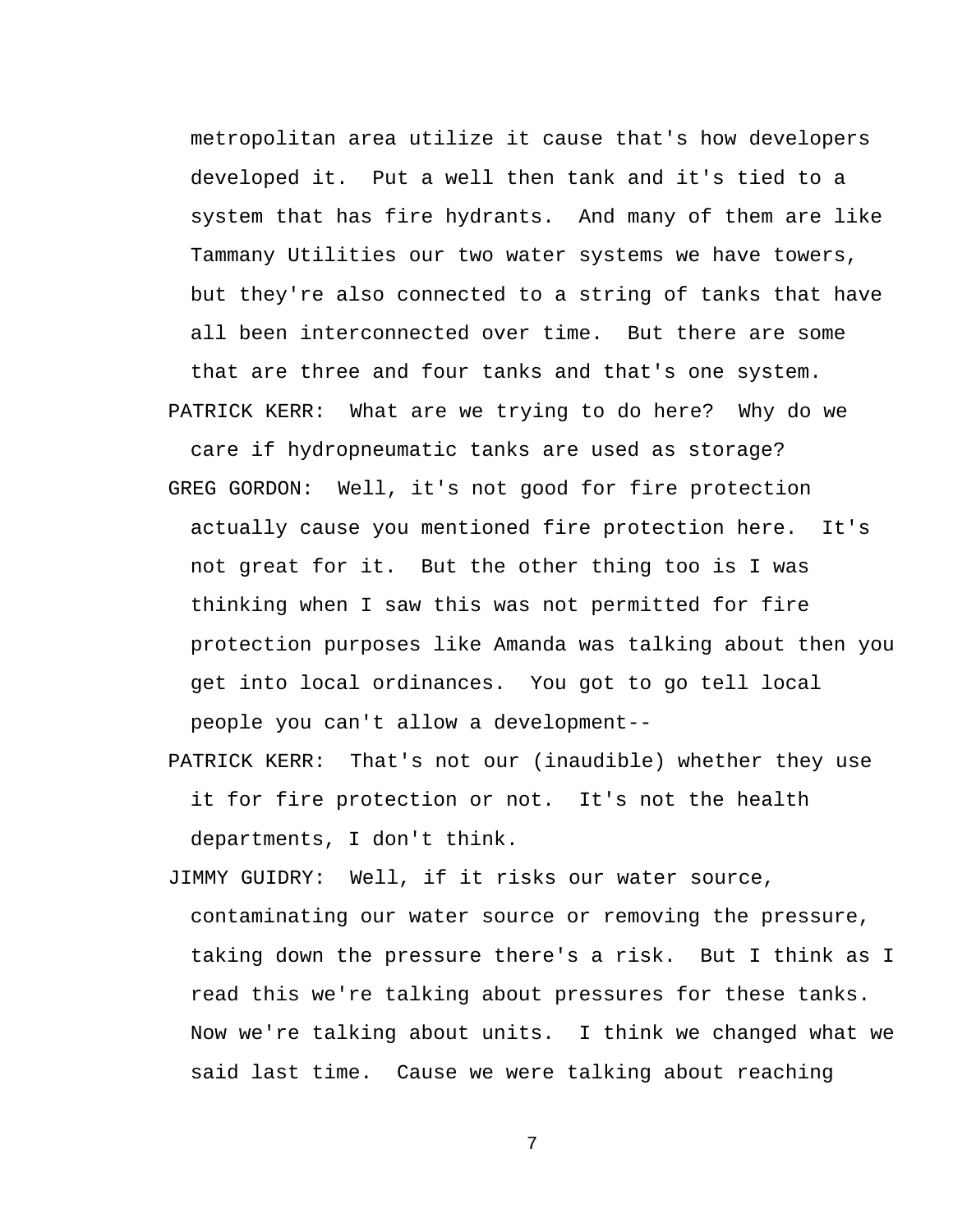certain pressures. It was a safety issue we're talking about. All of a sudden we're talking about how large of a system we're talking about. Somewhere we changed something. I don't know how we came to the 150 units, but I'm as surprised as some of you.

- PATRICK KERR: I think what we were trying to do is put together the opinion that larger systems can afford stamped tanks and we're trying to throw a bone to the small systems so you got to define what a small system is. RUSTY REEVES: I think when you bring St. Tammany in the picture with their ground storage tanks their wells probably have a capacity of 5, 6, 700 gallons a minute. When we're looking at 150 units them wells probably have the capacity of 75, maybe 100 gallons a minute. GREG GORDON: And you're correct Rusty. That's how the parish went and did those calculations. You got enough coming out the ground and enough of a tank that when you flip a hydrant open to fight a fire you're still going to have water and there's still going to be descent pressure
- RUSTY REEVES: You got an 80,000 gallon tank and an 800 gallon a minute well and looking at a unit that may have a 300 gallon tank and a 100 gallon tank well you can't get fire protection there when you talk about it.

in the system.

GREG GORDON: We have a lot like that though where you have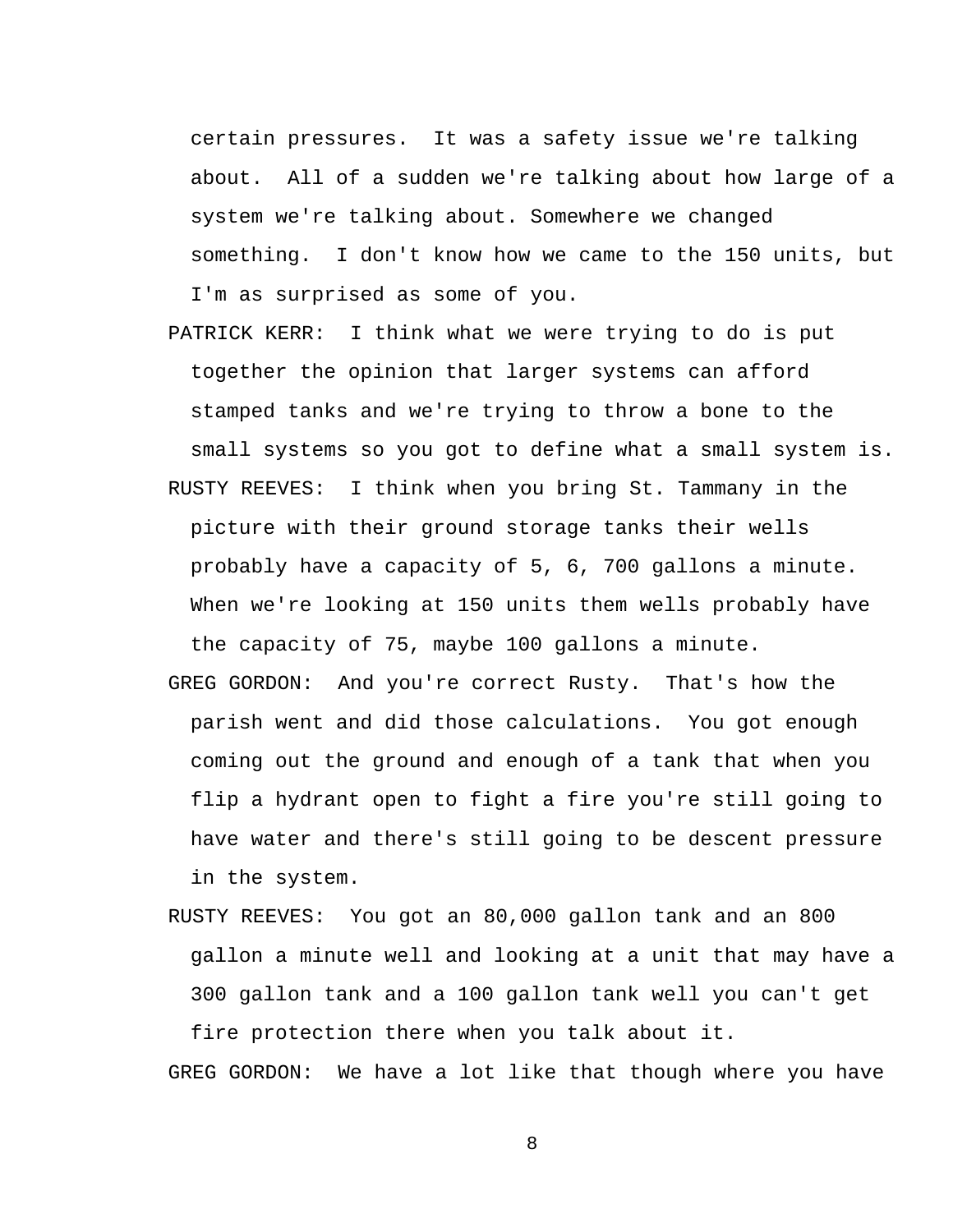hydrants and you have a hydropneumatic tank and a well, a small well and if somebody actually had a fire you could be doing serious damage to your water well.

- PATRICK KERR: Those pump operators are supposed to know about the 20 PSI requirement. Baton Rouge can draw down just about any part of the system. But those pumpers will put some water out, couple thousand, 2500 gallons a minute for a day each cannon. They can pull down any part of our system, almost. There's some places they could have all they want. That's an operator requirement. That's a pump operator requirement. Cause they don't have any low pressure cut offs. They're watching a gauge.
- RANDY HOLLIS: The other thing in reality is if you don't have a automatic transfer switch and you say we're going to flip manual transfer utility power to generator power. Let's say you lose power. Even at a 10,000 gallon tank if you got a system that's drawing 3,000 gallons a minute that tank's going to be exhausted well before an operator can ever get out there and flip the switch. If that's the only source of supply.
- JIMMY GUIDRY: I'm not feeling warm and fuzzy. And the reason I'm not is because there are a lot of systems that we're going to start putting new requirements. They're going to have to have an ASME tank so we still haven't reached a happy medium in my opinion. We got to address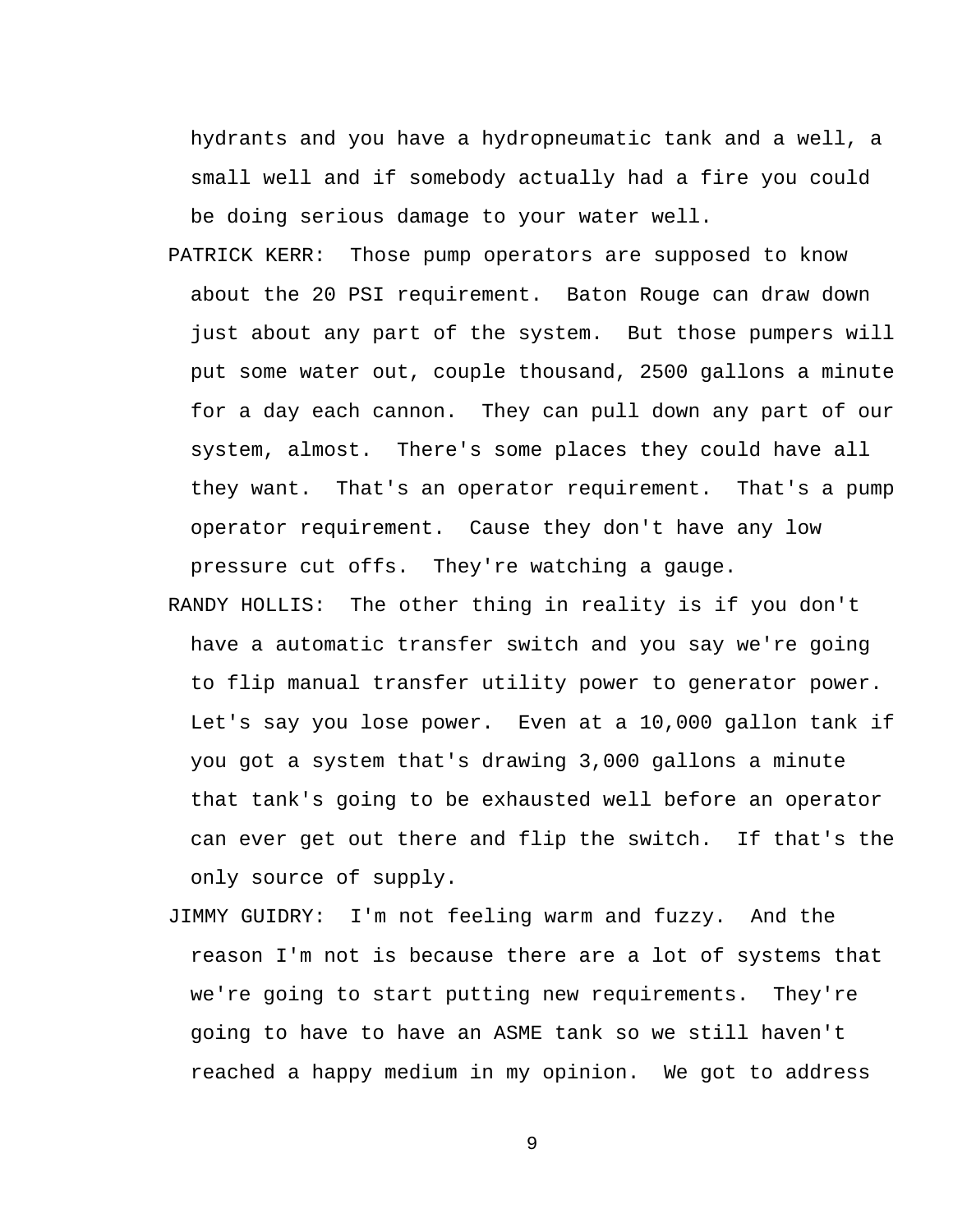all these systems that are still using hydropneumatic tanks. So what should be the size if we're going to size them?

ROBERT GILBRIDE: You also need to take into consideration people like Virgin Water, French Settlement Water and all like that that have subdivisions that have 3 400 homes, might have two or three wells and have a 3 to 5,000 gallon tank at each one of those. If you're going to limit this number to 150 that's going to cause some serious issues financially.

JIMMY GUIDRY: So what do you suggest the number should be? ROBERT GILBRIDE: Randy.

- JIMMY GUIDRY: Let's base this on science. Where are you going to get where you require a large tank? How many units are you going to get to require a large tank? CHRIS RICHARD: Is this going forward or are we talking about going back on people? I was under the impression this is from now on. We wouldn't make people change their tanks.
- JIMMY GUIDRY: When we review plans it's going to say this unless we say only for new systems. Then this is going to be going back cause your code's going to say this is a requirement. So unless you say in the code as of this date this is going forward. This does not say that. That's important when we write this that the language says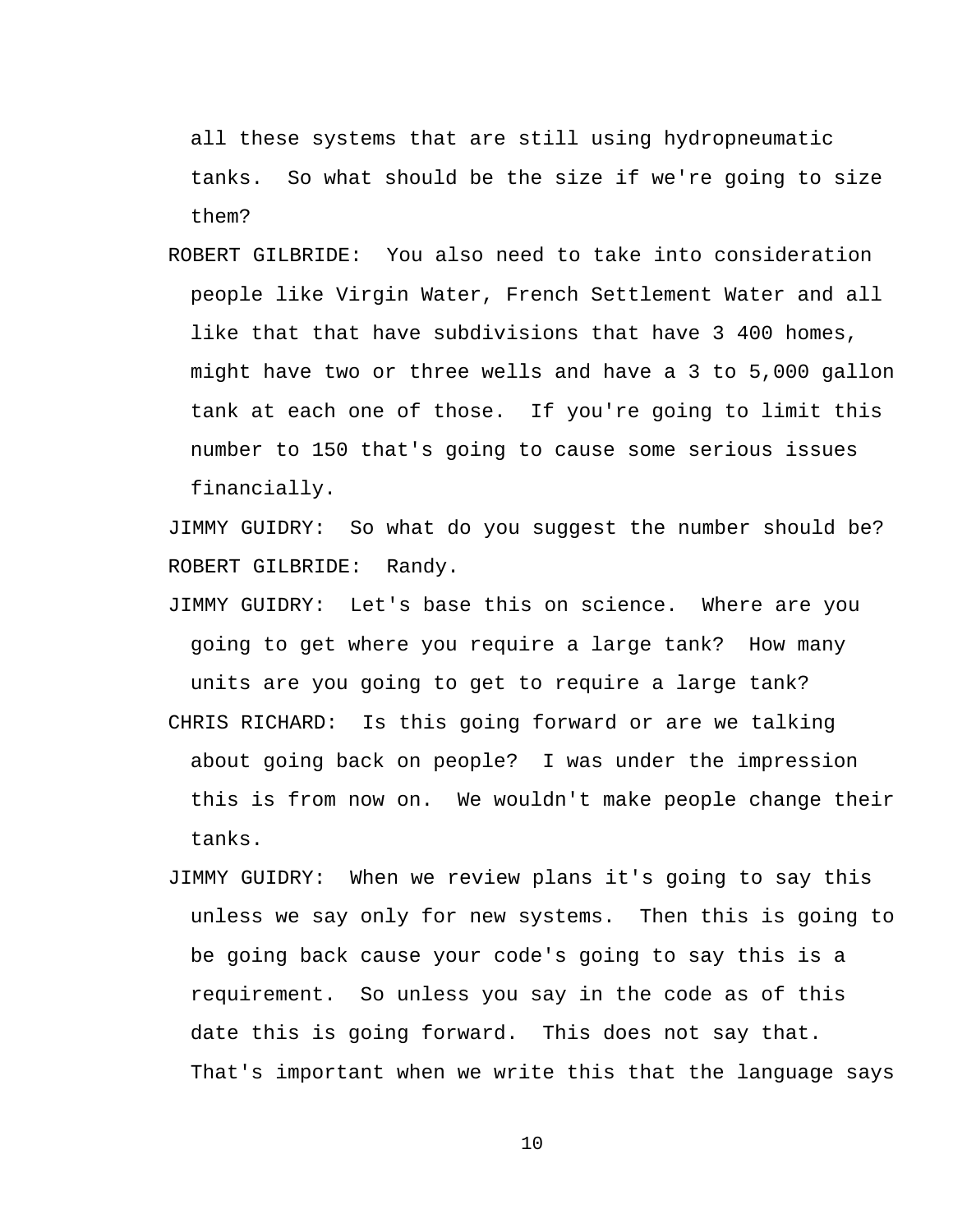exactly what we mean cause this language is going to be the code.

PATRICK KERR: When you do an extension somebody that's got 150 units now they meet this and they build another 50 unit apartment complex they have to retrofit or find another source of storage. Okay, but let's go back to what we were trying to address. This is the section 7 dealing with hydropneumatic tanks. We're talking about safety of people around the tanks, about a tank failure is why we want the ASME standards. I think again, we're kind of moving away from that starting to talk about storage capacity. The capacity of the system should be looked at during plan review as a whole. And so I don't think if adding one more hydropneumatic storage tank or upsizing one is the right solution for that system, but what's wrong with it.

JEFFREY DUPLANTIS: Should it be a volume of the tank rather than the number of units it's serving?

- RANDY HOLLIS: Depends on how many units you're serving. If you've got a 5,000 gallon tank serving two customers that's too big. If you have a 5,000 gallon tank you're serving 15,000 customers it's gone in a heartbeat.
- PATRICK KERR: Actually I'd say the size of the tank depends on the size of the source Randy and not the size of demand. But if the source can't keep up the demand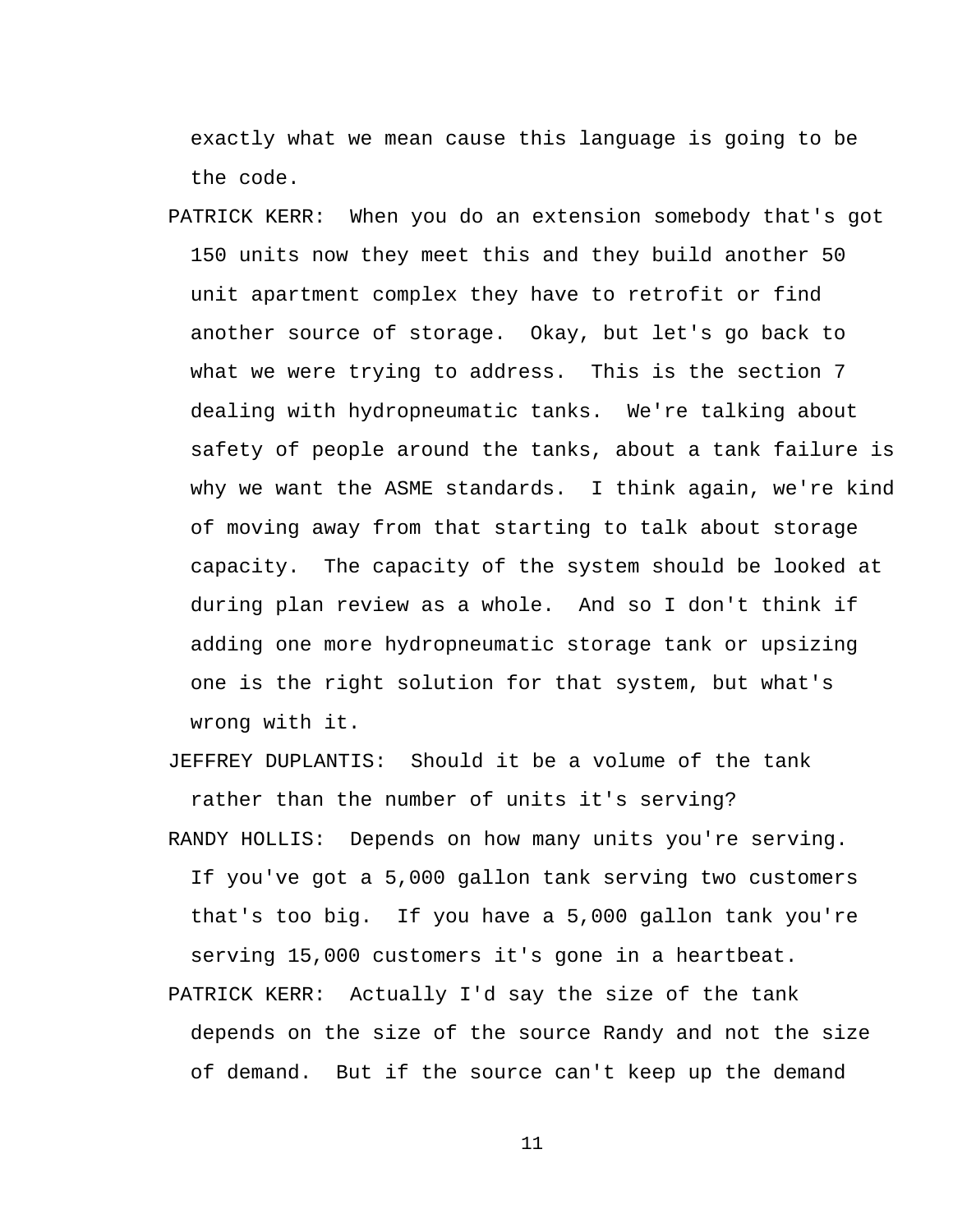doesn't matter how big the tank is.

- AMANDA LAUGHLIN: And you have contact time and if it's a new system. And Hydropneumatic tanks don't give you much contact time. I think we can allow 10 percent. So you'll only able to use 10 percent of your volume on a new system. You may (inaudible) storage anyway just to get your contact time depending on how large it is.
- RANDY HOLLIS: Let's back up. Wait a minute. We've lost sight of where we started on this thing.
- PATRICK KERR: Randy arguing for ASME stamps is where we started.
- RANDY HOLLIS: Robert came in and said for my small systems you're going to kill me if you put an ASME anything in there and that was the requirement. So he said for a small daycare center let me go to the blue book and buy a pressure tank and you can't find ASME anywhere in the blue book. And so the problem is if we accept this the way it is it says pressure tanks shall meet ASME code requirements or equivalent requirement. You won't find that in the blue book.
- ROBERT GILBRIDE: USA blue book does have ASME tanks and if you go to the first page it gives the 10 state standards requirements. The last discussion we had on this is that the tank would have to meet two times the working operating pressure of the system. So the tanks that are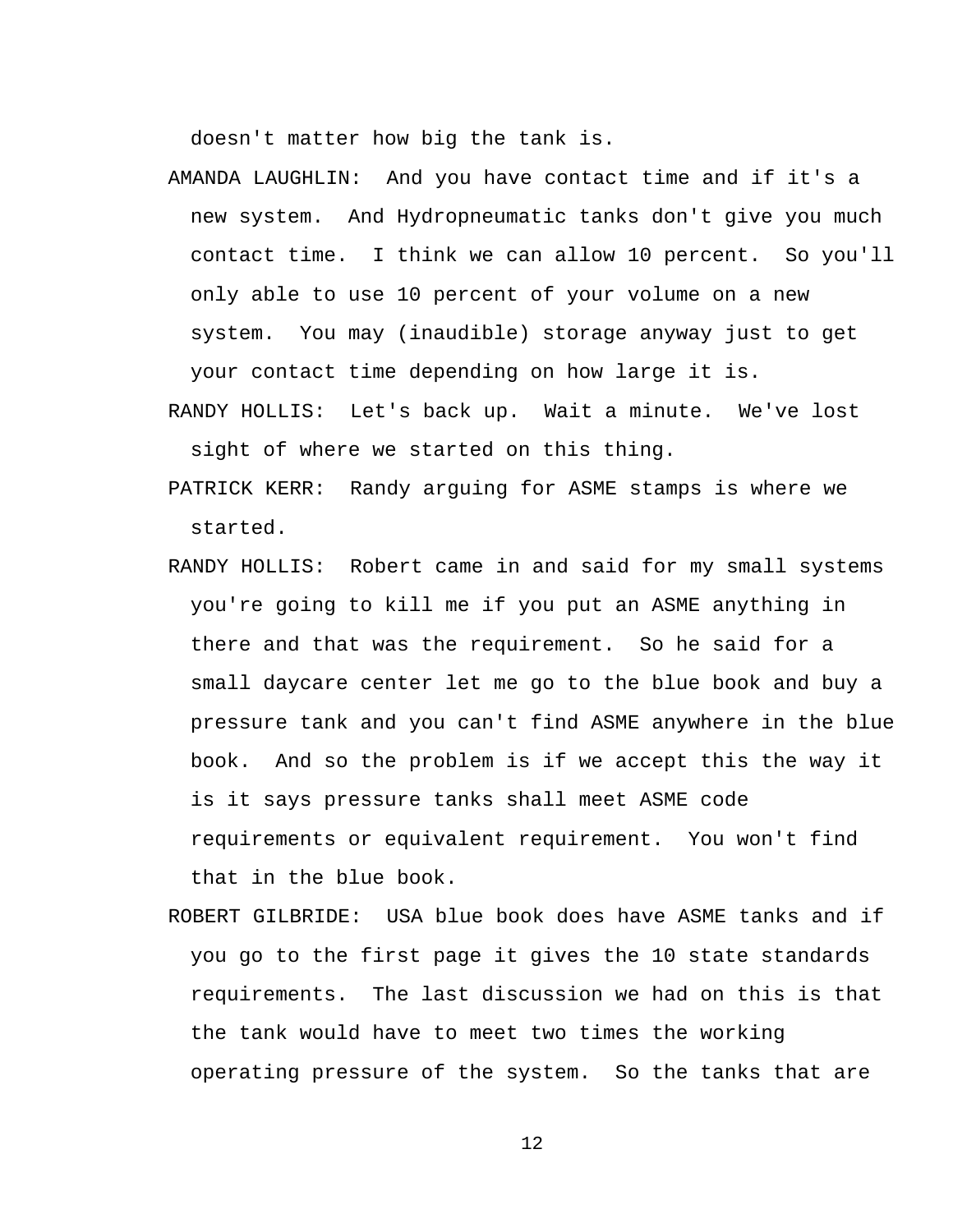out on the systems now are stamped with 75 PSI. But I have the paper from the manufacturer, the chief engineer, I think Amanda has it, states that all tanks are two and a half times the working pressure. So if the tanks are stamped 75 it's two and a half times that and we're operating systems at 60 which 50 to 60 and we are very more covered than we should be. So on that precedence all we have to say is that use the wording of the verbiage that tanks need to be two times the normal operating pressure of either system or however you want to use that term. And then everybody be covered.

BEN BRIDGES: But you also brought up the fact the cost of an ASME stamp was 16 1800 dollars as compared to 200

dollars from the same blue book tank that you provided.

- ROBERT GILBRIDE: That's what I'm saying. We don't have to use an ASME.
- BEN BRIDGES: Right, but that was the argument. One was the cost of it.
- ROBERT GILBRIDE: You go from 3,000 on a 1,000 gallon tank up to 15,000. It's a huge significant increase. That's why I'm asking that we use the wording that Randy came up with two times operating pressure which will be good because all these tanks are, according to their chief engineer, rated for two and a half times 75. Then if you're not comfortable with that, there's also a ASME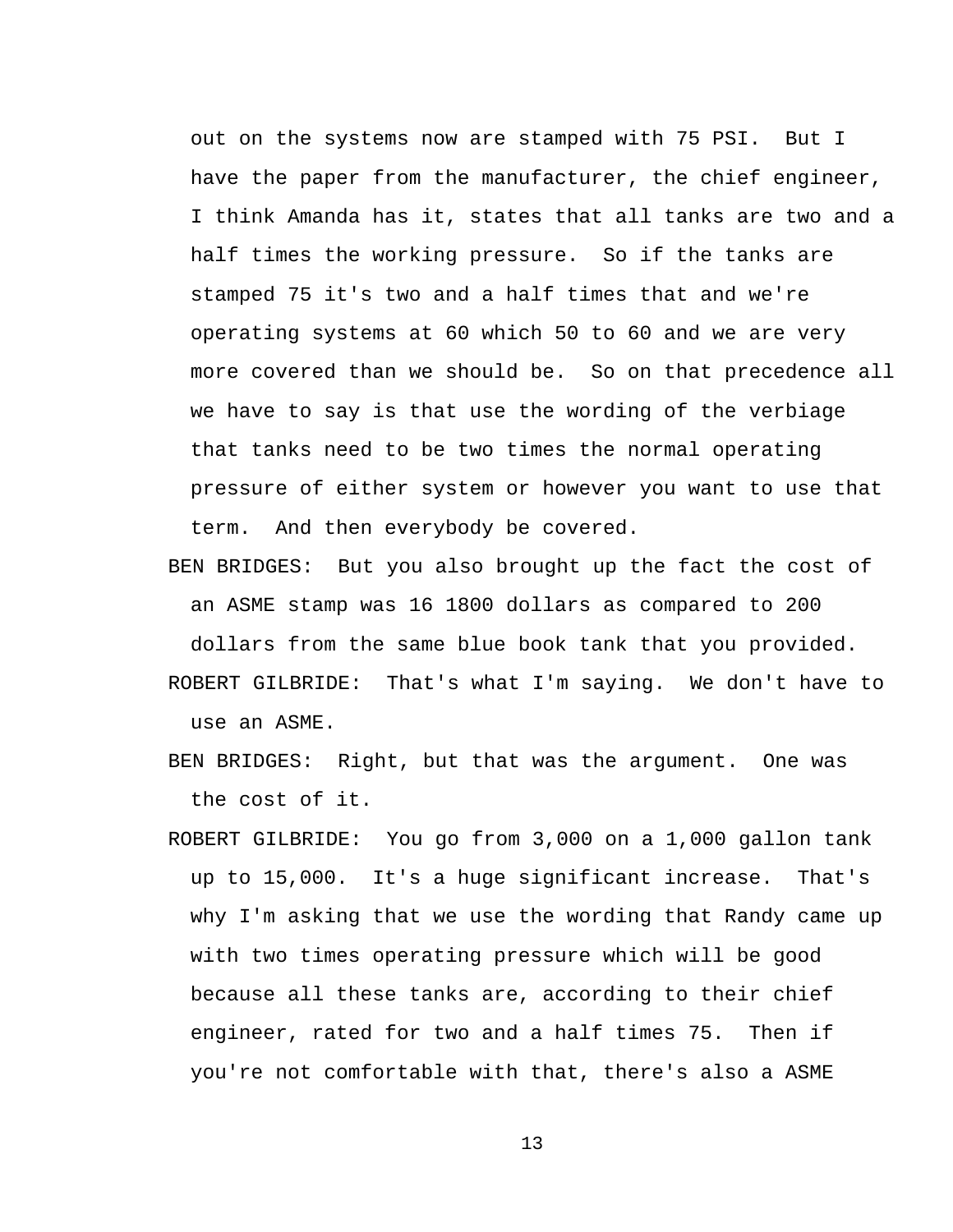approved blow off that is settable from 0 to 300 PSI that for 500 dollars we can include if that will make you feel

better. But 500 verses 10,000 people can live with.

CHRIS RICHARD: The cost difference is in the stamp.

There's a big difference. We've specified ASME design without requiring the stamp.

ROBERT GILBRIDE: ASME design is 400 dollars cheaper.

CHRIS RICHARD: The way it's written is you don't have to require a stamp, but you have a design standard that you've established with that tank.

ROBERT GILBRIDE: We're trying to get away from that also. Because according to the people in Mississippi they don't stamp with the ASME, but it's built to the same requirements, structure, but it's only a 400 dollar

difference with a stamp. We're still in the same boat.

PATRICK KERR: What's wrong with the 2012 version of the 10 state standards says which just adds a sentence to this that says non ASME factory built hydropneumatic tanks may be allowed or approved by the reviewing authority? RANDY HOLLIS: Where we are right now.

PATRICK KERR: And that would be for any size system. So the 10 state standards the way it's written the 150 living units is if hydropneumatic tanks may not be your only storage if you have more than 150. And the last sentence of this, as Rusty just pointed out, fixes this problem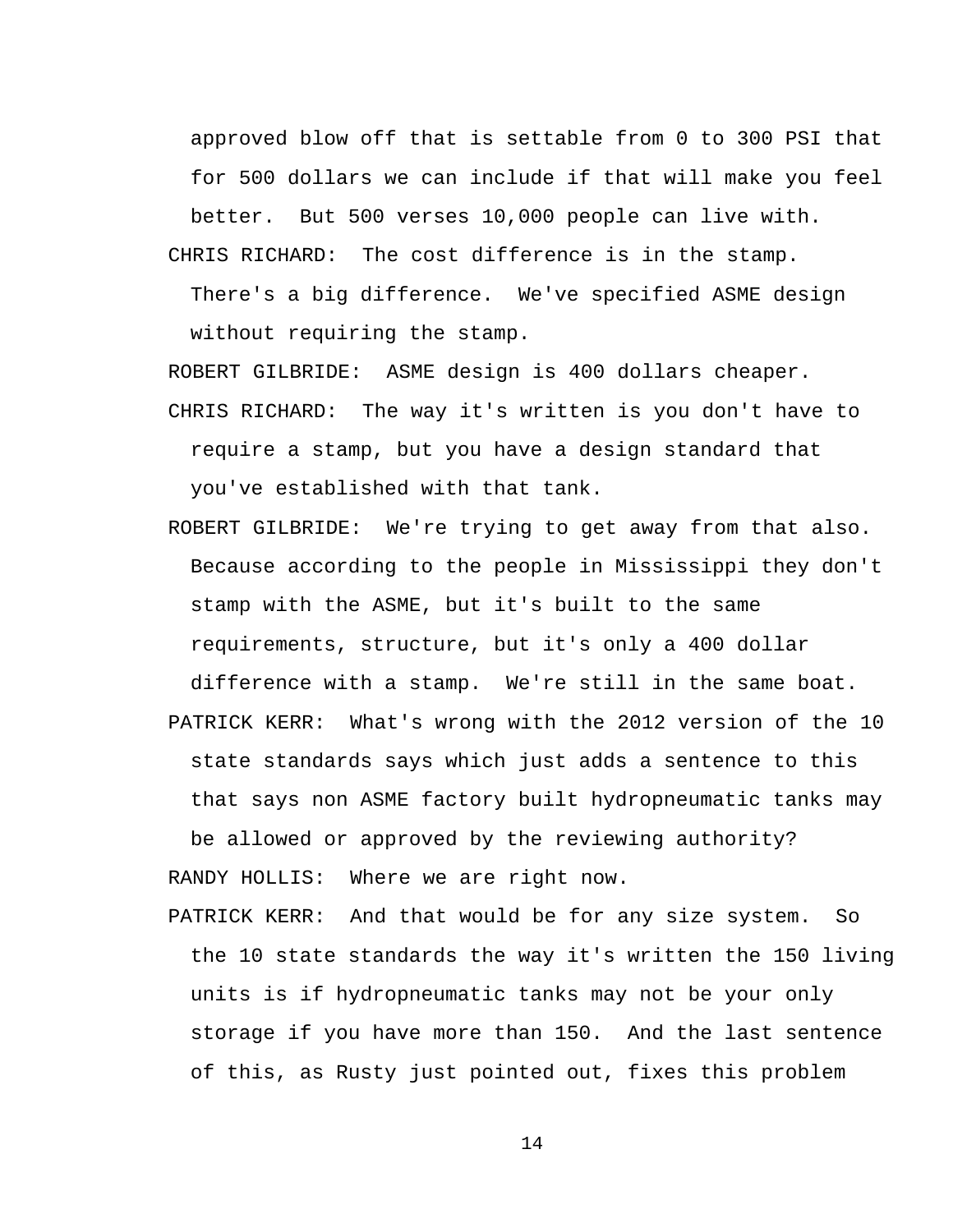regardless of system size you talk to the permitting review authority and you make a pitch for why non ASME is safe in the situation.

- RANDY HOLLIS: I think we were trying to get away from any reviewing person to use their own discretion. And that it needed to be consistent throughout the state. And I think that was one of the problems we faced in the past is inconsistencies around the state. Instead of just leaving it up open like well this person likes it, but that one doesn't. That's been a big problem in the past and we're trying to avoid that.
- CHRIS RICHARD: The problem of not having the ASME, and I'm not familiar with the standard, but even with pipe or anything else you have a criteria for design that's more than just pressure. There's corrosion allowances, all these other things that you put in a tank. So if you just say a pressure then I don't think you have the same coverage. That's not a design standard.

ROBERT GILBRIDE: The only thing you worry about on a tank though is bursting pressure, right?

PATRICK KERR: No.

ROBERT GILBRIDE: What are you worried about?

BEN BRIDGES: The life of the tank would be one thing.

ROBERT GILBRIDE: None of these tanks are coated. They're all galvanized.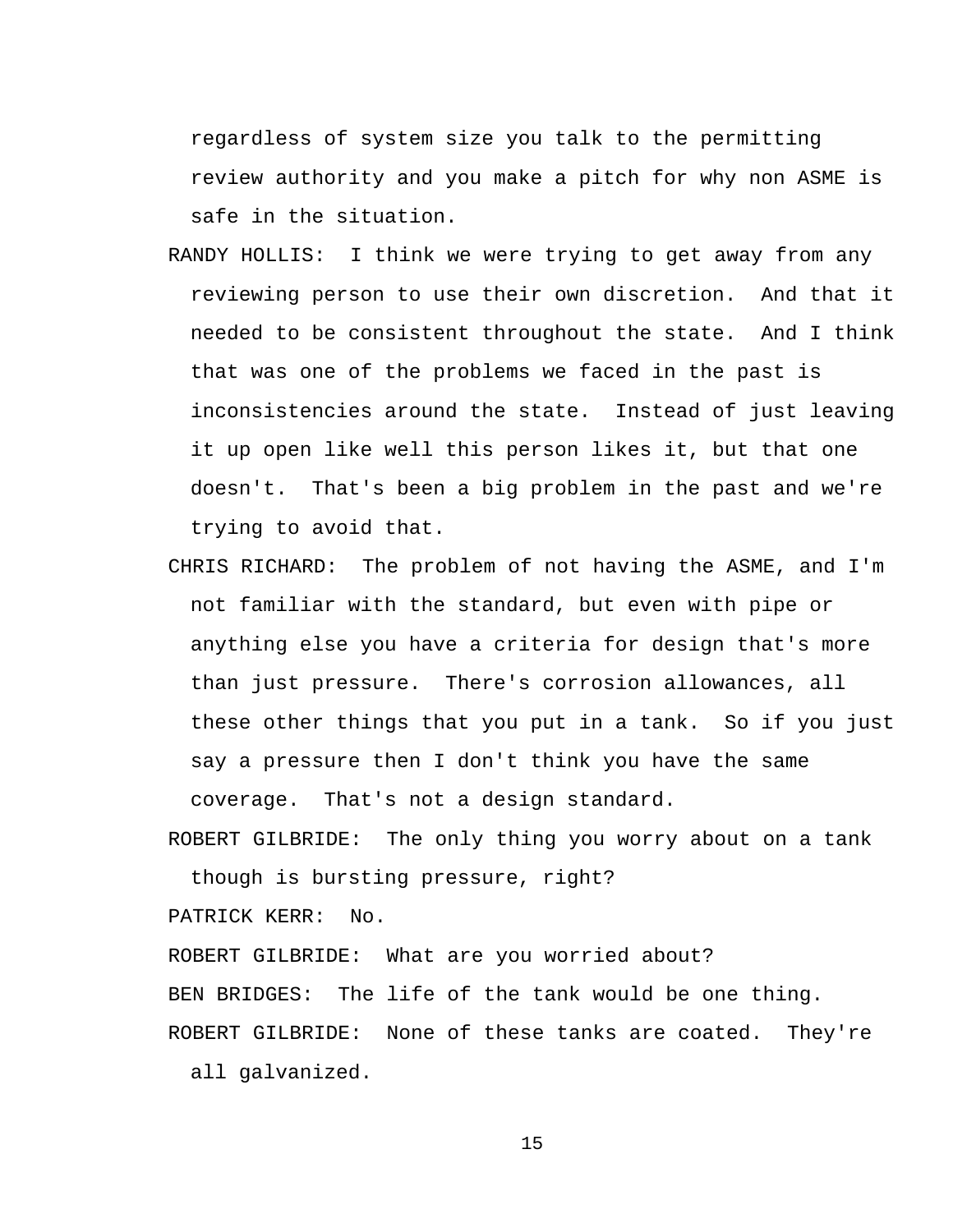BEN BRIDGES: That's coating.

- CHRIS RICHARD: It's a pressure issue if you have a corrosion allowance, what type of galvanizing you have on the tank, and those kinds of things. You have to have some standards for when the tank corrodes and deteriorates.
- ROBERT GILBRIDE: That would be part of the NSF standard wouldn't it?
- RANDY HOLLIS: That would cover the product that you put on it.
- BEN BRIDGES: That would be the coating, application of the coating that's applied. The epoxies have to be NSF approved before they can be applied to that said tank. But you want the integrity of the tank to last more than two or three years. You want it to be substantial quality, good materials that it will last for several years and not be a foreign impostor that would last two years and rust out and blow out. The bursting is going to be the issue. Someone would get hurt, the damage from that.
- ROBERT GILBRIDE: I've had tanks that are over 30 years old that are galvanized from the same manufacturer that are sitting out there no rust.
- BEN BRIDGES: But that's 30 year old tanks and I promise you if you get galvanized today it will not be the quality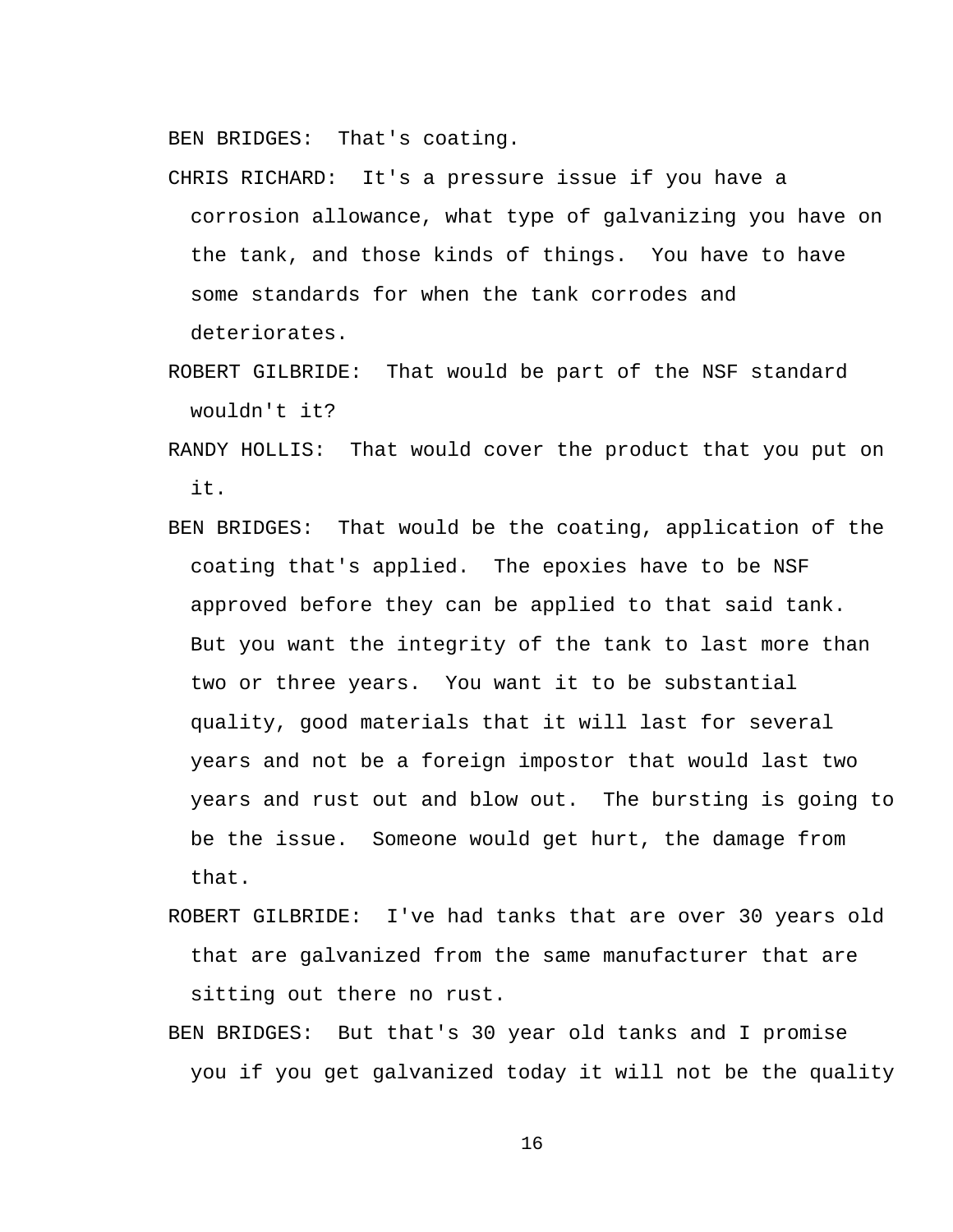of what you got 30 years ago. They actually put material in that coating then and today's tanks are as thin as they can get by with on the tolerance. They used to be built rock hard steady, now the minimum. Your integrity is the bare minimum of what you're used to getting.

RANDY HOLLIS: Pat this would not preclude the use of hydropneumatic tanks in larger systems. What this says is that when provided as the only storage for small systems. You can only use 150. So we can use hydro tanks for any large system. And in conjunction with ground storage. So it doesn't preclude us using that.

PATRICK KERR: And they could be non ASME.

RANDY HOLLIS: Yes. So for those systems that have them already it's fine we can leave them there because the way it's written that's not the only type of storage. They're only to supplement it for surge or whatever. They're fine. The way this is written we can use them in larger systems. It's really trying to designate those smaller than 150 living units are the ones really that are really intended. Again, we go back to the size 150 living units. AMANDA LAUGHLIN: Well, it also says should.

RANDY HOLLIS: You're right.

AMANDA LAUGHLIN: Says 150 living units should have ground or elevated.

RANDY HOLLIS: Okay, so we got a should in there. So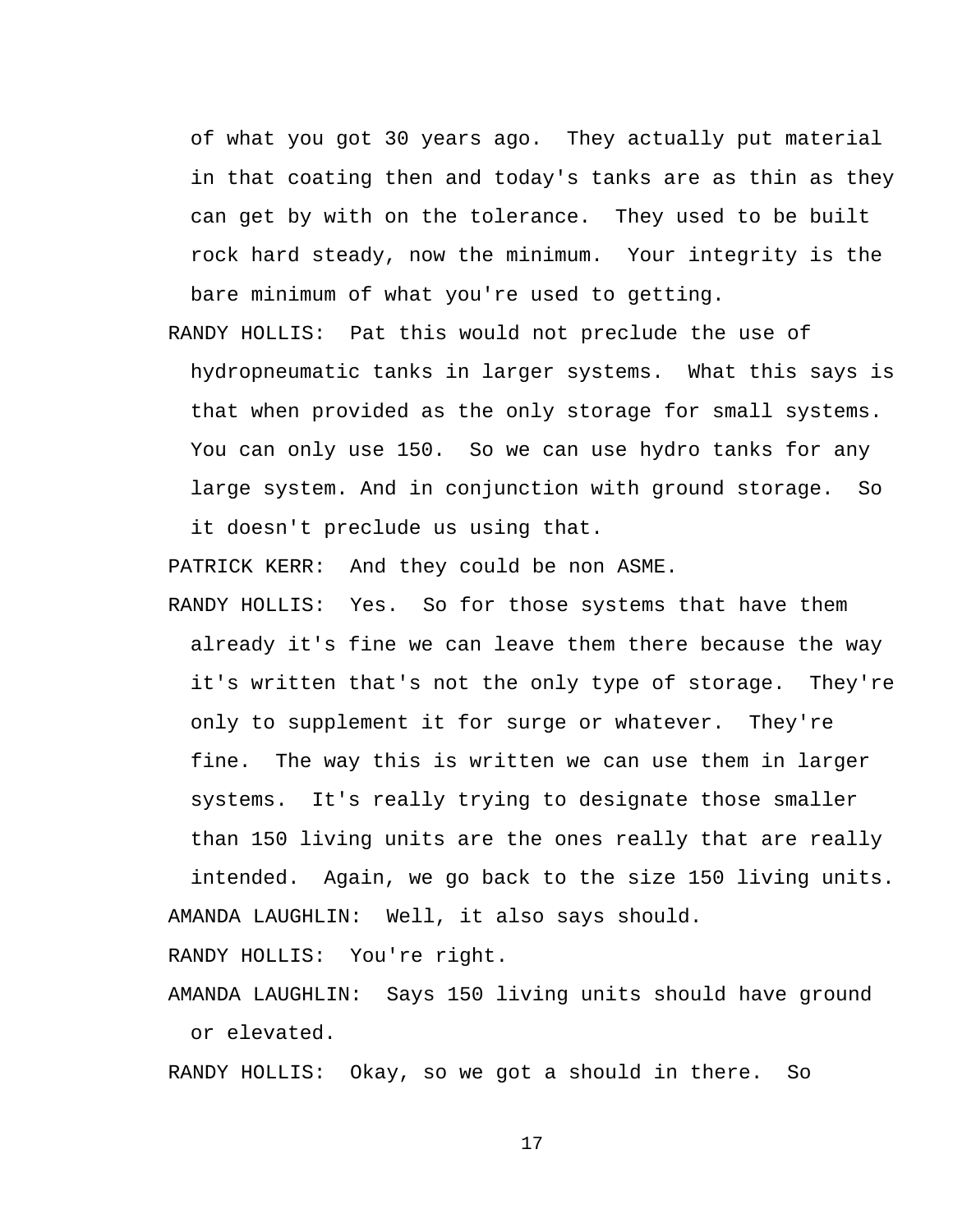what's wrong with the way it's written right now? PATRICK KERR: It's fine.

- JIMMY GUIDRY: Hydropneumatic tank storage is not to be permitted for fire protection purposes. There are systems that have hydropneumatic tanks like we have been told and they are able to use that plus the water pressure from the well and they use it for fire purposes. So we're now putting in a new requirement that they're going to have to have a storage tank.
- PATRICK KERR: I would argue that they are not using a hydropneumatic tank for firefighting purposes. They are using their sources for firefighting purposes. All the hydropneumatic tank should be doing is keeping you from cycling that pump on and off and on and off. So if they can prove that their wells have the capacity to fight the fire then that should be an acceptable system. So you can't say the 10,000 gallon hydropneumatic tank is adequate for me to fight a fire in this apartment complex. What you have to show is that if you're going to put fire hydrants on it you need to meet the base load plus fire demand with your source of supply. You don't have any shaving capability like ground storage would have.
- RANDY HOLLIS: There's a perfect example of that. I'm not getting myself in trouble I hope. We've got an apartment complex with two pumps sitting there. One is the jockey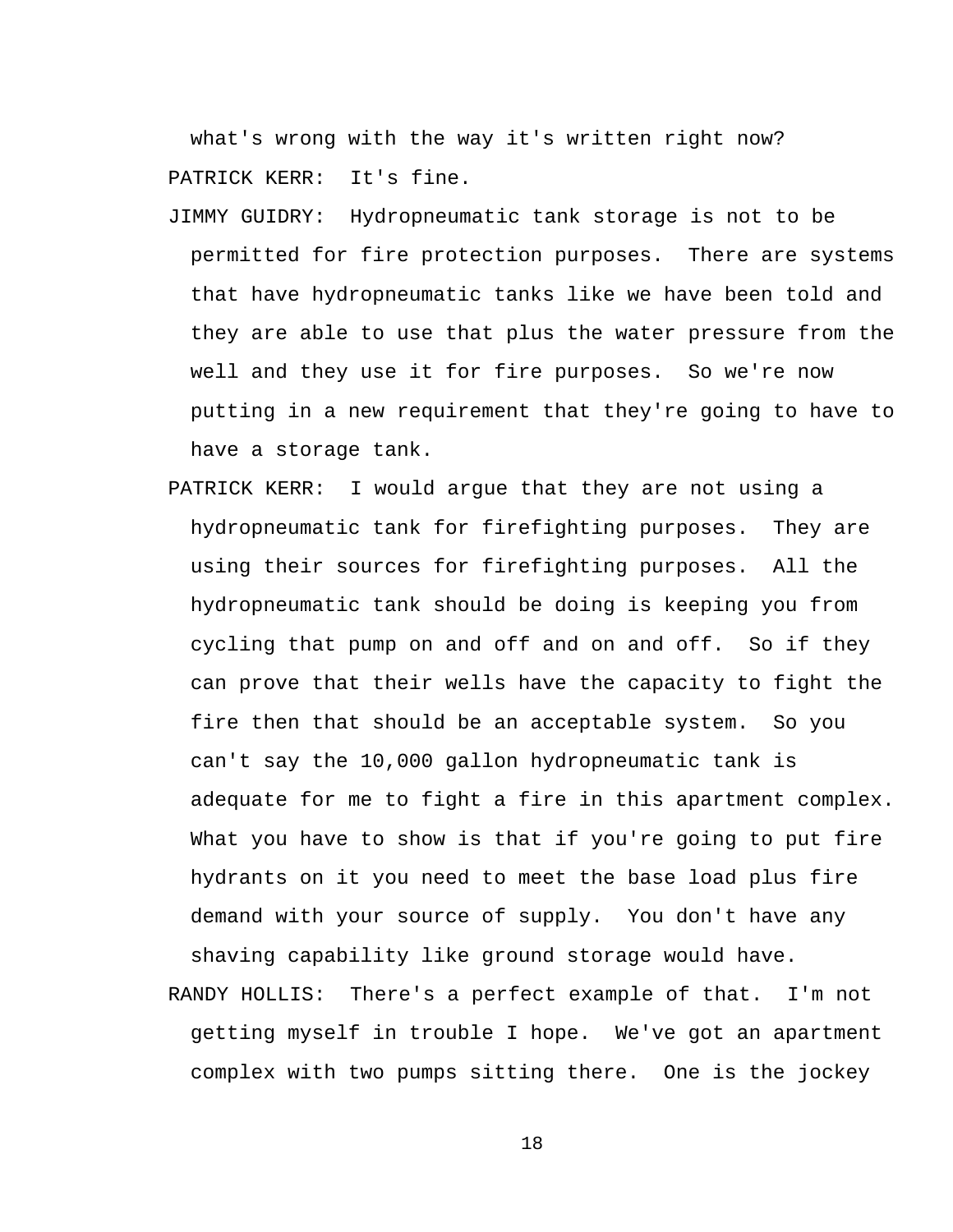pump that keeps the hydro tank pressure. If the pressure drops down a little lower and kicks on the fire pump and the hydro tank is taken out of the equation. So with that running like that we have protection where the hydro tank will not be exhausted and we have a fire pump that exceeds (inaudible).

PATRICK KERR: And that's another good reason not to give full credit for contact time in the hydro tank.

RANDY HOLLIS: Because it's only during fire protection.

We don't want it going through the hydro tank.

PATRICK KERR: I think this would allow for that. I just can't say this is my storage for a fire.

JIMMY GUIDRY: We're talking ourselves back and forth. The only heartburn I have right now is that we've cut 150 living units and we know if we go back to systems in Louisiana that there are going to be many that-- Caryn, let's pass the mike around. I'm afraid she's not capturing all our statements.

CARYN BENJAMIN: The section was approved only for design.

It's not going to go back to existing systems.

JIMMY GUIDRY: This whole section?

CARYN BENJAMIN: 7.2.

AMANDA LAUGHLIN: We do have some inspectors that have been citing ASME, citing systems for not having ASME tanks when they do surveys. So if it's going to be a requirement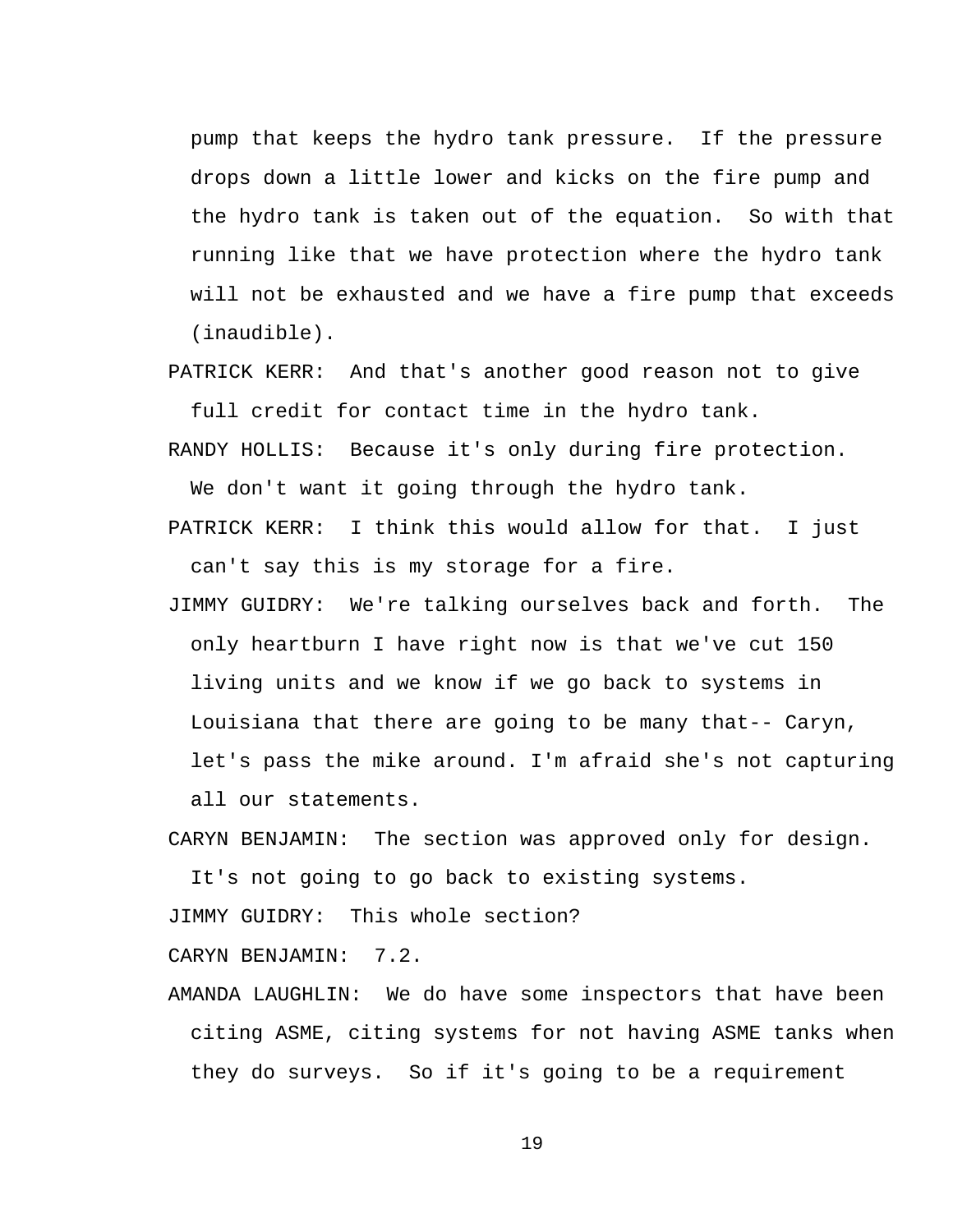going forward in the plans review process we can stipulate that and then we need to not cite that on surveys.

JEFFREY DUPLANTIS: Shouldn't there be some training for all these people who are out doing these assessments that they're all doing stuff the same way?

- JIMMY GUIDRY: This is what I've seen happening. We're putting in the requirements going forward. This doesn't become effective until there's a rule. And the rule's going to read the way this reads. So that any system, say Robert has a small system and it's going to have to meet this code if he wants to start a fruit stand or a school it's going to have to meet this requirement. And so you hadn't fixed his issue cause you're saying we're not going to go get the systems he's put in, we're going to get every system he puts in from now. Still hadn't fixed it, other than if it's a small unit, 150 living units. It needs to make scientific sense in my opinion. It has to make sense on what puts people at risk and what puts a water system at risk. Is that 150 units or does it have to do with the pressure in the tank.
- CHRIS RICHARD: The 150 units is only a recommendation. You could scratch it out and it wouldn't change anything in the code. So really talking about do you require the tank to be designed to a standard, to a recognized standard. The way it's written it doesn't have to be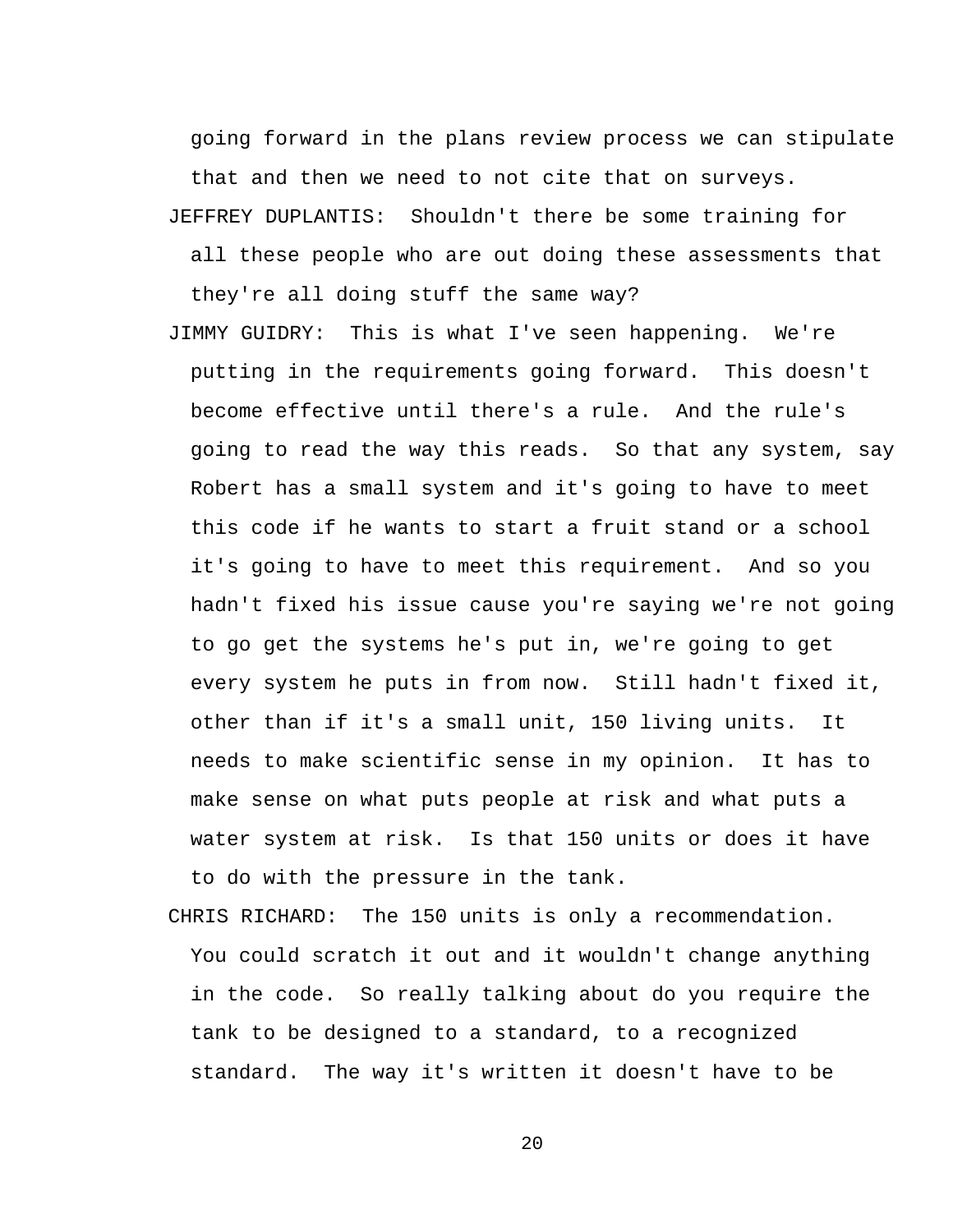stamped so you can't use that as an enforcement tool because there's no stamp to see. It's a plan review tool. What you said that's how it's written. And so the standard that the tanks would be designed going forward would be ASME code or equivalent requirement. I think there needs to be some kind of design standard for these tanks.

JIMMY GUIDRY: What I'm hearing, and I'm hearing it kind of underneath all this, tell me if I'm right, if we agree on a pressure for the smaller systems as long as they meet two times that pressure of the operating system then we put in some protection there and we use a calculation there on what makes sense. But we can also say when we see plan submittal hey your site has 150 units, you have a phase two, there's going to be another 150 units. Some things have to be taken into consideration these plan reviews. So I guess I'm getting back to if you don't define what an equivalent requirement is that leaves it up in the air as to what an equivalent requirement is. And the ASME has a certain requirement and the tanks we're using today don't meet that. They don't meet ASME. We need to define what that equivalent is or what we accept as equivalent. And it might have to do with the size of the tank and the risk of the pressure. It is a pressure risk in my opinion. But it's also a risk, I mean I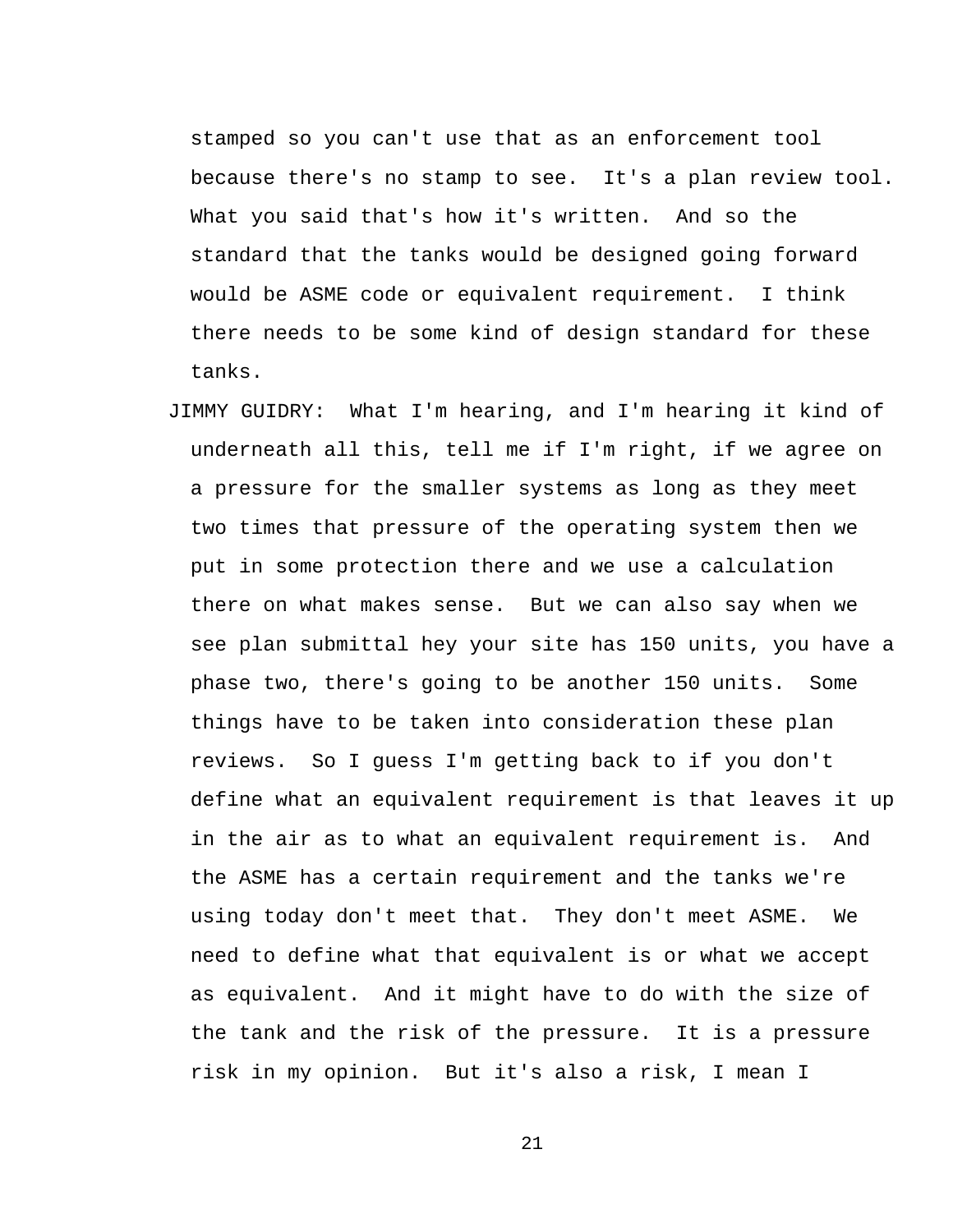actually like what Pat was saying. 10 state standards doesn't get specific, but it gives us the latitude to make some common sense of this. Sometimes we just put people at risk cause they don't know what it is. So interpretation is always a problem. But if we're going to vote on this we need to get this language to where we take care of the small businesses which is why we changed the

SYDNEY BECNEL: Dr. Guidry, could I ask a question? JIMMY GUIDRY: Yes.

SYDNEY BECNEL: What is the definition of a very small water system? Like 3300 and less?

BEN BRIDGES: Very small is 500.

language in the first place, right?

PATRICK KERR: Five hundred persons served. About 150 living units.

JIMMY GUIDRY: What was that answer Sydney?

SYDNEY BECNEL: The answer was 500 persons which equates to about 150 living units. My point is the first sentence has a limit.

PATRICK KERR: Why do we want ASME? I don't want ASME. None of my tanks are ASME certified. I don't go out and do hydrostatic testing biannually on them. We service them and repair them as necessary. And so small systems, large systems, I mean I think the design engineer should be responsible for selecting the equipment and if we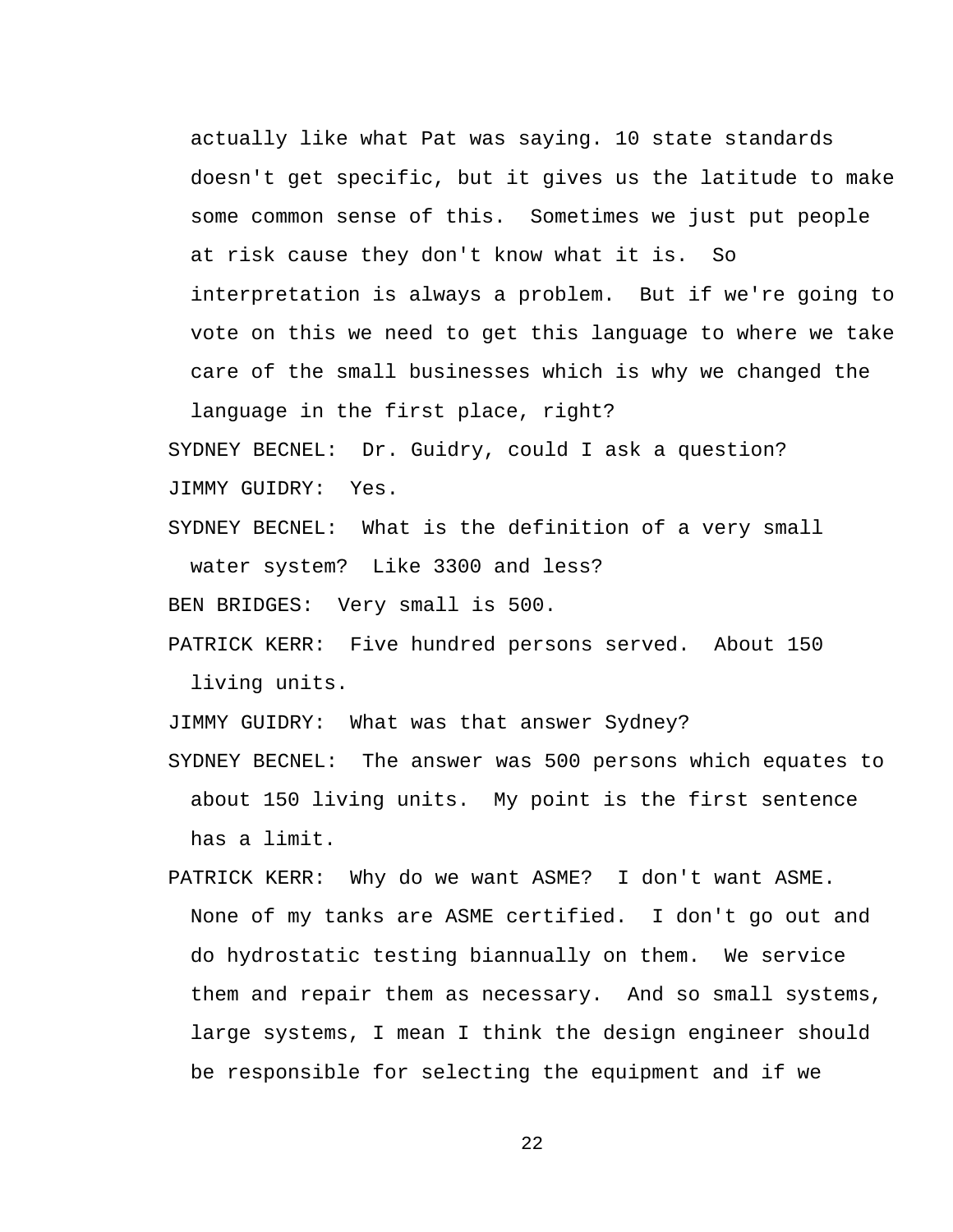selected a rail car and modified it for use in a water system there's no way I can say that was built to ASME standards for water storage or unfired pressure vessels. But it serves the purpose. I still don't know why and who's driving the ASME thing and why we're driving it. I mean we've got a fenced facility, we've got people monitoring them, what are we trying to accomplish? JIMMY GUIDRY: I think it all started when we were going through 10 state standards and looking at the shalls. And I think that's where ASME came up and then our scientist, and he's not here to defend himself from LSU, who said this would be a good thing to have as a requirement. Again, it puts a lot of our systems in a predicament because it's not what they have. Matter of fact, I think we're going to have to go look at Pat's tanks that are not ASME certified.

PATRICK KERR: Come on. And I'll tell you this, our elevated storage tanks have a static pressure at the foot of them of 50 or 60 pounds and I promise you that that column pipe is not ASME certified. But it was designed for the purpose it serves and it serves it well.

CHRIS RICHARD: It was designed to a standard. To an AWWA standard that has a corrosion allowance and a lot of other--

PATRICK KERR: Exactly.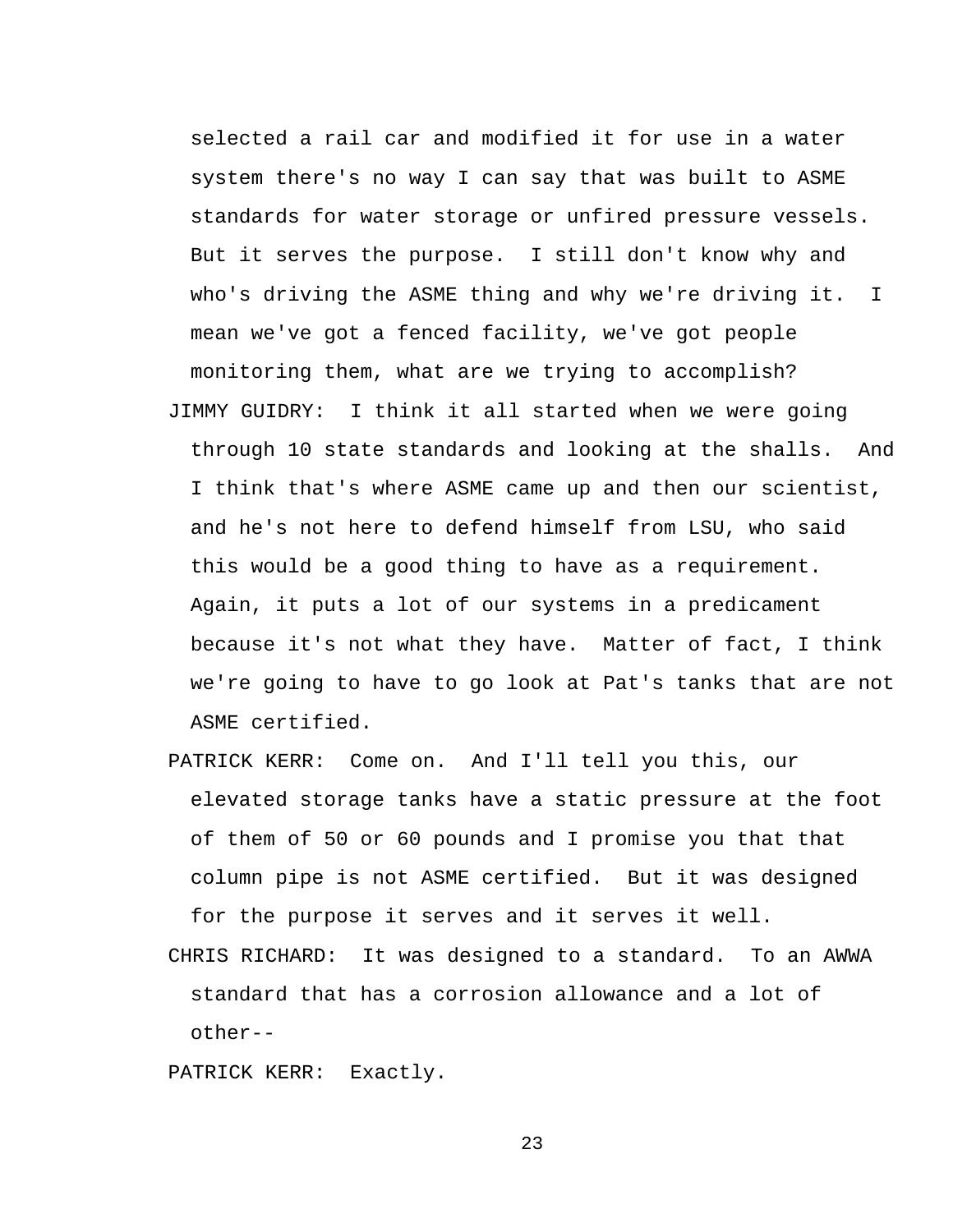- CHRIS RICHARD: So if you're going to take off ASME what standard are you going to tell everybody in the state that that tank needs to be designed to. What level of quality are you going to require on these water systems.
- BEN BRIDGES: You got to have that or else you'll have anything just thrown in there that meets whatever. There's no basis for that.
- JIMMY GUIDRY: That's what we have today. And that's what we've been having for 30 or 40 years. If it doesn't need to be addressed the engineer needs to address it to make sure people don't get in trouble and the water systems don't get in trouble. I like the idea that there's a standard. Everybody likes standards, but we don't go out and enforce it, we don't go out and look at tanks. We have and where we have we get a lot of push back. We get a lot of push back that we've been using this for 30 years, why you got to make me change my tank now.
- RANDY HOLLIS: What I'm hearing right now is I'm hearing one group you got to have a standard. And if you're not going to use ASME what is the standard we're going to use to protect the operators and other people. If we're not going to use ASME. Robert, on the other hand, is saying if you put in an ASME the cost is going to go through the roof. They don't want that requirement in there so where are we guys. We got to come up with something in the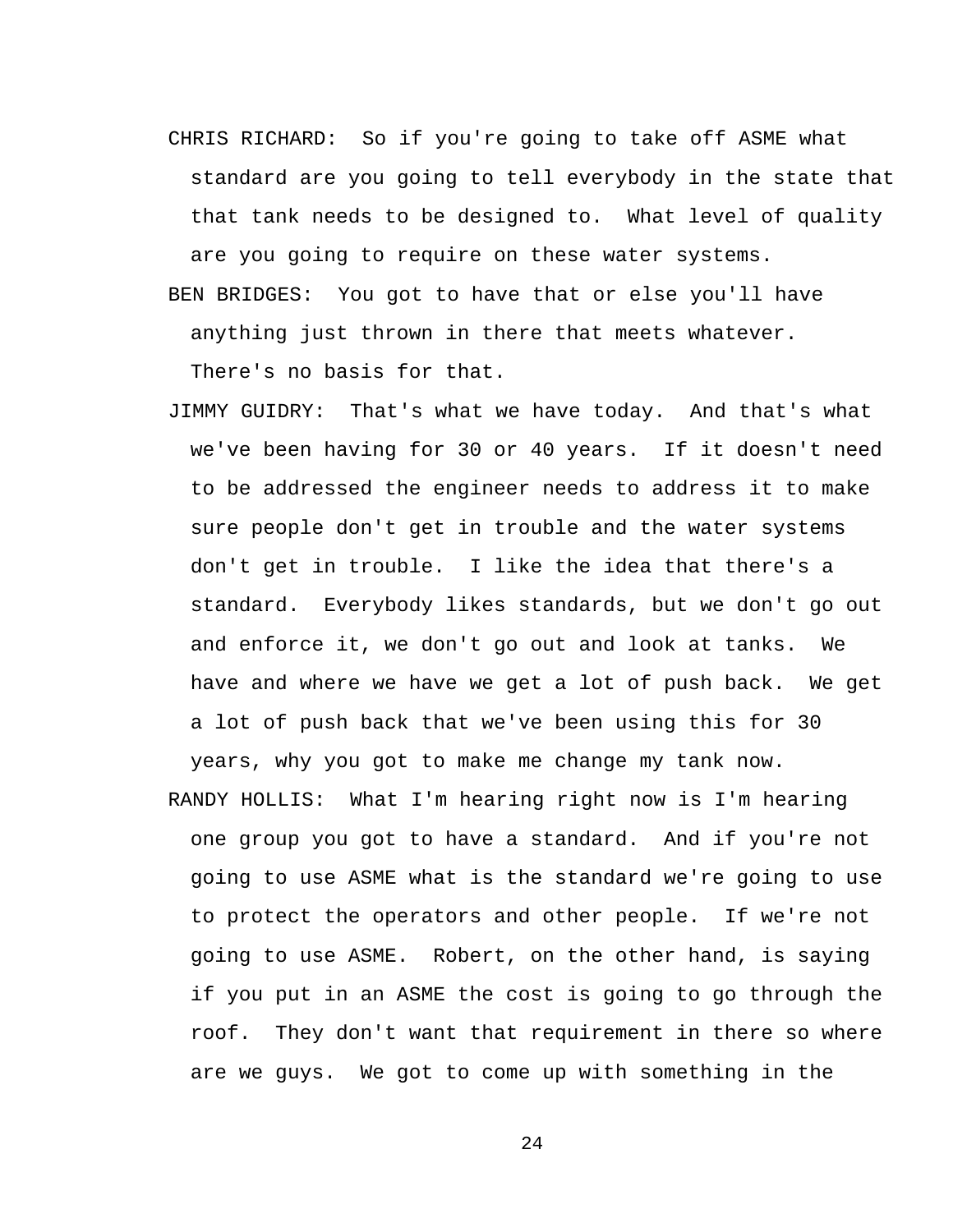middle.

- JIMMY GUIDRY: The only thing I think we all agree on is that these pressure tanks should not serve as a system's only water storage. That first sentence is what we agree on. And everything else I don't think we agree on. We're trying to define one size fits all and it doesn't. That's what I'm hearing. So Robert you got heartburn with hydropneumatic tank when provided as a systems only water storage or acceptable in only very small water systems. JEFFREY DUPLANTIS: I have a question. Are we changing the standards based upon what it's going to cost people to do it or are we changing standards to protect the water? That's two different things.
- JIMMY GUIDRY: It doesn't protect the water. As far as I can tell it really protects something that doesn't happen very often where the tank explodes, it protects the safety. Doesn't protect the water. If you got a tank and it's doing its job and our job when we look at a tank is to make sure it's not corroded, that it's not going to get contaminated. It's not a water quality issue if it's working. I think it's a safety issue. Again, I'm just interpreting what I'm hearing cause I'm not the expert here. So y'all speak up if you disagree. So we're saying why you going to spend all this money. 10 state standards kind of leaves the option. They recommend ASME as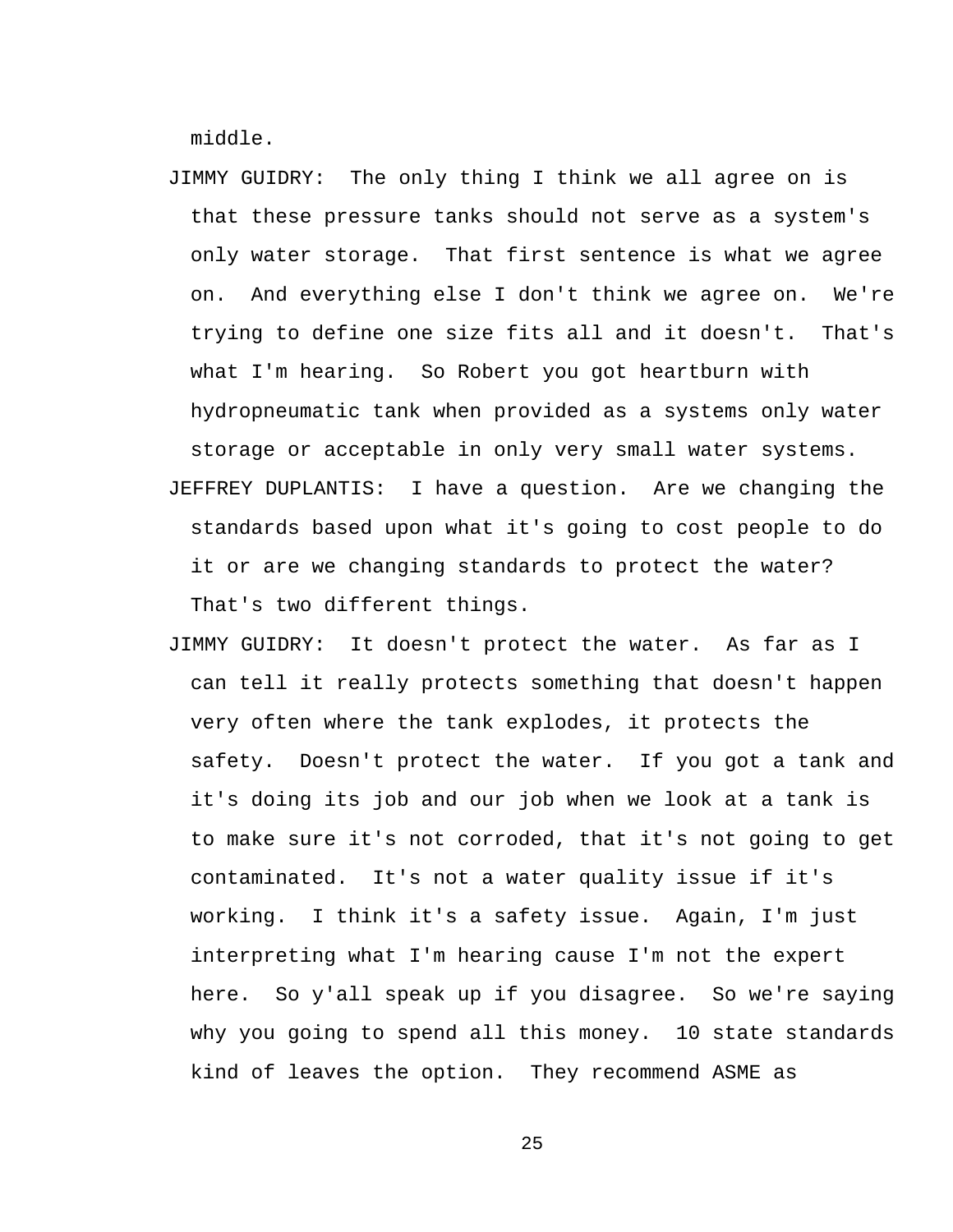something that really is high quality, but they don't say you have to use it. It's guidance. We said you have to use it. And now going back and cite systems and they're saying no we don't have to, we never have, and we don't think we have to. How often. We don't even have statistics to say how often does one of these tanks blow up. I am concerned of the quality over time is getting to be more and more paper thin. You have companies that are trying to save money by making the materials they use thinner and thinner. So at some point these things may start exploding simply because they are making them so cheap. They are making them so cheap that there may be a problem. We haven't had a problem we have to address yet. I don't have a problem in front of me with numbers to justify our decision at this point to say all tanks need to be ASME. I just don't have it, unless somebody tells me differently.

JEFFREY DUPLANTIS: But we're not saying they all have to be ASME, we're saying they have to meet the requirements. We have to set some kind of guidelines of what they have to be set to or otherwise we're going to be getting plastic drums if there's nothing, if there's no code there's no requirements, there's nothing to adhere to there's no guidance for what the two and a half times the pressure. If you don't have a requirement--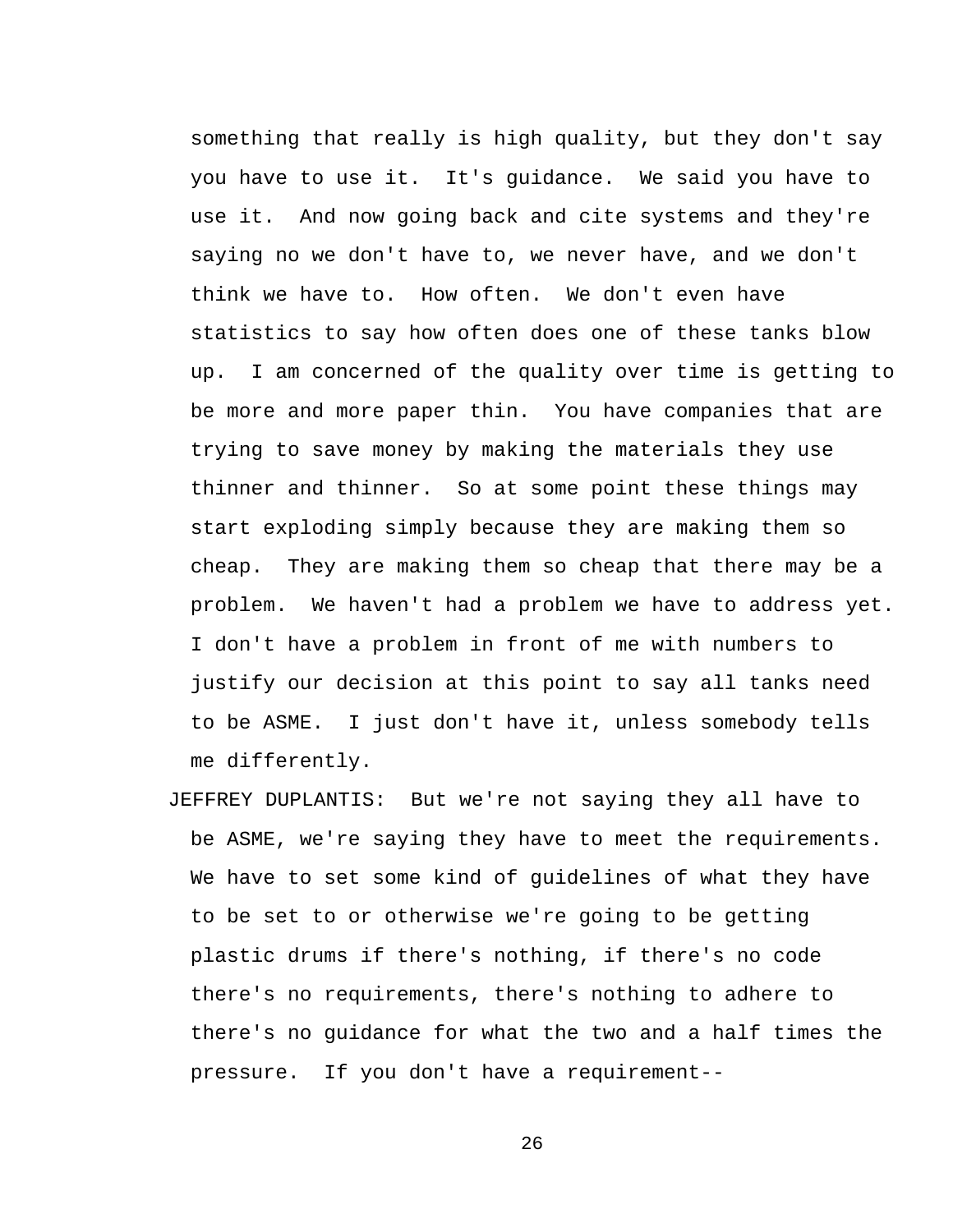ROBERT GILBRIDE: If the tanks are AWWA approved, which they all are--

JEFFREY DUPLANTIS: But those cover completely different things. NSF is about the leeching and the quality of the water in the coatings and stuff. That's one thing. ASTM is a whole different thing. ASME is a whole different thing. AWWA is a different thing. They all cover

different components.

ROBERT GILBRIDE: All ASME does is check the wells and the tops and the bottoms of the tanks. It has nothing to do with the protection of water. That's how this whole thing came up. ASME has nothing to do with protecting water. The whole thing was a tank burst and they want to make sure the tanks don't burst. That's why the wording came up two and half times the normal operating pressure. These tanks are rated at 75 with a two and half times which is 225 PSI. End of story.

RUSTY REEVES: It will probably bite me in the butt, but that's the way it goes.

JIMMY GUIDRY: Hop on. I know what it feels like. RUSTY REEVES: I've seen several tanks that have ruptured and exploded. And I think we're talking about two different kind of tanks. Robert is talking about galvanized tanks for the most part at smaller communities, 150 units. And I think what Jeffrey is talking about is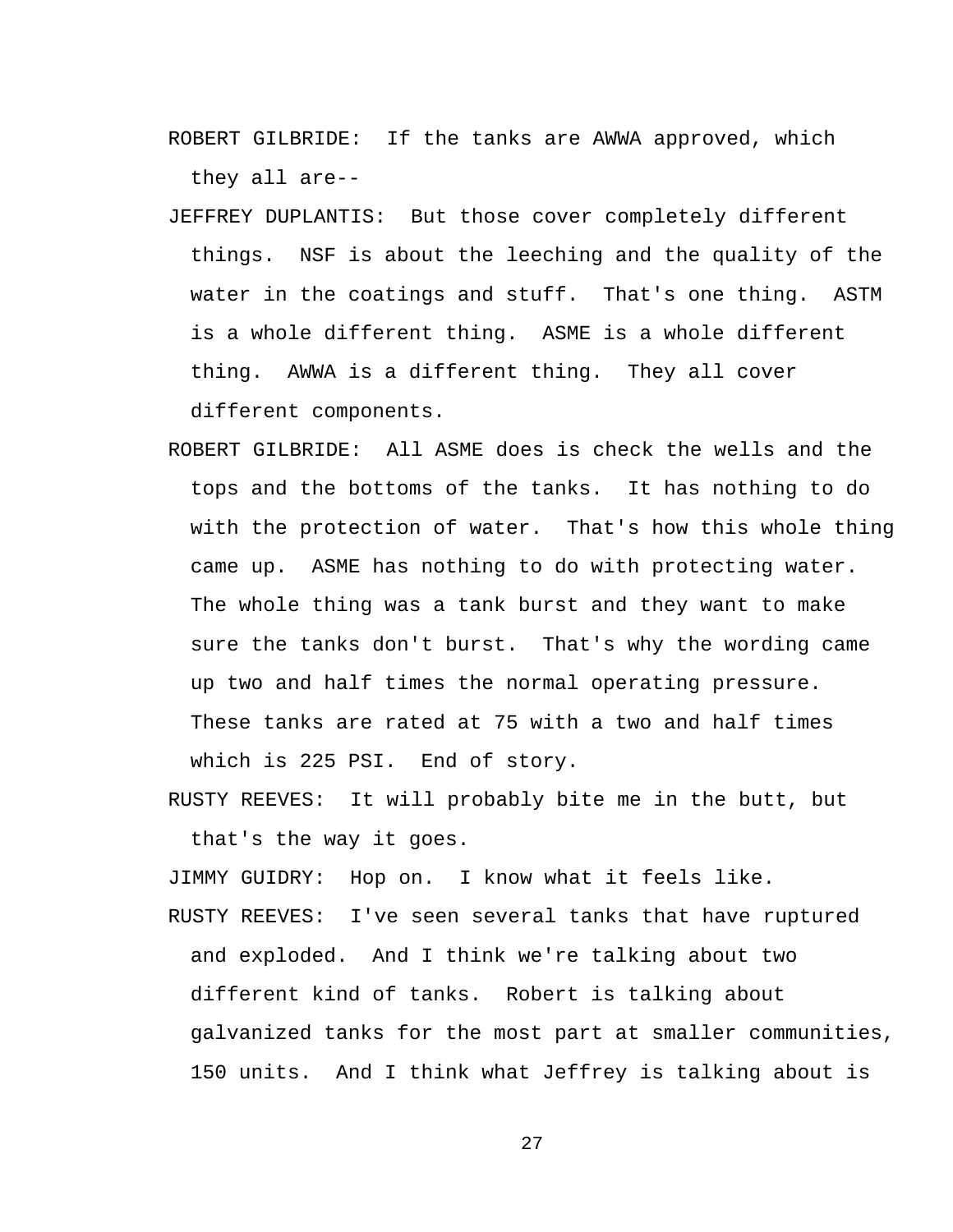more bigger pneumatic tanks. And most of the tanks I have seen that have ruptured there was already signs of problem and the tank had went to leaking and the people didn't take the proper procedure and repair it properly. The galvanized tanks usually one of them go leaking they jerk that out and get another one in there cause it's not a huge expense. But in a 5,000 or even a 1500 gallon pressure tank the first thing they do is call Joe the welder down the road and he welds a strap on the side. And then next month he welds a strap over there. I guess what I'm saying is there's signs the tank is fixing to fail and it's not being adhered to that we're fixing to have a tank fail. And a lot of these tanks I've seen fail are this ASME stamped or whatever, but once that welder weld on there that stamp went away. I think for the biggest part we got a maintenance problem, a huge maintenance problem out there that we haven't take care of pneumatic tanks through the years. And like I said for a smaller system 150 unit they usually what, 900 gallon pressure tanks.

ROBERT GILBRIDE: I got tanks anywhere from 40 to a 1,000 gallon. But you also got to take into consideration as we go into this farther the requirements are you have to have manholes. None of these tanks have manholes.

PATRICK KERR: We got away from that on the small tanks.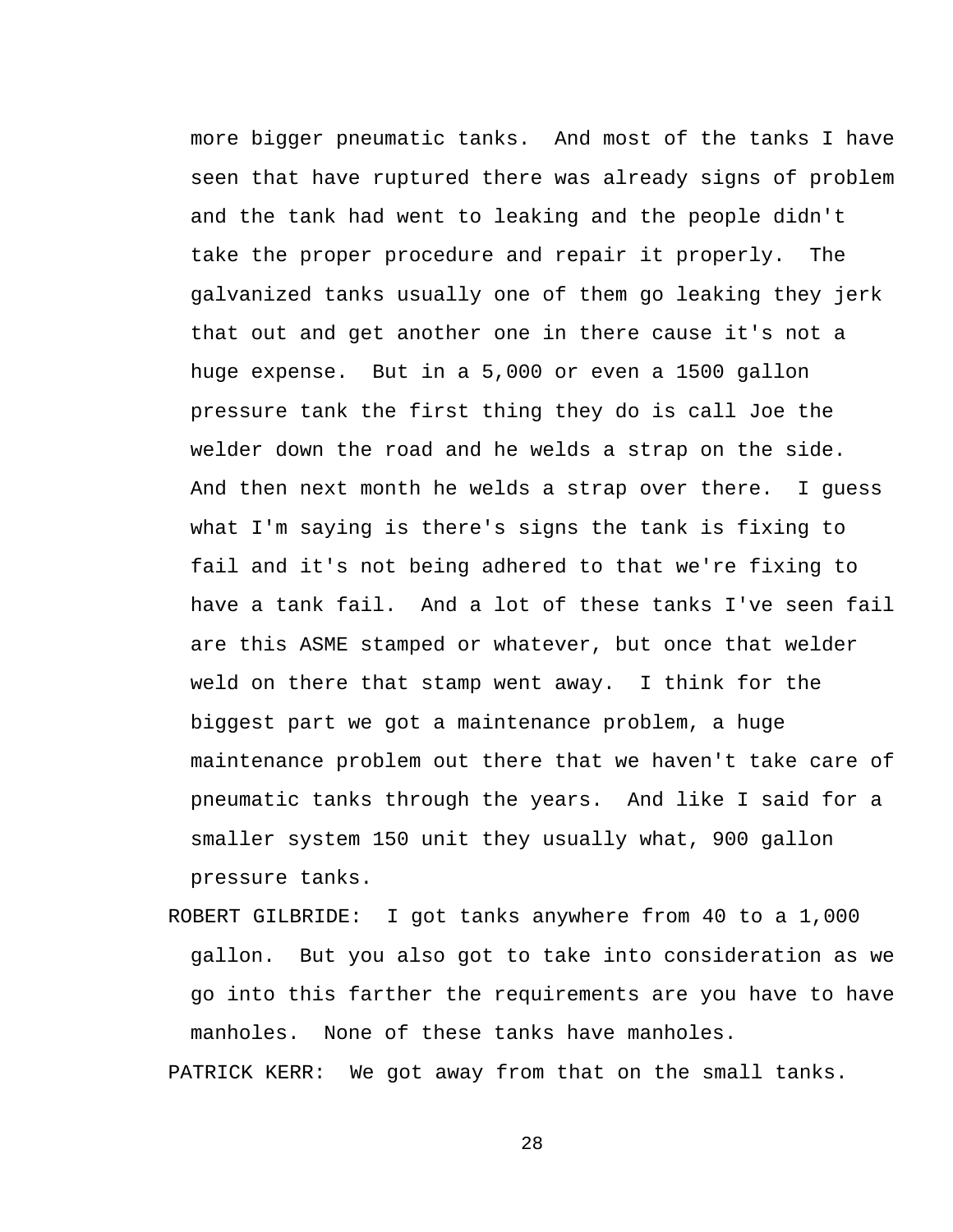RUSTY REEVES: We trying to give you an out.

ROBERT GILBRIDE: I understand that. I'm just saying as the big picture and trying to represent 50 other companies that for whatever reason we're at this point now, I don't know, but three meetings ago when we left we had a verbiage we were going to use and now that has changed and now we're talking about fire protection and 150 units. I think we need to get back to the verbiage we're looking at as far as ASME equivalent or state health officer.

- RUSTY REEVES: But even with that verbiage in there if we don't take the proper procedures to take care of the tank when we have an issue with it we're going to have ruptured tanks.
- ROBERT GILBRIDE: I agree. But that's an operator issue. That needs to be addressed through operator issues and that's why you have surveys so that the people doing the surveys can come out and say okay we see corrosion from bleach. We see corrosion from rust, sitting in mud, sitting in water. That can be addressed.
- JIMMY GUIDRY: I don't think we have agreement. I don't think we're going to vote on it today. And I got some much more big things to handle before the end of this meeting that I need y'all to weigh in on. Can we just agree to relook at the language, go back to the pressure, come back with some more language. I don't know how it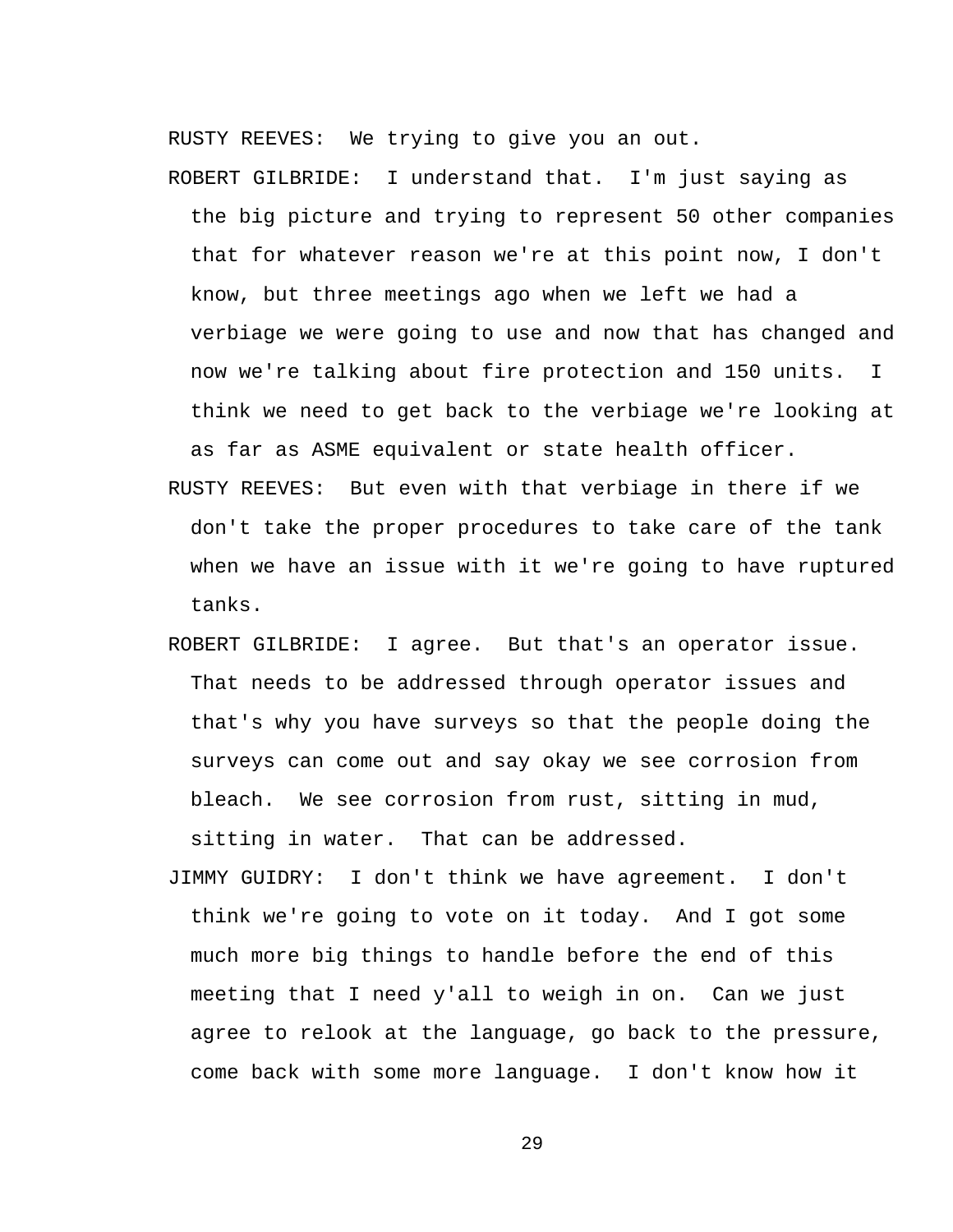got to where it is today. I can't explain that, but we'll look at it again and we'll come back. We're trying to address not putting people at risk. And again, if there's an older system that's not maintained an ASME tank that should be picked up on a survey, it should, somebody's welding parts to a tank hopefully somebody's looking saying that's not acceptable. But that's not going to be addressed in a code or a plans review. That's going to be addressed in a survey or a site review. So anyway, if y'all are acceptable with that we'll come back with more language, try to address it. I just remember, and this is probably not even a good analogy, but I just remember when you start, anytime you start saying there's one certain kind, unless it's a standard everybody agrees to, you're really promoting one company's well built mouse trap. And if it's not necessary I'm not big on promoting one way of doing things. Hopefully we can get this to where we protect some safety, but at the same time allow small systems to not have to spend a whole lot of money. It might have to do with what the tank's made up, might have to do with how thick the tank wall is. Again, that's all done in standards usually. That's not usually done in the plan's review. And that makes me a little nervous that the people manufacturing these things I think they got to meet pressure standards probably. Top and bottom. That's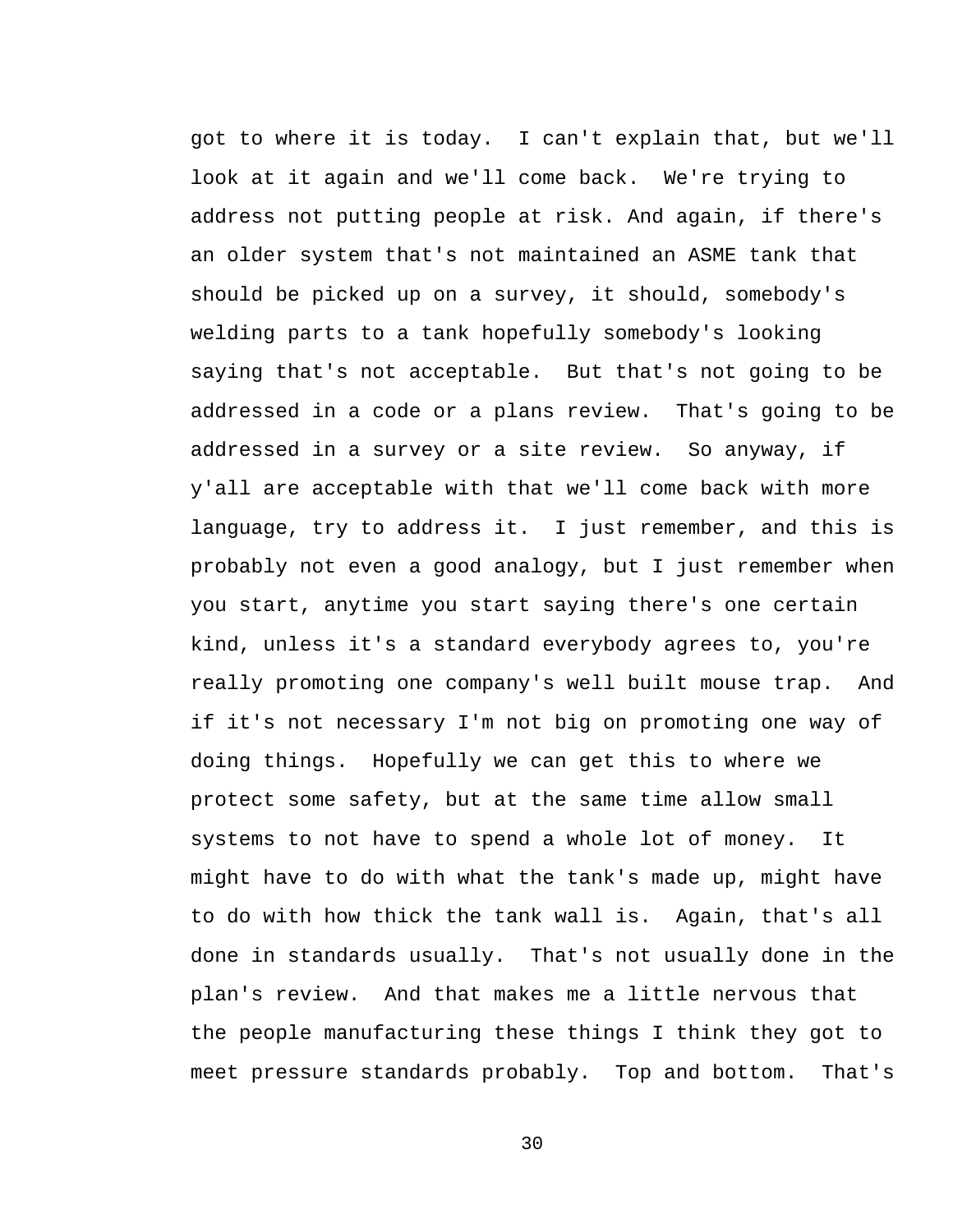probably all they have to meet. In between might be pretty thin.

- RUSTY REEVES: You take that ASME requirement out the code the tanks will go on sale next week. It's not required no more. I'm not advocating take it out the code.
- JIMMY GUIDRY: I'm going to ask our folks to not only look at this language, but to look at the language in 10 state standards. I know we don't like that word. But if we're not following some requirement or some recommendation I still like the ability to allow people some flexibility based on what makes common sense.
- PATRICK KERR: This is verbatim out of 10 state standards minus that last sentence.

JIMMY GUIDRY: Which one?

PATRICK KERR: What's suggested here is verbatim out of 2012 10 state standards. Minus the last sentence about non ASME factory built.

JIMMY GUIDRY: So the 150 units, all of that?

CARYN BENJAMIN: Yep.

JIMMY GUIDRY: So why didn't somebody say that's where it came from for God sakes. I'm like where did we pull this. That helps. All right, we're going to go ahead and work on that some more. Randy, are you ready for the next part?

RANDY HOLLIS: I was looking back in my notes and I want to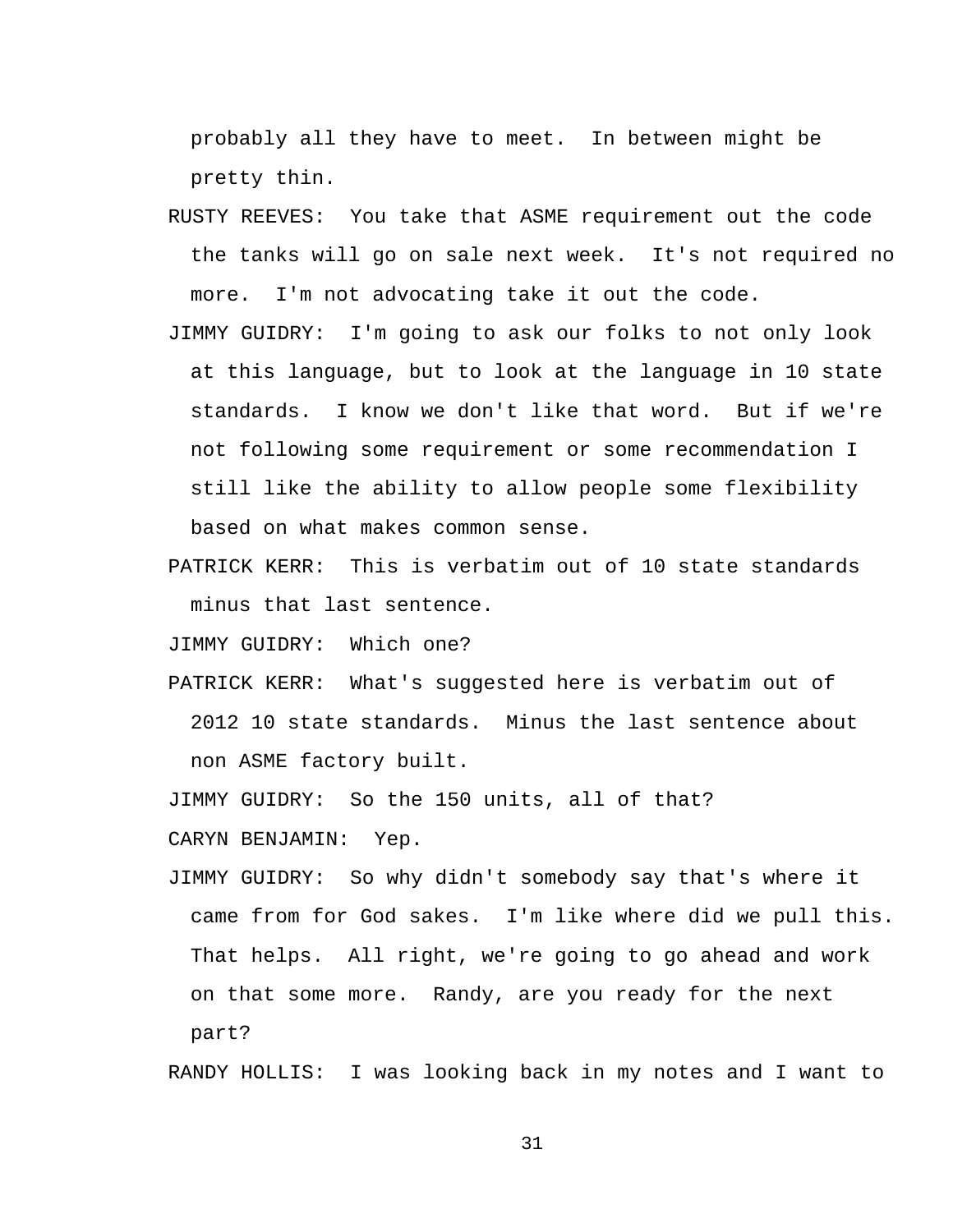make two comments.

- CARYN BENJAMIN: Sorry. I just want to make sure everybody was clear that this language part 7 was adopted or voted on in past January's meeting.
- LAURIE JEWELL: So it's not suggested language. That was approved by the committee taking a vote in January. That's how it stands today.
- RANDY HOLLIS: But I don't think this committee if we voted on something and approved it I don't think that prohibits us from going back.

LAURIE JEWELL: No, I just wanted to make that clear.

- JIMMY GUIDRY: The last two meetings we talked about the ASME tanks and we went back and changed the language and we came back. But again, we had two times pressure requirements. They're not in here and that is what the committee talked about. We didn't approve nothing. Now we got to go back and try to make sense. We're still revisiting that one part of part 7.
- RANDY HOLLIS: One thing continuing on tanks just real quick. The notes I have from Robert when you gave us prices was for non ASME 315 gallons was 1300 dollars. For ASME stamped tanks was 4900 dollars. That's a 3600 dollar difference you gave us. A minute ago you said only 400 dollars.

AMANDA LAUGHLIN: Four hundred dollars less for the ones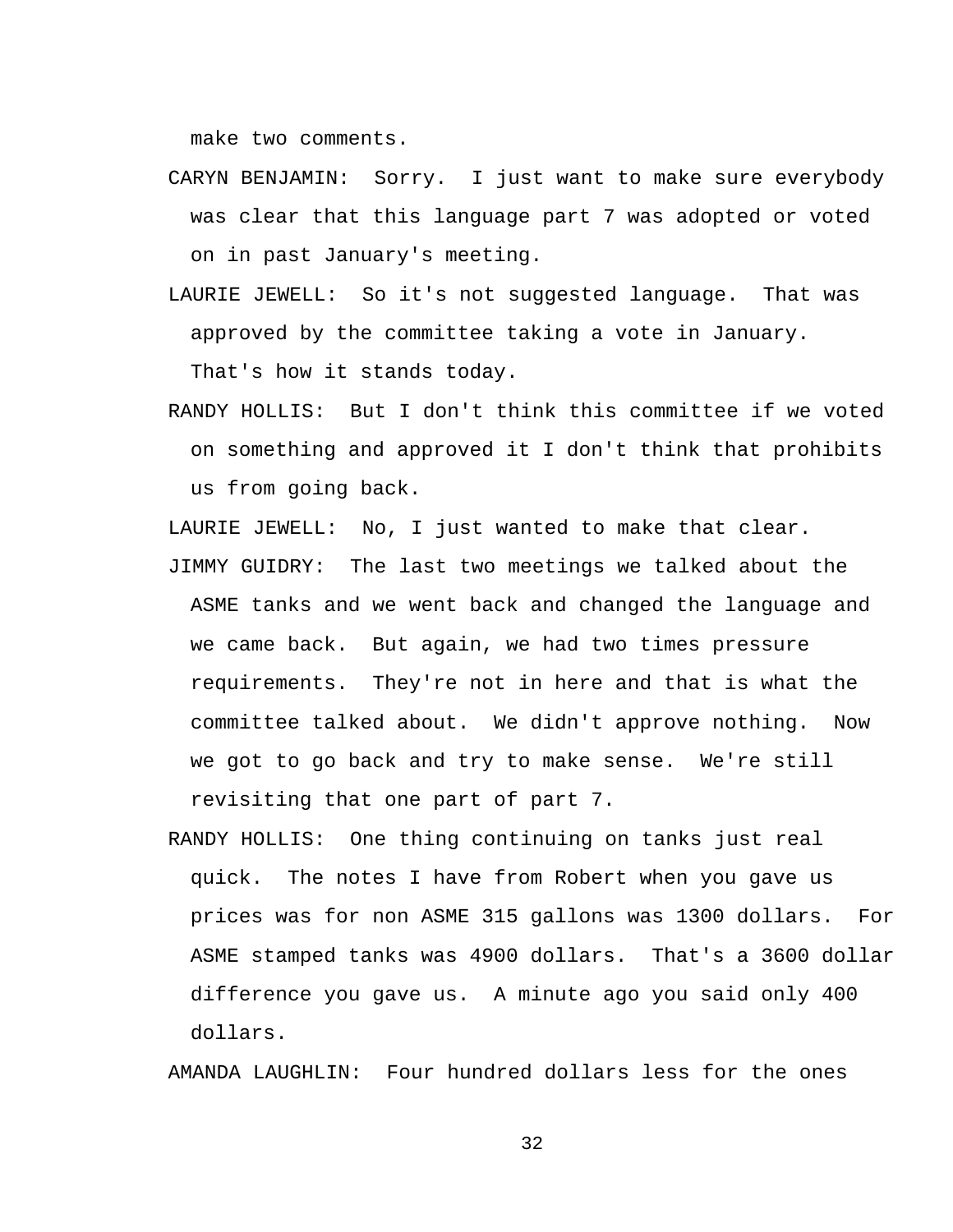that are manufactured according to ASME, but not necessarily stamped.

RANDY HOLLIS: Instead of 4900 it would be 4400.

ROBERT GILBRIDE: The guy from Mississippi that sells the ASME equivalent tanks said there's 400 dollar difference because that's what it cost for the stamp. That's the only difference.

CHRIS RICHARD: I have one was 10,000 dollar difference on a job. It's usually a lot more than 400 dollars.

RANDY HOLLIS: The other point I do want to make Rusty is talking about tanks that have been modified or whatever, it doesn't matter if you have an ASME tank or not. If the tank becomes water logged and the operator does not maintain air relief you can blow up an ASME tank just as easily as a non ASME with the change in surge. It really depends on operator issues as well.

- ROBERT GILBRIDE: The easiest thing is use operating pressure and use the ASME approved blow off valve 0 to 300 and this is mute issue.
- RANDY HOLLIS: That will not act fast enough on a transient surge on those blow offs.
- PATRICK KERR: If you want to spend the money on a surge anticipator we can talk.
- ROBERT GILBRIDE: You're talking about anywhere from a half horse pump that's giving you five gallons a minute up to a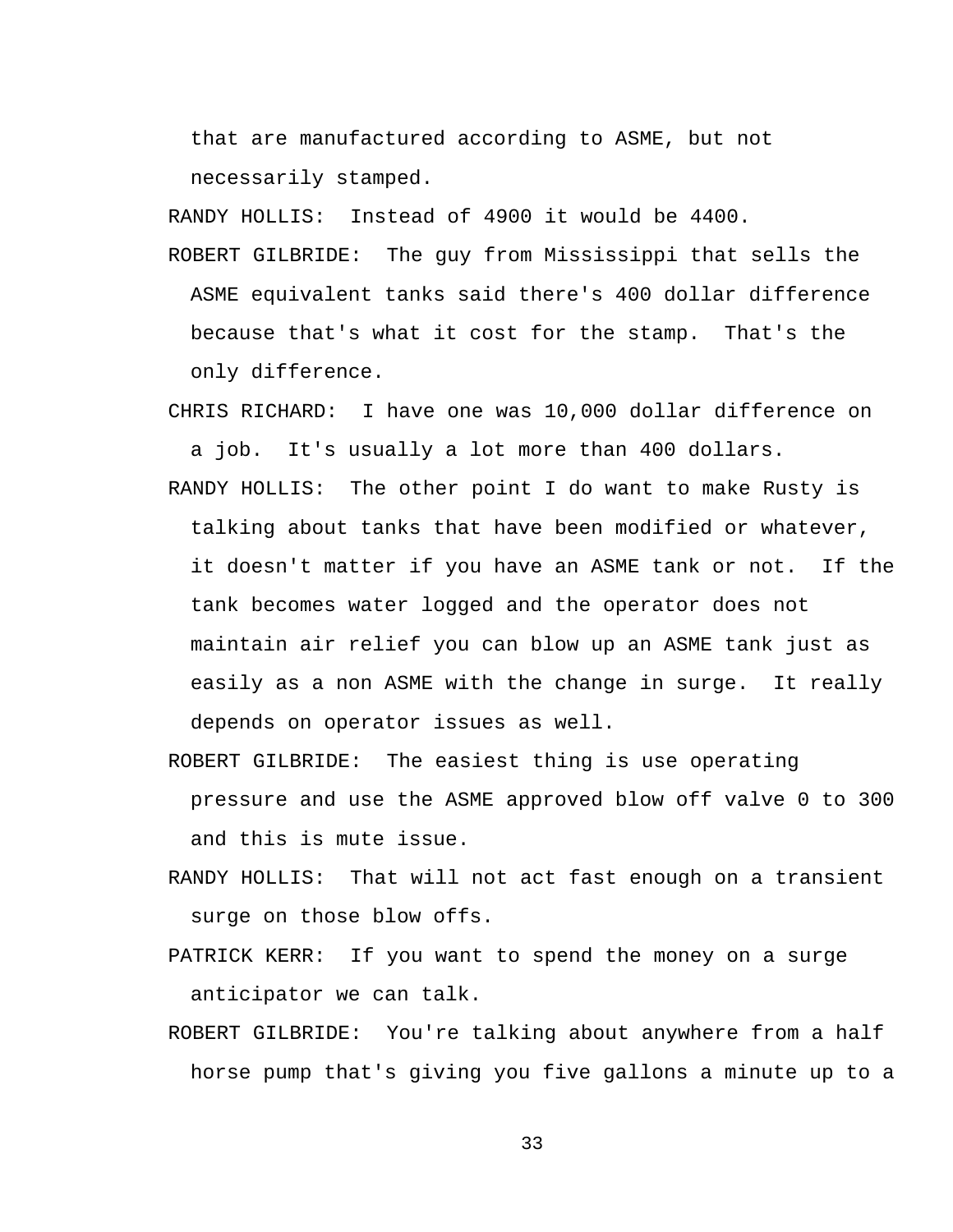five horse that's giving you 50 gallons a minute. Come on. Again, we're not talking about big pumps.

- PATRICK KERR: I don't care how big the pump is. If you have a surcharge tank and you slant it with a transient you're going to blow a part off of it.
- RANDY HOLLIS: If you're running 15 feet per second it's a two inch and you're running only 30 gallons a minute then the rule of thumb is five times the velocity gives you a surge. If you're running 15 feet per second you just put 750 PSI on that tank a blow off will not act fast enough. That's a rule of thumb.

JIMMY GUIDRY: Let's move on.

- RANDY HOLLIS: The next thing we were going to talk about was the language for day tanks and I had submitted that back in June I guess it was.
- AMANDA LAUGHLIN: Yeah, I think you were going to look at it again though.
- RANDY HOLLIS: I thought it was going to be fine the way it was.

AMANDA LAUGHLIN: I haven't gotten anything.

RANDY HOLLIS: It was an email I sent two months ago and we hadn't changed it sense. I missed the last meeting.

LAURIE JEWELL: The checklist from Texas.

RANDY HOLLIS: Right. And I looked at that. I've got it right here. And I know I emailed it, but anyway. That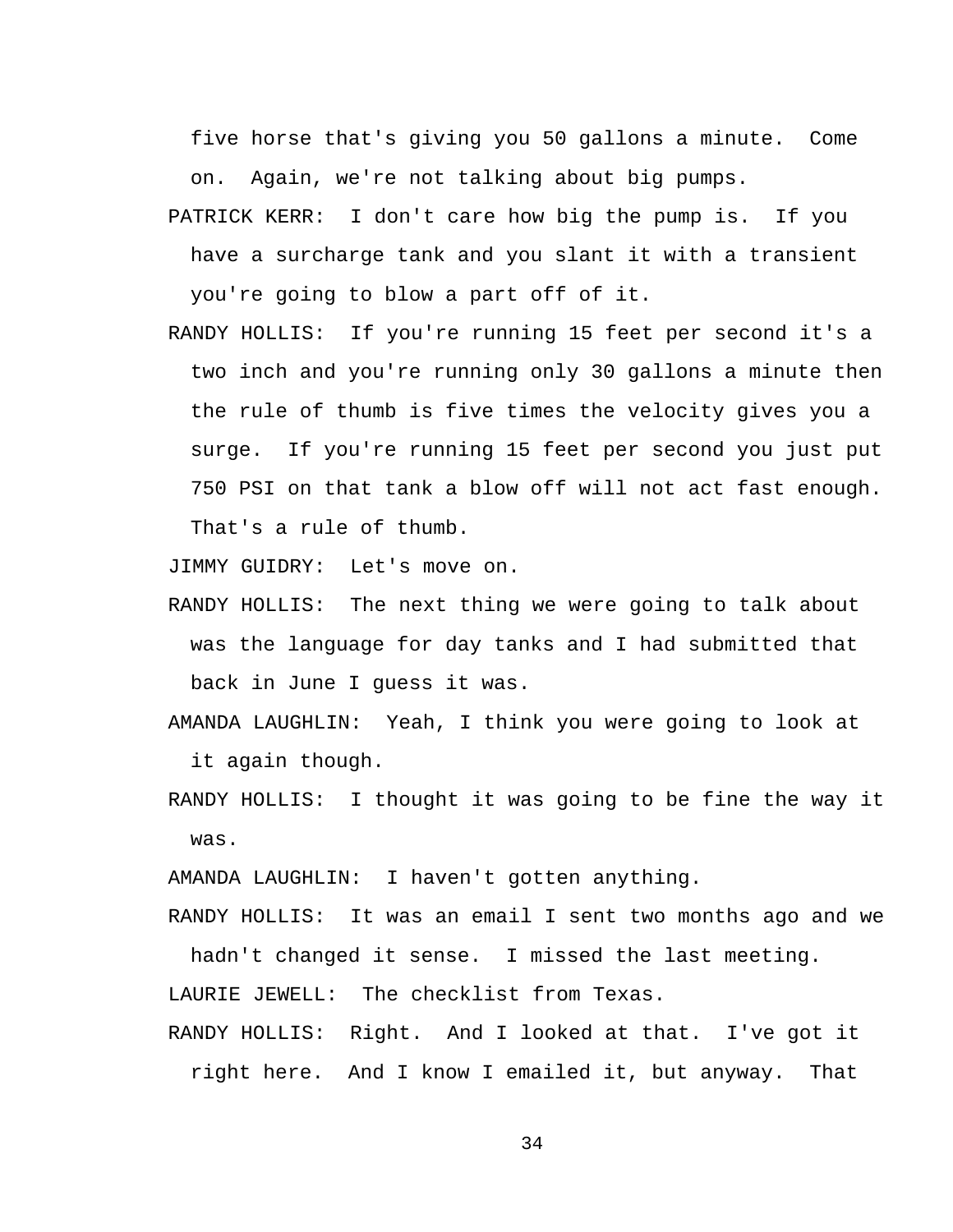was two meetings ago. Let me find it. There was some information from Texas that was given to us on day tanks and they were using Texas as a guideline. And I went through that and what you don't have is my response to that. Sorry. I thought I had it. Well, you want to go to the next one and I can see if I can find it.

JIMMY GUIDRY: You can and if we don't see it today it really needs to come back when we go over that section and be a part of that section. We were trying to address it before we completed the section. But I want to get that section done so we may have to bring it all at the same time. All right, today is new business and we were asked by the committee to come back with a list of significant deficiencies. And in front of you is a letter from EPA. We asked EPA to define for us significant deficiencies and they were here at the last meeting. And so I wanted to make sure we were on the right track. And as you read the letter we share this with you even if you have a short list if we go do a survey and we find something that's going to put water at risk we can cite you. If we don't we're not doing our job. And if we're not doing our job then EPA is going to end up saying we didn't do our job and take our primacy away. Which means that EPA then becomes over you instead of us. Which hopefully you don't want that. Anyway, so when they said if you're going to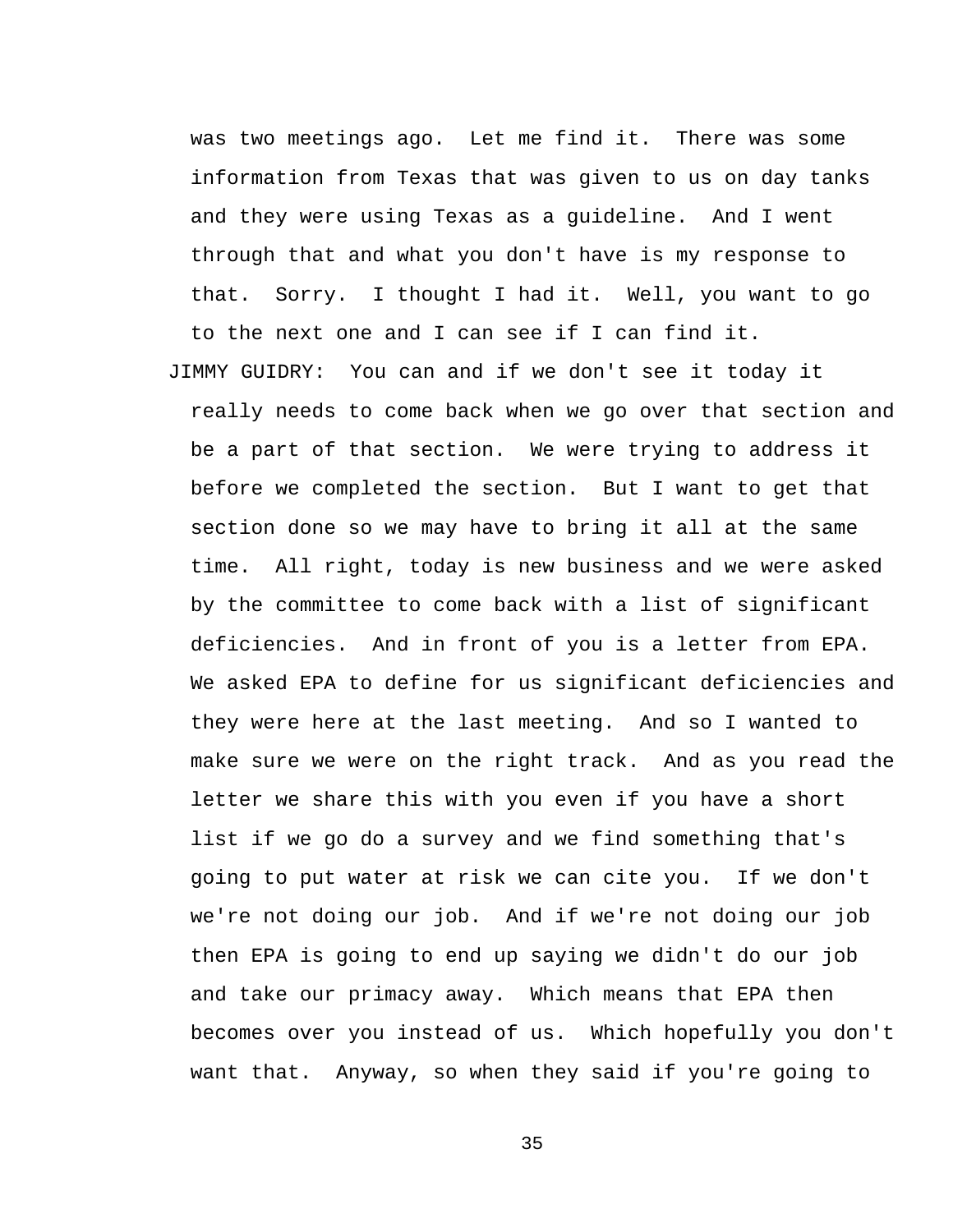ratchet down your list of significant deficiencies you still have to reserve the right that if you see something you got to cite it and then a minor deficiency or a recommendation if it puts water at risk or people at risk it can become major. So you can't lock it in. I gave Amanda and Caryn the task of working with the field to come up with what is that list of significant deficiencies that we felt we must look at and that's the list you see in front of you. That dwindled down from 360 to about 22. Which means when they're going to go do a visit these are the things they have to look for. And hopefully you've looked at them and agree with this because these are the things we feel are really important. What that means is somebody can go there and see somebody's tank, somebody's welding on that tank they're putting that tank at risk they can still cite that. They can still cite that as this is not acceptable because you're putting people at risk if this tank fails. And EPA agrees with that. But I'm going to read it so it will be a part of the minutes. Bear with me and then try to answer questions. This is what they told the state. They wrote it to Amanda. I'm writing to explain the sanitary survey requirements under the safe drinking water act. EPA is required to establish drinking water standards, maximum contaminant levels, treatment techniques, monitoring, and insure public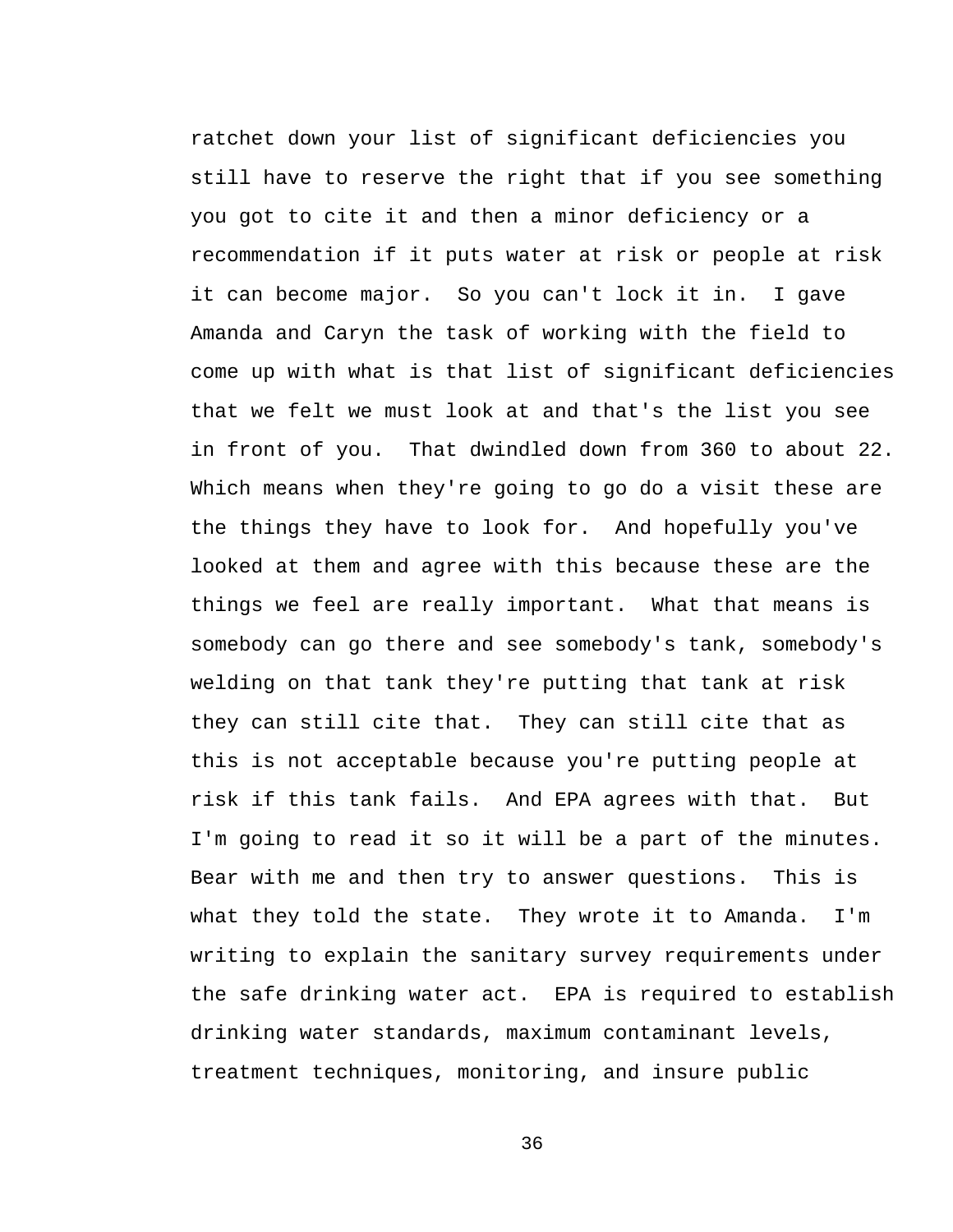drinking water systems adhere to them. EPA granted Louisiana Department of Health and Hospitals drinking water program primary enforcement responsibility primacy for over site of public water systems when the state met primacy requirements in accordance with 40 CFR Part 142. LDHH must continue to meet updated primacy requirements which include, but are not limited, remember we're never off the hook, to having and maintaining authority to implement all national primary drinking water regulations and to implement all aspects of the sanitary survey program. Implementation of public water system surveys has been an existing LDHH primacy requirement since 1976 and has subsequently updated the following statues and regulations including safe drinking water amendments 86 and 96, primacy regulations in 1986, interim enhanced surface water treatment rule, ground water rule, and revised total coliform rule. Both the national primary drinking water regulation and primacy requirements contain public water system requirements for correction of sanitary conditions that have the potential to causing the introduction of contamination into the water delivered to customers. Again, we've been driving this home. If it has the potential to contaminate we have a right to cite it, we have a right to get people to try to fix it. Requirements related to improving drinking water quality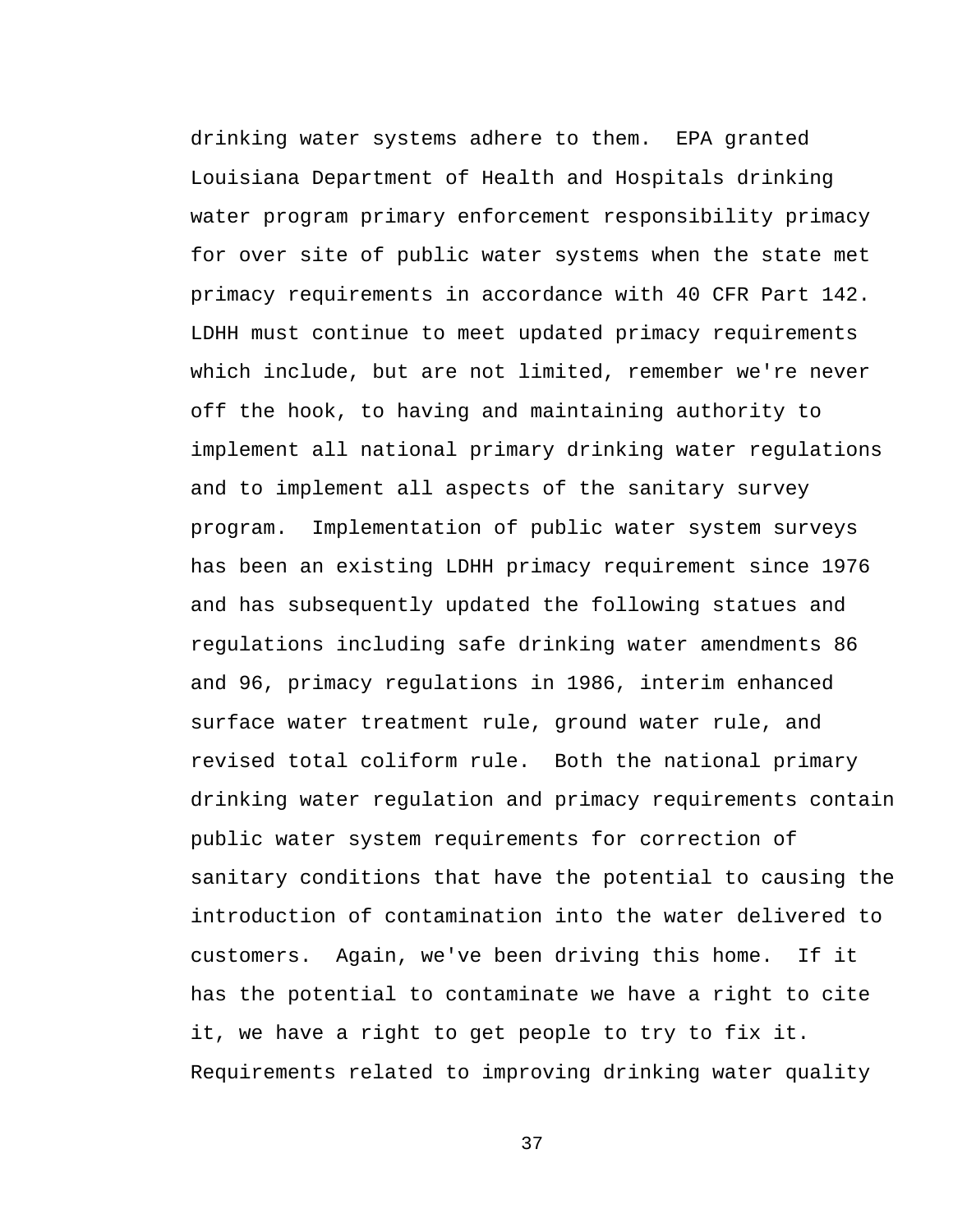by addressing these conditions and have potential for causing introduction and contamination that has been in effect since 1976 and subsequently updated and it list all the regulations. Per 40 CFR LDHH must add to the sanitary survey program primacy requirements, a subset of significant deficiencies for each subset. Doesn't say you have to put the whole set. Doesn't say you have to put everything there. A subset. Which means you have to leave yourself some leeway. This helps provide some consistency throughout all surveys and among inspectors. So what we had before was a large number of significant deficiencies that everybody was looking for and creating a lot of heartburn because some of these older systems couldn't meet all these requirements. During these surveys inspectors may discover a wide range of deficiencies, those that pose little risk to public health, and others that pose risk rendering drinking water unsafe. Therefore in addition to LDHH's requirement to describe a subset of significant deficiencies the primacy regulation requires states to establish procedures to determine the point in which deficiencies become significant. What that means is a deficiency can start out as a recommendation, but progress to significant deficiency. Tank's getting a little rust, tank's get a hole in it. Very different, same tank. As LDHH works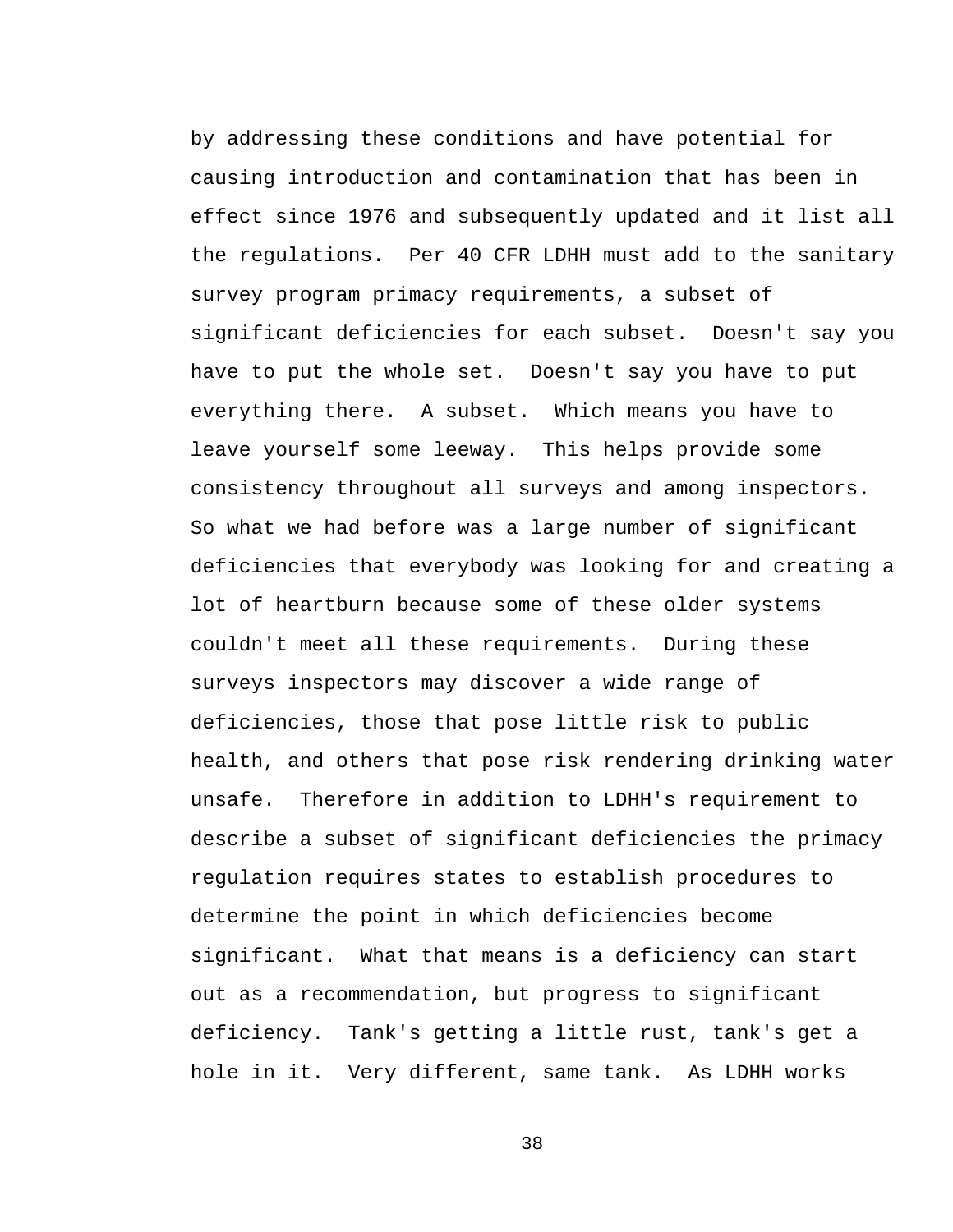with the water committee towards developing both a list of significant deficiencies along with factors to determine whether a sanitary survey finding becomes significant EPA notes that recommendations and deficiencies have the potential to become significant over time. Especially if they remain unaddressed and uncorrected. In closing they appreciate, EPA appreciates the dialogue with LDHH and efforts to move LDHH drinking water program forward with the adoption of ground water rule and the state's continued efforts. So that's where we are today with EPA. This is where we are with our list of significant deficiencies. And I'm going to need the committee, the committee's task with the legislation was to agree with the department on what those significant deficiencies are. That's in the law. So that I can go forward and get water systems and all of my inspectors and everybody on board on what we do now. How we do things now. I would have to go back and look, but I don't think a second well is something we look for in significant deficiencies. So that's been cited lately and there's a lot of pushback. And public service commission is getting a lot of requests, several requests for rate increases because of that requirement. Some of these systems can barely afford the first well and we put a second well requirement and they can't maintain and keep the systems they have going.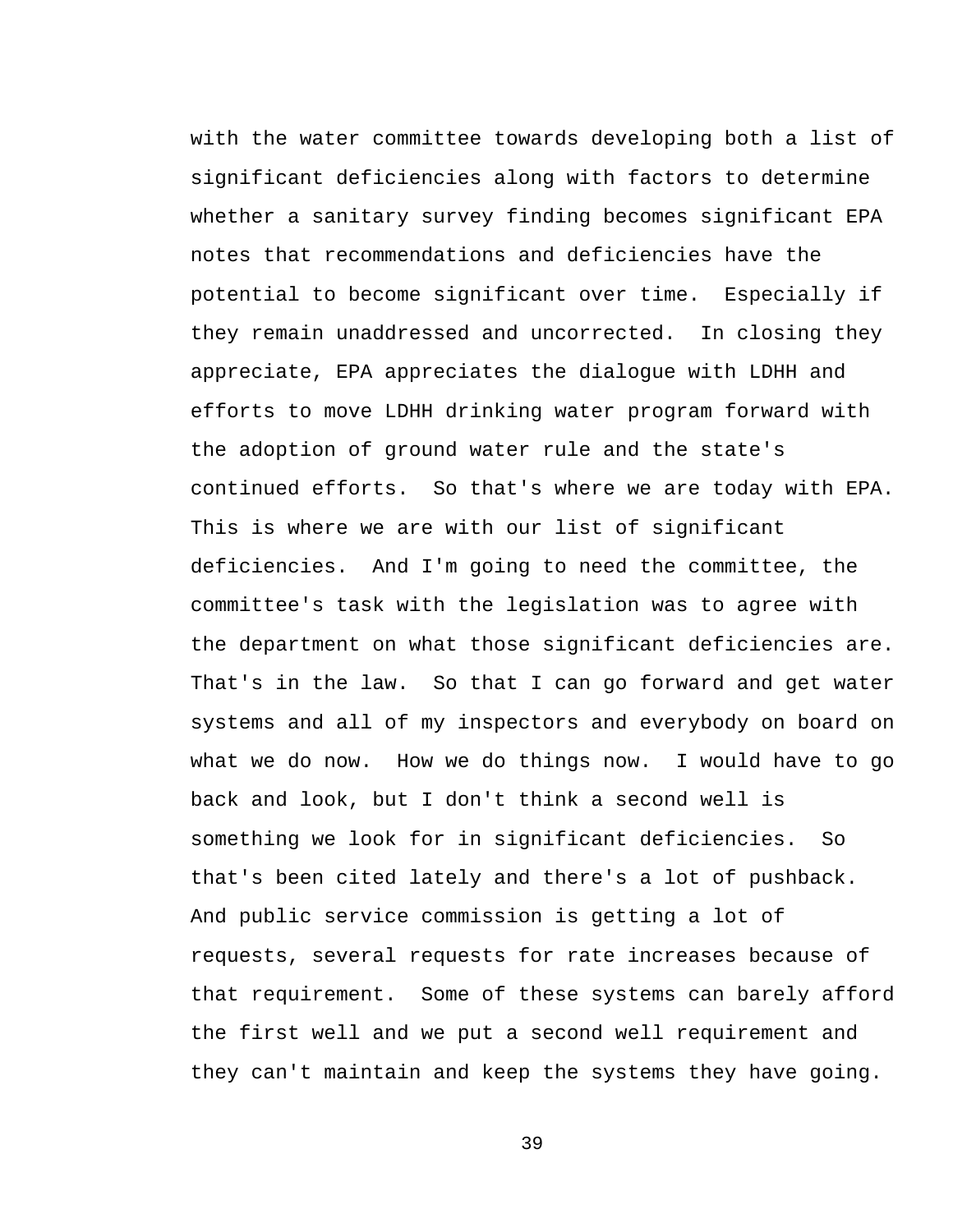I will say that it seems like with all the requirements that come year after year to federal and state small systems are having a difficult time surviving. And that's pushing small systems to collapse and become part of large systems. Which is what I think the ultimate goal is to have large systems. But it doesn't work for rural Louisiana. I know some of you have been working on this and I certainly don't want to not take your recommendations. We can always add to the list, but I need a working list. And then we can add to the list if y'all continue to work and see some other things that we should be addressing. Discussion.

PATRICK KERR: Question. So under treatment the third one dealing with day tanks. Is this suggesting this language only applies only to fluoride or is this the list for fluoride and we're trying to come up with another checklist for everything else.

AMANDA LAUGHLIN: We haven't determined day tanks.

- PATRICK KERR: So this language applies to fluoride and then each of the other chemicals will have a section for each of those chemicals?
- AMANDA LAUGHLIN: The significant deficiency is for fluoride only. We haven't really tied up the other day tank labeled checklist yet to be included in here. That's why it says water committee to draft the checklist. If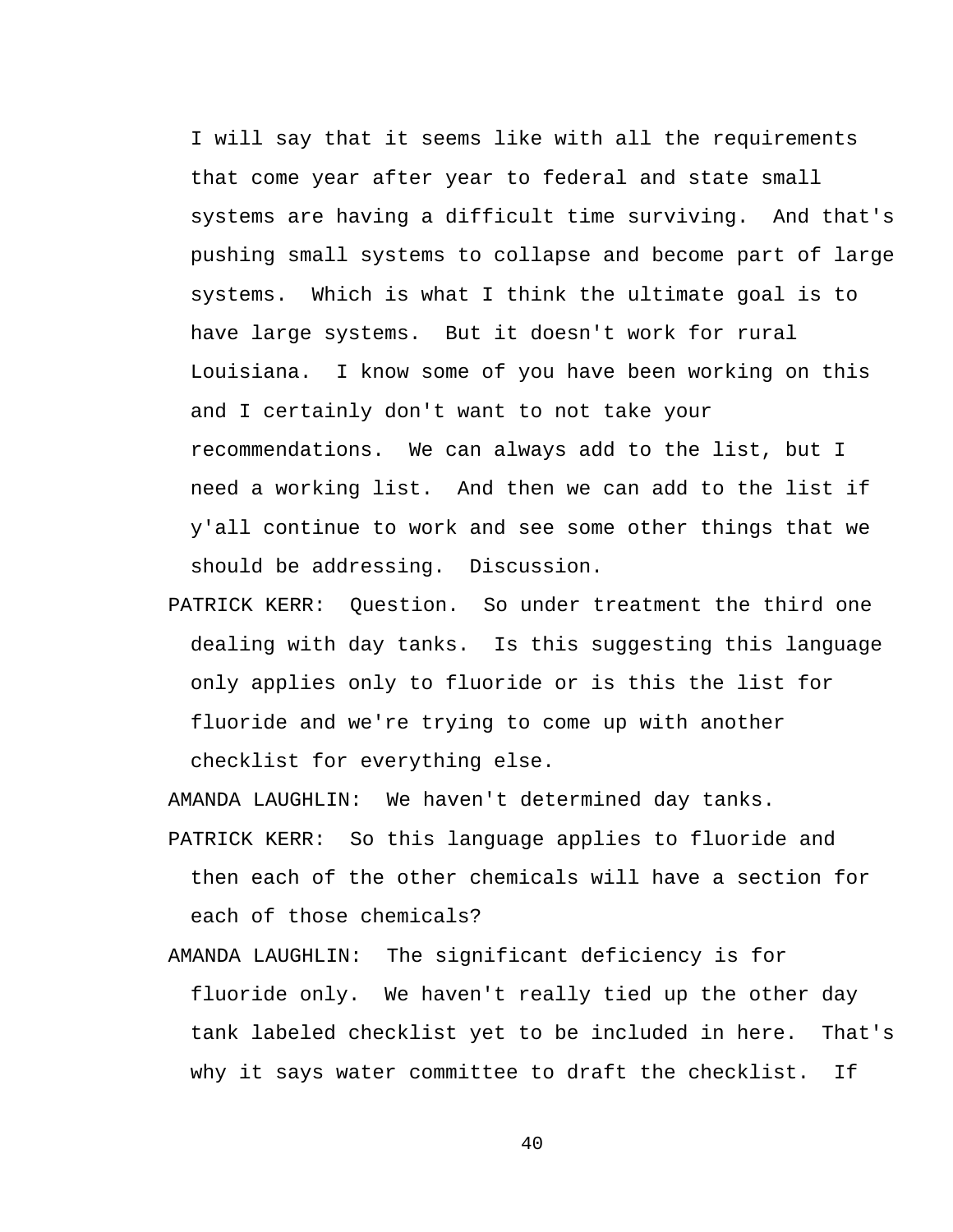you're not using a day tank and you have the checklist, et cetera, or let's say you're not doing either. That would be a significant deficiency.

PATRICK KERR: The way this is written day tanks are

required for fluoride, but not for anything else.

AMANDA LAUGHLIN: Right. So that would be a significant deficiency.

PATRICK KERR: If it's fluoride.

AMANDA LAUGHLIN: Right.

- PATRICK KERR: And everything else is designed to make sure we don't overfeed and operate to make sure we don't overfeed. I think this is fine.
- JIMMY GUIDRY: It's a much shorter list. That doesn't mean we can't go look at stuff and add to the list. But it's not going to be the long list that it's been before.

PATRICK KERR: Might I suggest that if we want to add to

the list this committee should be in the loop.

JIMMY GUIDRY: Sure.

AMANDA LAUGHLIN: You would have to review every survey.

PATRICK KERR: No, if you want to add a significant

deficiency.

CHRIS RICHARD: If you want to expand the list.

AMANDA LAUGHLIN: Well, yeah that's different. But we may determine something to be significant in the field that's not on the list.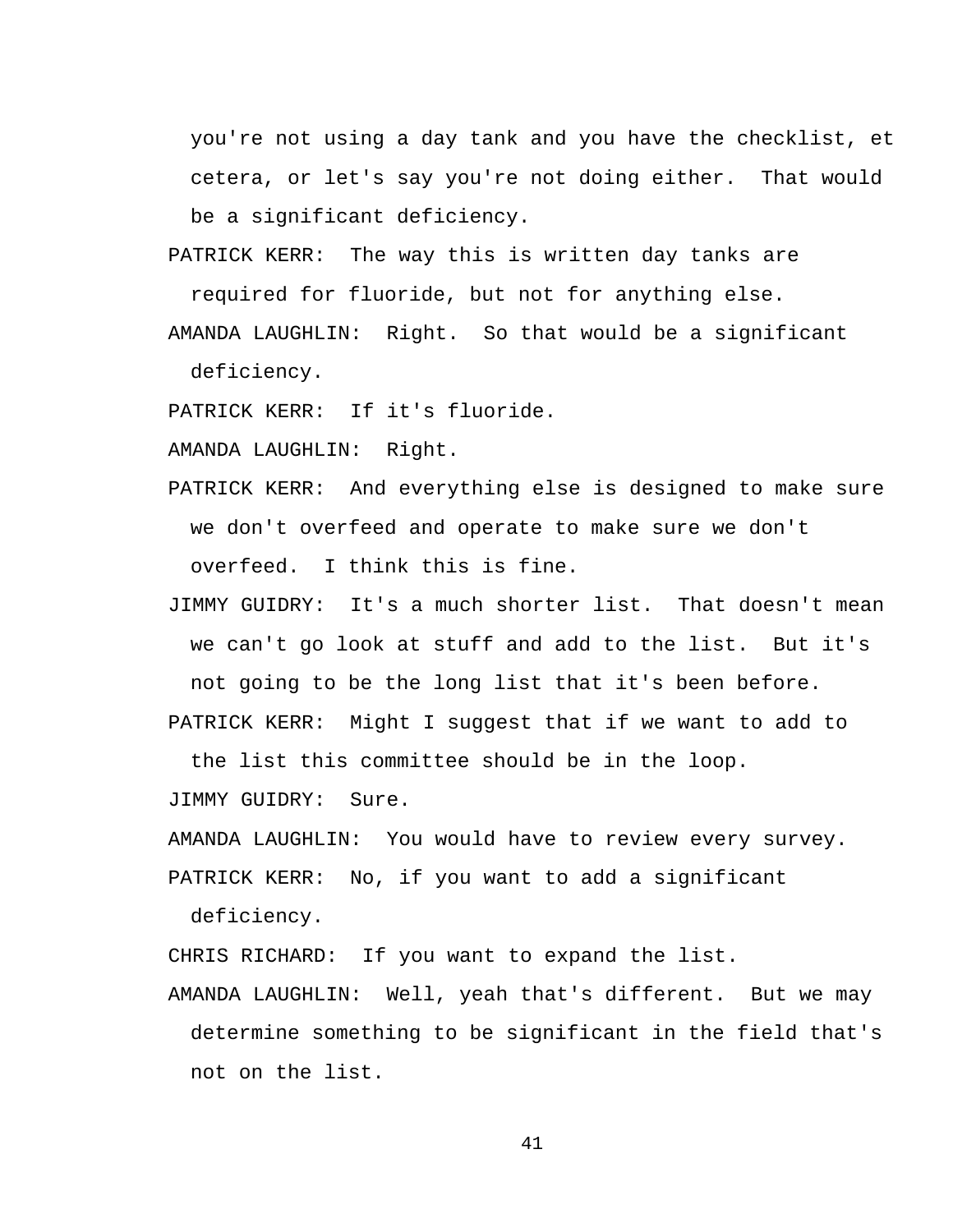PATRICK KERR: If you wanted to make that statewide just come to the committee and add it to the list.

JIMMY GUIDRY: You're saying if it becomes something that we ask everybody to look for that we ask for the input. BEN BRIDGES: If you want caustic soda on here as opposed to just fluoride, if you added another chemical in it it should come before us.

- PATRICK KERR: Or if you went into the field and said you should have a kick plate over this clear well so we don't kick stuff into the clear well. You're going to say that's a significant deficiency number one it should apply to everybody. But if you walk in and say this is unclean, there's rat droppings or something that's a significant deficiency for that one water system and I don't think that comes to the committee.
- JIMMY GUIDRY: To me a significant deficiency is something that we've seen over and over again and we need to address something that's happening in every system. It's not a one and two. It's like we're seeing over and over again people are letting something drop and we should make it significant.
- AMANDA LAUGHLIN: As a group when we went through all of the deficiencies that was the focus that this has to apply to everybody all the time.

PATRICK KERR: And if we want to add to it we judiciously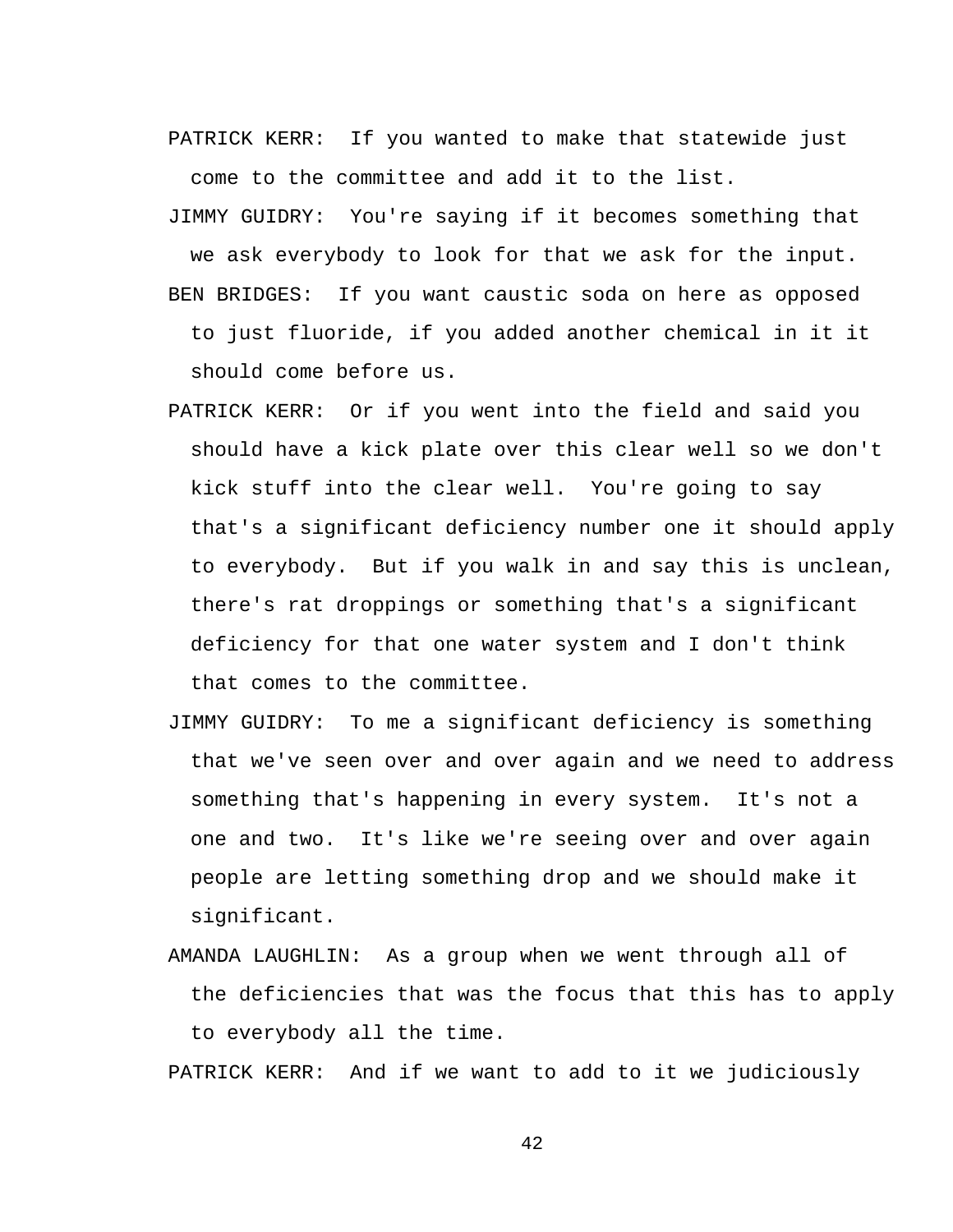add to it. I'm going to go back, and we don't have to fix it now, but hydropneumatic tanks for example if you saw there to be corrosion or significant loss of metal or a bubblegum weld on a strap the inspector maybe what we do is input a test requirement. You have to do hydrostatic test at one and a half times working pressure and you demonstrate that it's still sound you can keep using it. But in the field the inspector could make that determination. If he looks at it and it looks like it needs to be repaired either repair it, or replace it, or prove to me that it's serviceable.

CHRIS RICHARD: Look under 126 at the bottom.

- AMANDA LAUGHLIN: Once we have this significant deficiency group we have to go back and evaluate everything else that has been cited on surveys or is available for inspectors to cite to determine whether or not those are still applicable. Whether they need to be removed, are some recommendations, and some that were significant might now be deficiencies. That we would still cite, but they don't have the same enforcement mechanism that a significant deficiency has.
- CHRIS RICHARD: The bottom of page one covers everything that you find. Anybody finds in the field you have the authority to cite it.

AMANDA LAUGHLIN: Right. And then on page three the very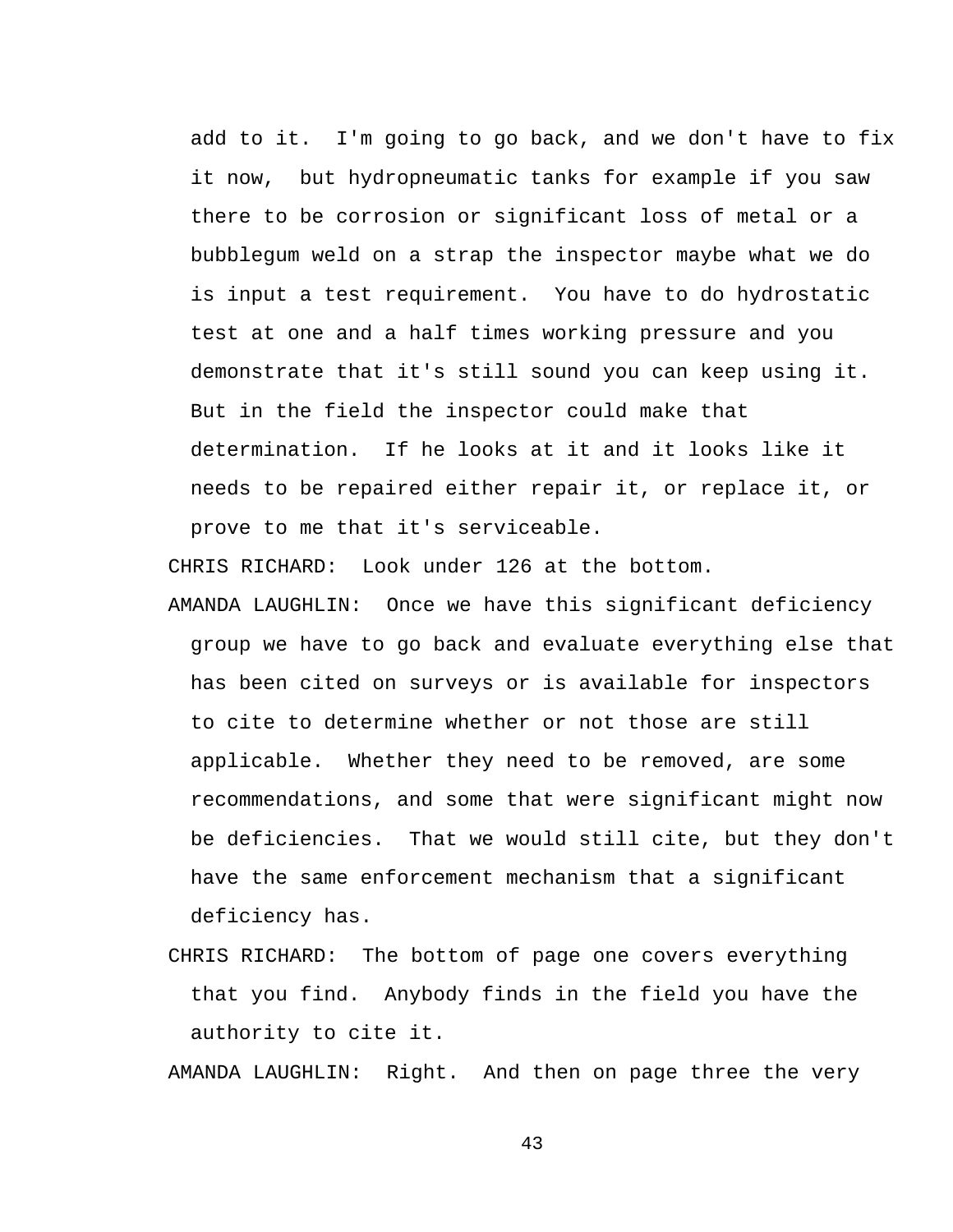last statement that says other condition which is deemed by the state health officer to be a significant deficiency. That's basically where our authority would be that if we saw something critical in the field that needed to be significant we would have that authority. And just so you know all of the paperwork the way it looks this is how we went through it as a group, but in our groundwater rule we adopted we're just going to have the significant deficiencies listed. There's no code citation, et cetera. It becomes our code at that point. That's just FYI. If you wanted to go back and look at where we pulled from the item number is from the original list that was given out at the last meeting per category. So if you wanted to take the time to go back and review all those numbers. You can see under source we were able to combine a lot of things that were individual items into one significant deficiency.

PATRICK KERR: The very last item on page three I think we need to build in some kind of due process. I think if an inspector finds there to be a significant deficiency and the water system objects we ought to have some kind of a process that says we believe this to be a significant deficiency. It will be a significant deficiency unless you appeal it to the state health officer within 10 days or something like that so that a system that objects to that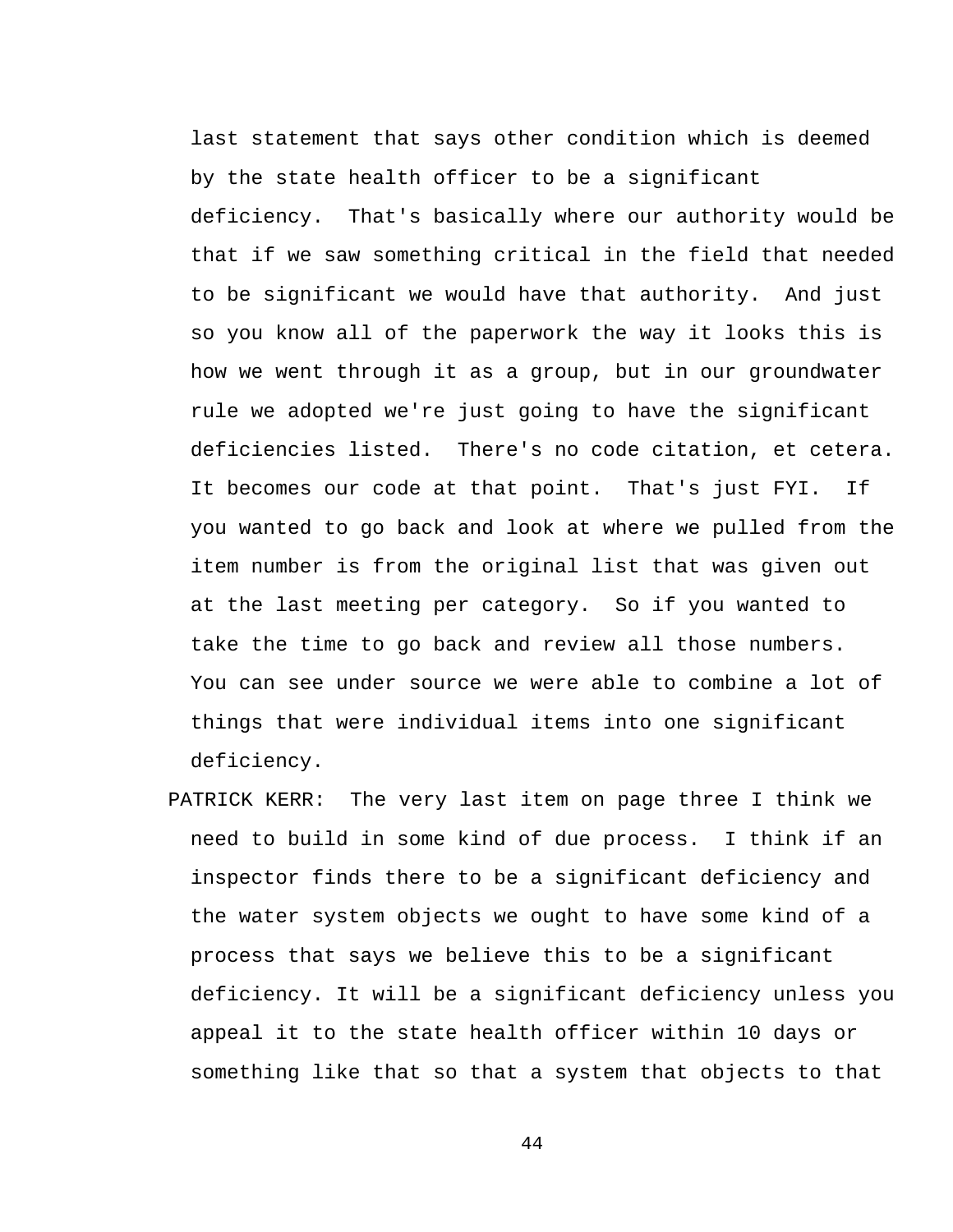inspector and then overcomes the inspector's finding never had a significant deficiency. Because once you call it a significant deficiency and send me a letter the clock starts on public notice and so it seems to me that a significant deficiency other than what's this list is only significant after due process has run its course. If I object to it there's some kind of process I appeal to Dr. Guidry and he says yes, it's significant. That starts the clock so we don't get a monitoring violation or a treatment violation. So if we could just say other conditions which are deemed comma after due process, or whatever, to be significant it would be I think helpful. Cause the EPA is really not very flexible on the treatment technique violation. Even when you guys say this is not reasonable but.

AMANDA LAUGHLIN: We don't have a formal enforcement process for just a violation or a survey. I'm not really sure who would make that final determination. Like you're saying like the State Health Officer like Dr. Guidry? PATRICK KERR: Well, that's what this says. AMANDA LAUGHLIN: This is a lower case. That means an

inspector on behalf of the state health officer. BEN BRIDGES: But it still says his title.

AMANDA LAUGHLIN: If it's capitalized that's Dr. Guidry himself.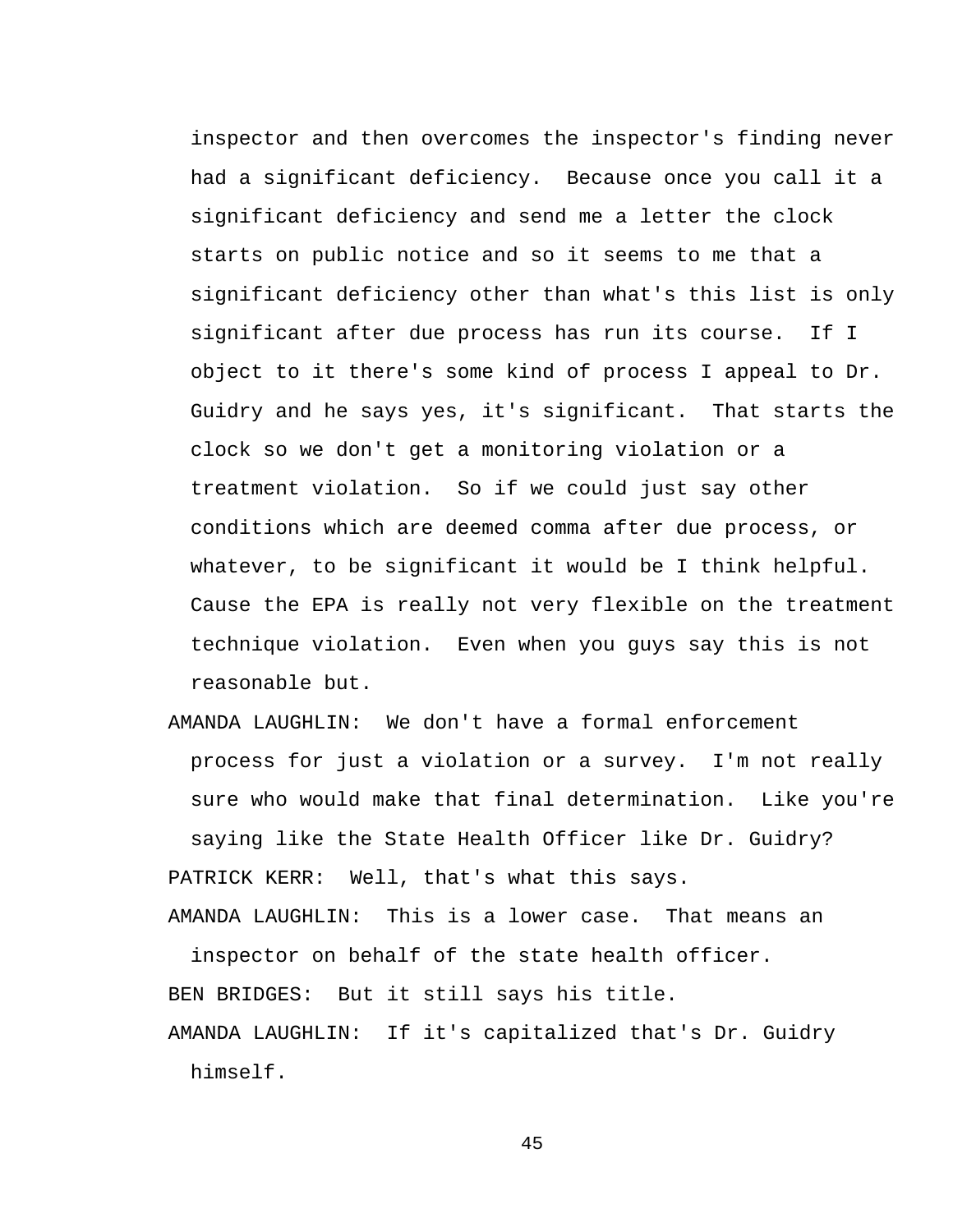PATRICK KERR: See I don't think an inspector should be able to say that's a significant deficiency all by him or herself.

AMANDA LAUGHLIN: We have to be able to.

PATRICK KERR: No, he has to be able to.

- AMANDA LAUGHLIN: He can't go out into the field and do every survey with us to determine whether or not it's significant.
- PATRICK KERR: No, but he can be the final arbiter of whether or not it is. If I want to object to it and have some kind of an appeal cause I think inspectors make mistakes too. We should be able to do that. I'm sorry, I don't think the inspectors should be judge and jury on what's significant. This says the department has to be able to find there to be significant deficiencies and I think under the law only the big S State Health Officer is the only guy who can make those determinations. In chapter one it gives him the power to find anything to be significant and that's a big S State Health Officer. BEN BRIDGES: Where can we put in a portion for wiggle room for the system to argue, if you will, with my sanitarian who is doing the survey. He deems this is major and important, but it's not code and we want to argue about

it. I think that kind of goes back to the inconsistency we've had around the state is one place it's really pushed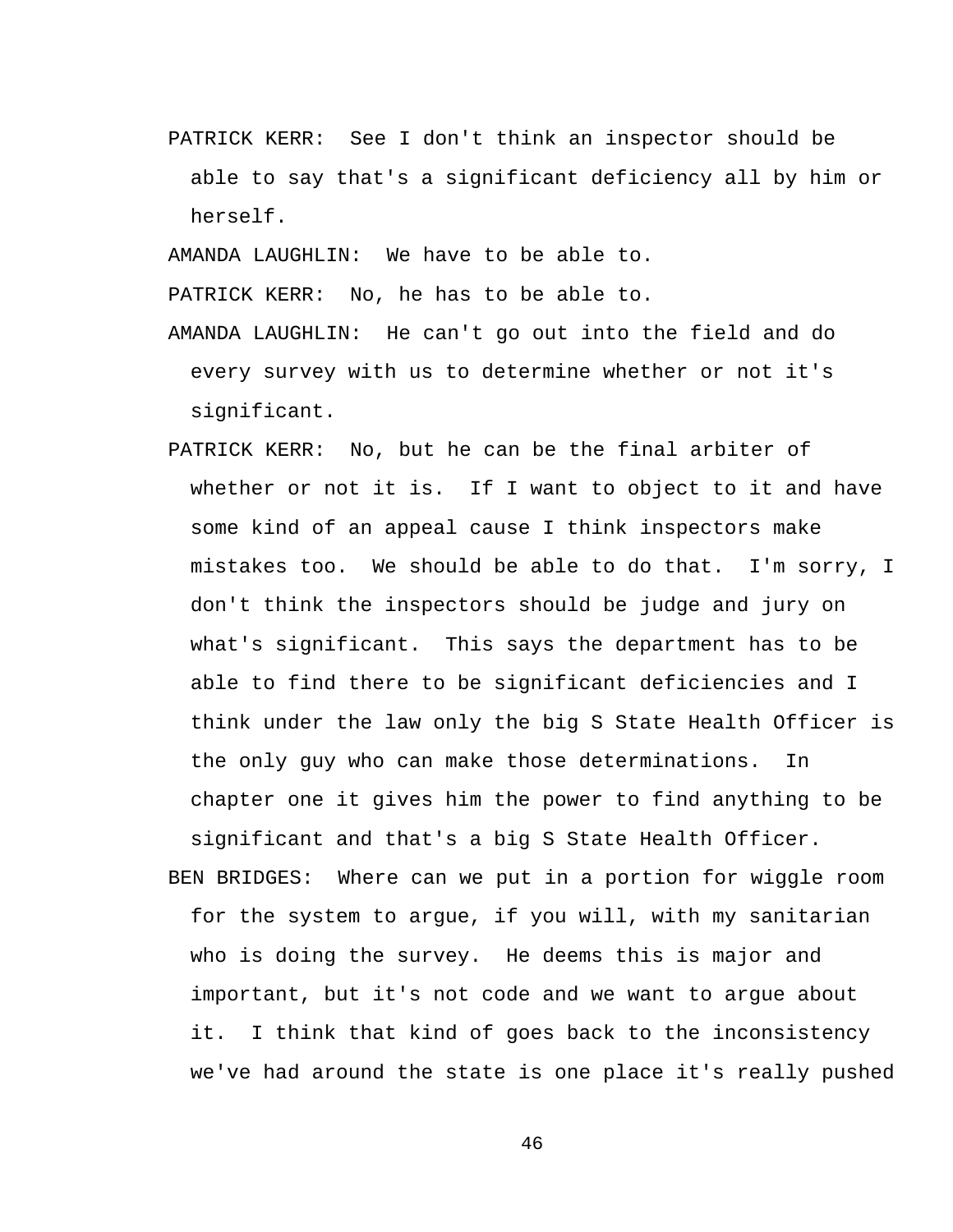and another place it's not pushed as strongly and it may be an opinion more so than a major problem. If it's major than yeah, we're in trouble. But if it's an arguable point or a debatable point. Maybe is what you're saying Pat.

- AMANDA LAUGHLIN: Usually if there was an issue like that from an inspection it would go up to the next level like the district engineer level to be looked at. And typically, and even after that it might come to central office to the chief engineer to look at. There's several tiers that it's going to go through before it goes to the State Health Officer on a typical basis.
- PATRICK KERR: I think due process is something we ought to give. For example, I know we've gone to the Department of Administration and actually had a hearing about a significant deficiency in the past. That is under the law available to us if we disagree with something Dr. Guidry has said. My point is we shouldn't have to tell our customers that there's a significant deficiency until it's proven to be so. As soon as you send me that letter the clock starts as far as the EPA is concerned as far as public notice.
- JIMMY GUIDRY: I can live with due process because our process I feel can be tightened up where the person if there is a disagreement it's kicked up to their supervisor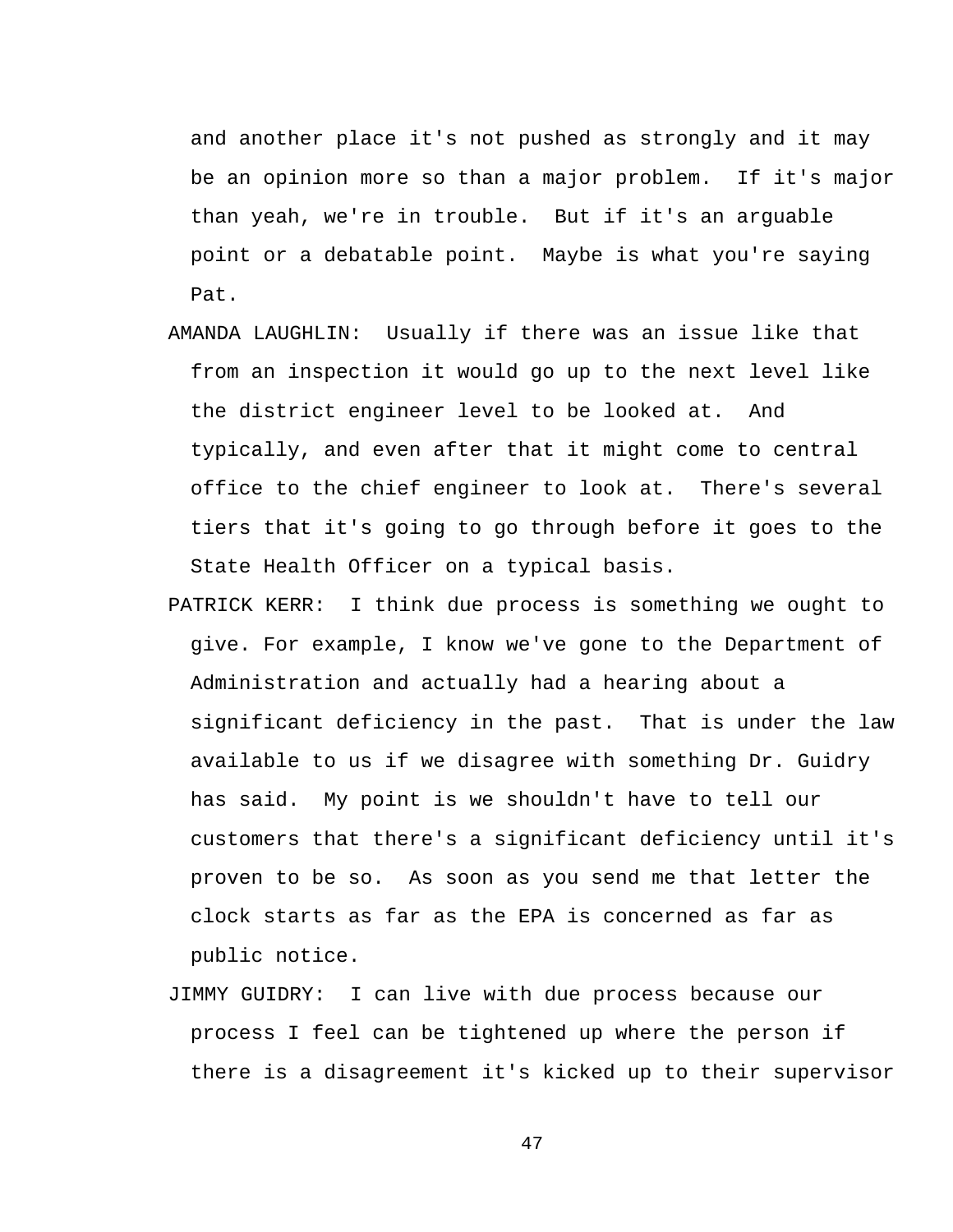and then kicked up to their supervisor. To me that is due process. And then if y'all don't like what I say it goes before the administrator judge. This is the thing, you know if it's minor deficiencies or something people can fix they're not going to argue. It's the things that require a lot of investment and they don't agree with it and they haven't done it. And then it probably needs a review by multiple people to see whether it makes sense or not. Cause it's what really got us in trouble when we started saying you had to have all these things and the reason we put it in writing and had 360 of them is so nobody would have to decide. It was written. We're trying to have a balance here. I don't want to take away from my engineers in the field having the right to protect health. If they say it's significant then somebody's going to have to tell me it's not because I'm not going to take the risk of putting everybody at risk. If you want to put through due process before it becomes significant, deemed significant I would just say that process is going to have to be expedited if it's something that has to be done today. I'm not going to wait to have a committee meeting and I'm not going to wait to have a whole lot of input if I feel we're putting people at risk.

PATRICK KERR: I think you have that power today, for example, to issue a boil water notice as opposed to an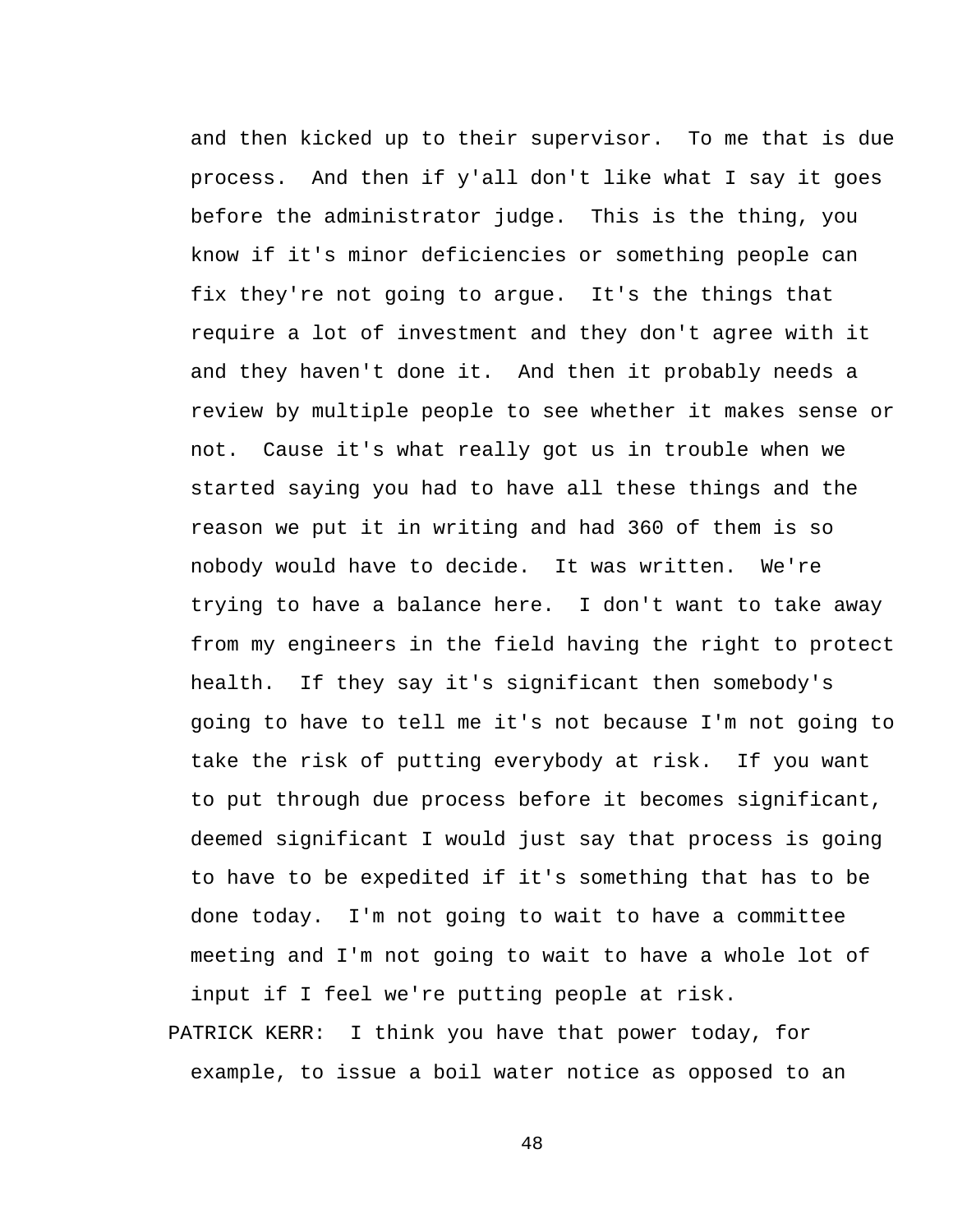advisory which we have issued. If an inspector comes out and finds a problem in the system and I tell him I'm not issuing a boil water advisory the first words out of their mouth is well if you don't Dr. Guidry is going to issue a boil notice. You know that usually gets our attention. But that kind of thing goes straight to him and he's the final arbiter of that. One of the regional engineers cannot issue a boil water notice. It comes from him, it's signed by you if it's an official boil water notice. I'm talking about the same thing here. If you found something significant and we're going to argue about it. So maybe it's an interim finding. What we used to do is the survey would be completed by one of the sanitarians or the engineers and then they would talk to us about what their findings were and why and we would have a conversation. If we didn't like that we'd go to the central office and talk about it. Usually get it resolved or fixed and sometimes it would appear in the report and sometimes it wouldn't. Where we've gone over the last several years is everything that's found our first real notice is in print. The letter signed saying these are significant

deficiencies and that hurts. It doesn't help at all. JENNIFER KIHLKEN: Your inspector doesn't go over what they are going to put in the report?

PATRICK KERR: Usually, but not everything. They go back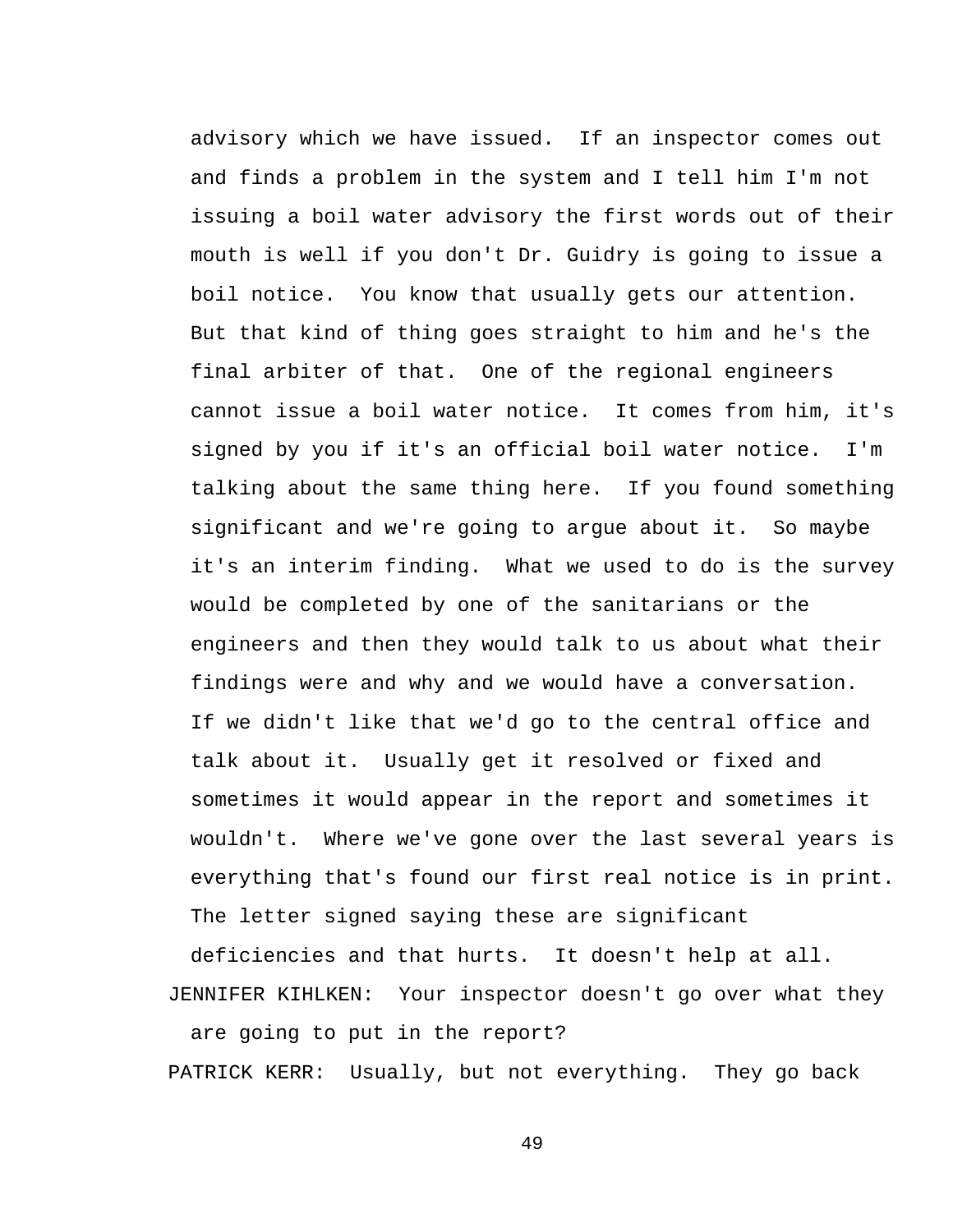and they think about things. And then it will be give me some more information why this should or shouldn't be a deficiency, prove that it's not.

- BEN BRIDGES: Generally what I've seen a little more has been added once you get it back. You talk about a few things, you need to do this, or housekeeping, whatever. When you get it back there's more things on there that again gives you the heartburn because we didn't discuss in great detail and it's not critical to safe drinking water it's a housekeeping issue or something else that's a minor issue, but you still get a black mark on it and you feel like you're back doored a little bit.
- AMANDA LAUGHLIN: That's why some inspectors have gotten away from discussing it at all. Because if they don't tell you every little thing then the water systems get upset you know that it wasn't all told to them and then they get a letter. So it goes both ways. I think a lot of times people just maybe don't even go there anymore. BEN BRIDGES: But I would like to know that. If I have three or four major problems I want to know before he leaves what he deems is really, really bad or an issue and we can address it or take care of it. But to get one behind and it's more things on there, little nickel and dime things you would call them, that kind of makes you feel like--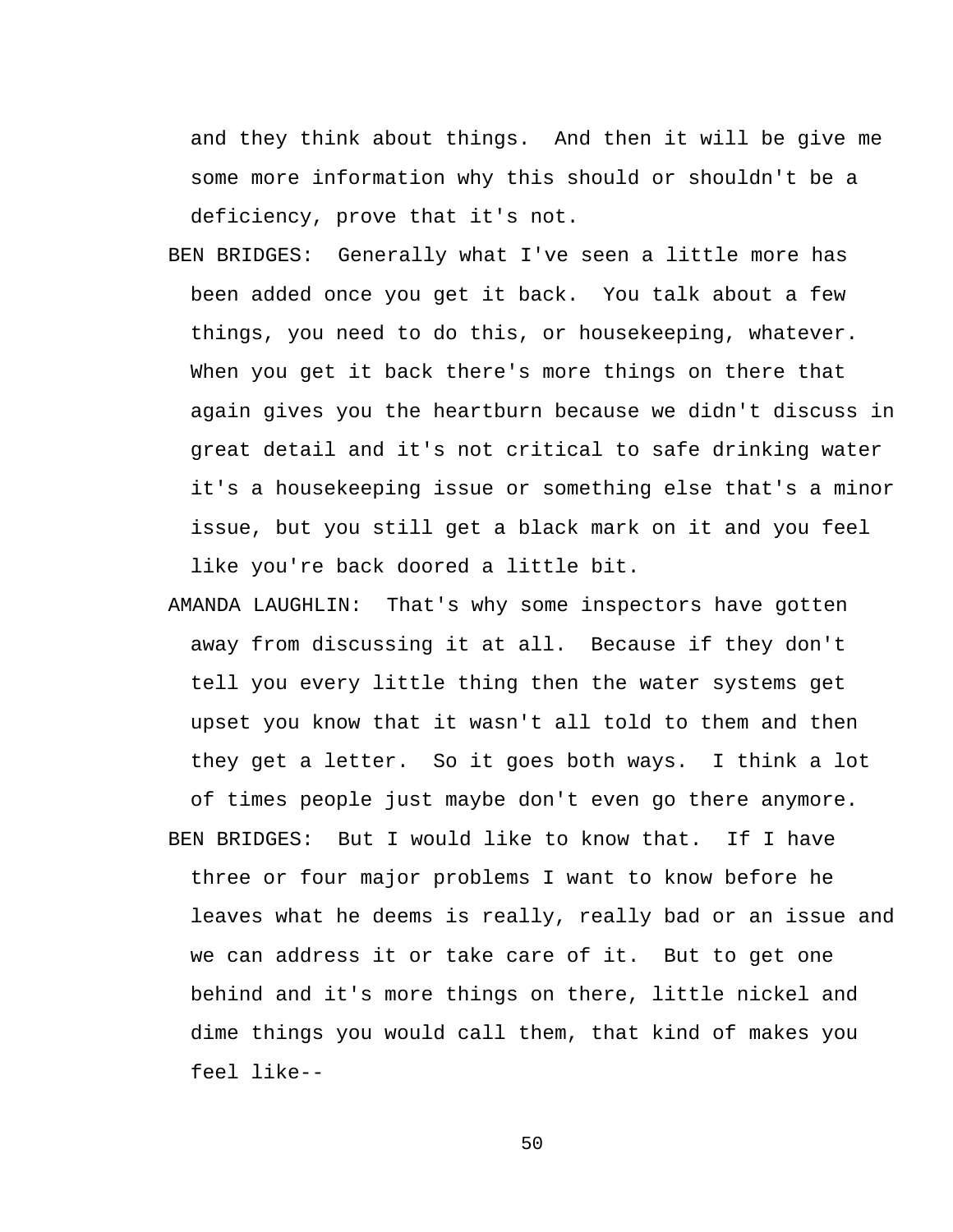AMANDA LAUGHLIN: Or things that could have been fixed right at that time.

BEN BRIDGES: Right, or there's a question about 10 state standards implication or application that he or she feels should be done, but it's not rule then you get cited for that. You can't judge me on this one. This is in a different box. I want to be in this box.

JIMMY GUIDRY: I would like to vote on it. And the reason I want is I want to get the word out to folks that we are doing things a little differently. I don't want the impression to be that if it ain't on the list it can't be cited. I don't want the impression to be that we can't look for other things or we can't cite you for things. I do get the sense, and I have seen this in restaurant inspections, they're being graded all of a sudden somebody comes in a site visit and they see rat droppings and roaches and they cite all these little things. When they discuss it it's not a discussion it's an argument. Well this happened, that happened, and people refuting the evidence. They just quit having the discussion. Because it's just fix it. It takes more time to argue than it does to fix it. But anyway, I would like a motion. I don't know if you want to amend that last sentence to say due process I'm going to determine what that is. Which is other conditions which after due process is deemed by the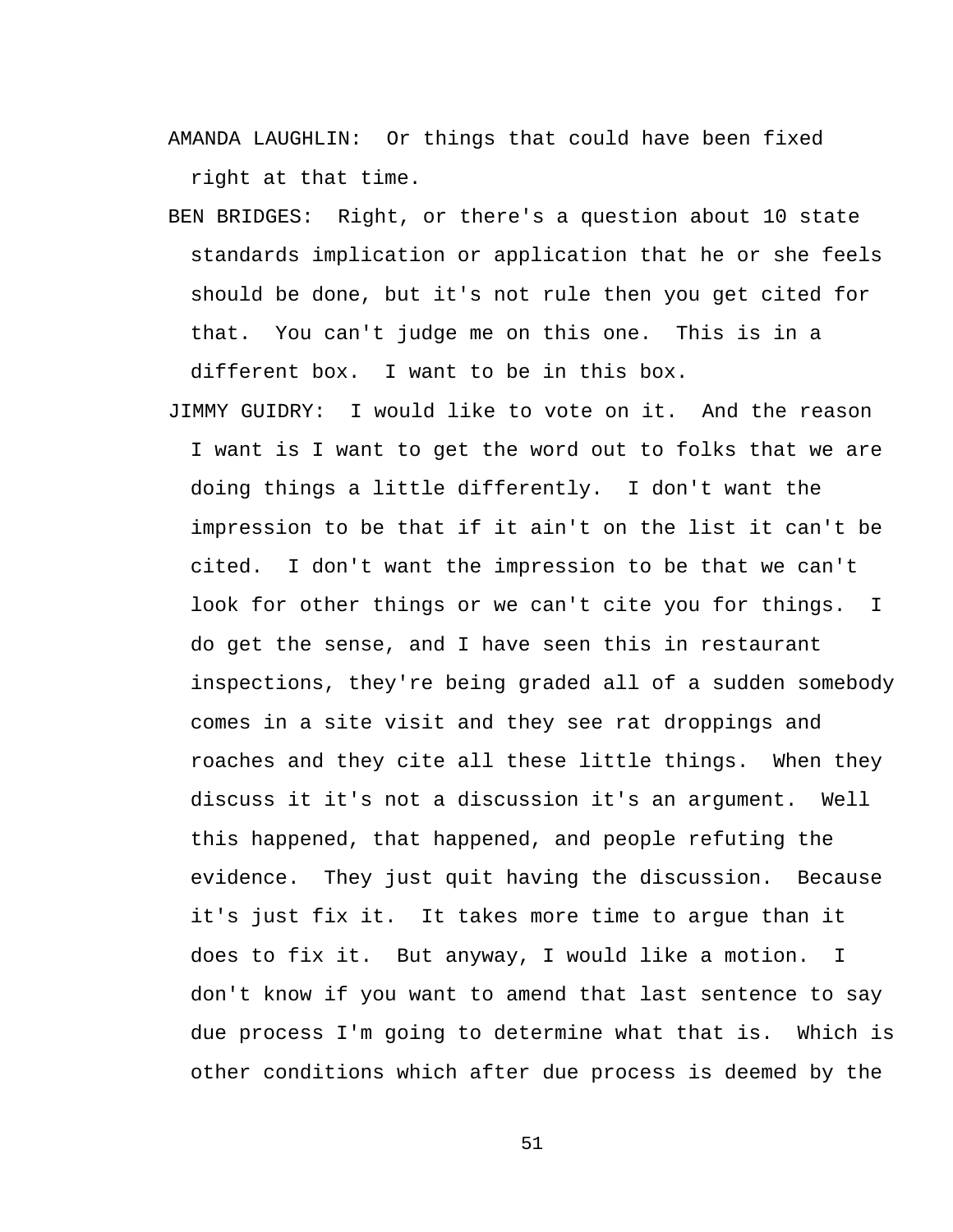State Health Officer to be a significant deficiency. I'll ask for somebody to move that we accept these as our working list of significant deficiencies as required by law.

- SYDNEY BECNEL: Dr. Guidry, wouldn't due process only come into play if it's arguable? In other words, not everything they're going to cite, you may agree with and you're not going to fight us.
- PATRICK KERR: Absolutely. And that's due process if I choose not to object. A letter might say pending your appeal or the lapse of 10 days this will be a significant deficiency. The letter to me says unless you do something about this it's a significant deficiency. If I agree with you it's significant deficiency. Otherwise we go through the process and whoever the final arbiter is finds it to be a significant deficiency. And it could be fast. If

it's critical and we're going to cause some illness. SYDNEY BECNEL: In other words you want to be notified of

everything we're calling a significant deficiency which isn't on this list?

PATRICK KERR: Basically, yeah.

SYDNEY BECNEL: And given an opportunity to respond. PATRICK KERR: Right.

BEN BRIDGES: Is that not acceptable? Is that asking too much?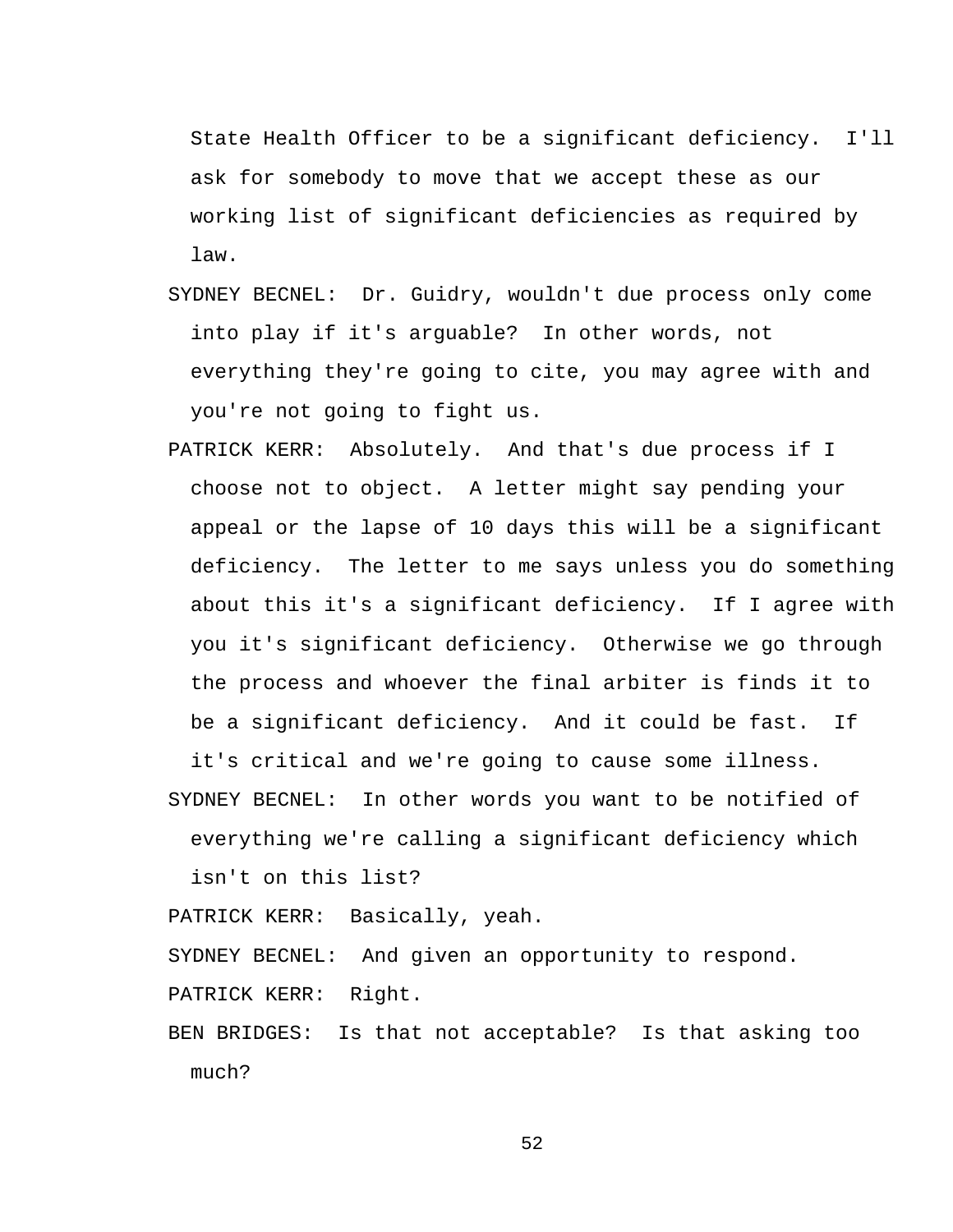- JIMMY GUIDRY: No, I think the problem becomes they cite you on something that's not significant. And the question becomes when you do you fix it. Are we going to chase every one of the deficiencies. You can have a deficiency, but not be significant. So I'm only agreeing due process on significant deficiencies.
- SYDNEY BECNEL: I think we need to talk to EPA, well not me, Amanda with EPA on that 120 day, what does that postpone 120 days.
- AMANDA LAUGHLIN: There's not a due process in the rule. You know like the rule doesn't have any due process. None of the rules do, actually. It's not until you get above, not the federal.
- PATRICK KERR: No, not federal, at the state level there's due process. It does go through the department.
- AMANDA LAUGHLIN: But notice of violation letters don't have an appeal process. It's only when you're at the order level and above.

PATRICK KERR: I understand.

- AMANDA LAUGHLIN: That's what I'm saying. This is different. It's outside of the way that our violations are normally handled.
- PATRICK KERR: I agree. And I'm not talking about the things that we have in writing that we say are significant. I'm talking about they find something that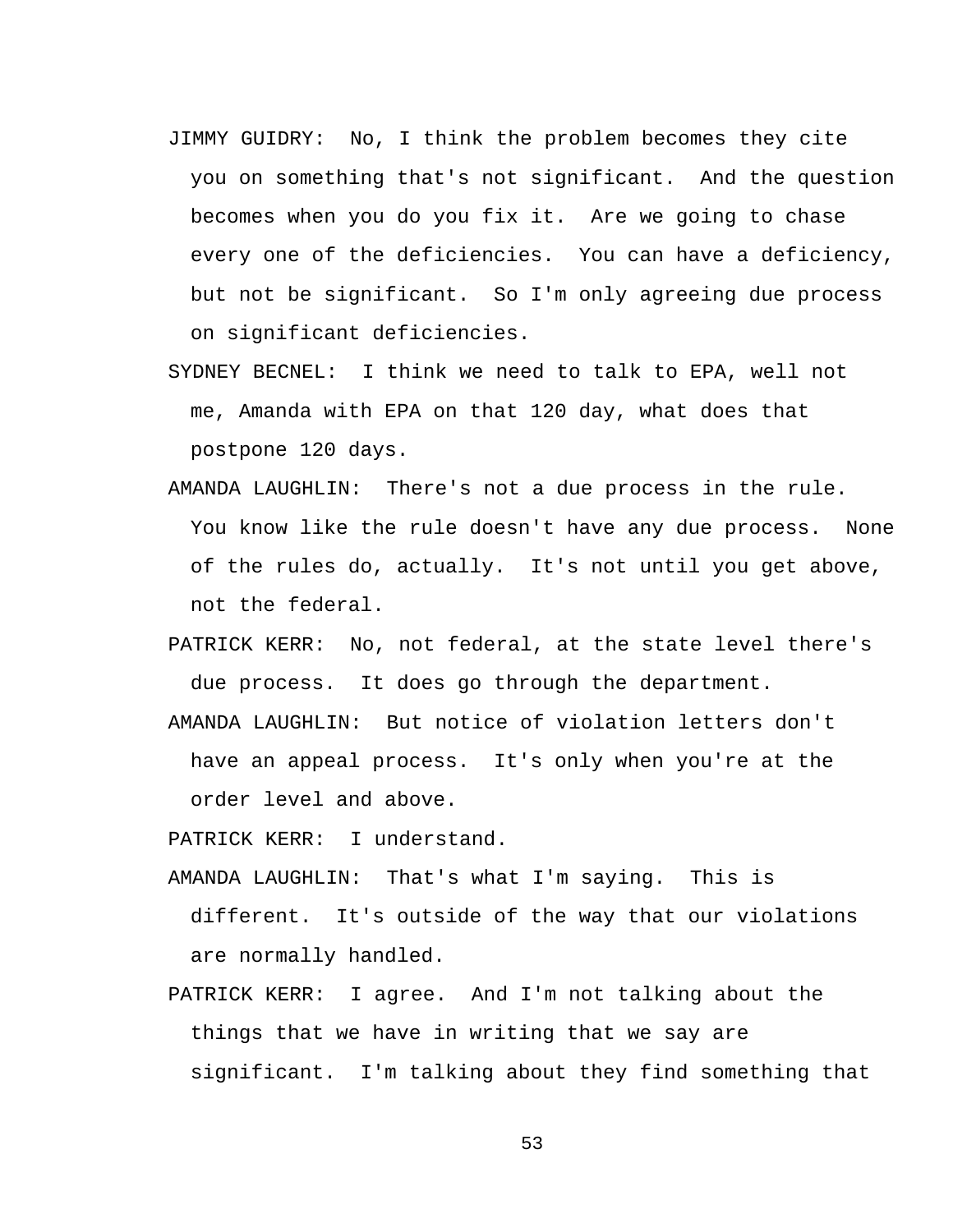is not on this list. You want to basically add to the list for that water system they ought to have a way to argue against it or for it. To argue that it's not going to affect the finished water qualify for example. We've had significant deficiencies in the past that were electrical.

AMANDA LAUGHLIN: But those aren't on the list. PATRICK KERR: But you can add them back.

CHRIS RICHARD: You're saying if a sanitarian goes in and he says this is a significant deficiency.

AMANDA LAUGHLIN: I know. I understand.

- PATRICK KERR: I just want to make sure there's not some arbitrary finding that all of sudden I've got to go to public notice without first being heard by the regional engineer, by you, by Dr. Guidry. I guess we could go get a stay on the finding if we choose to go to court and get a stay. I just don't think we should have to spend that kind of money.
- CARYN BENJAMIN: Usually a public notice is only required if you miss the deadline to respond. Response you could put in there I object to the significant finding.
- PATRICK KERR: Let me tell you a little story about Murphy. Murphy's going to say you're going to do my inspection about a month before I issue my consumer confidence report and the requirement of the consumer confidence report is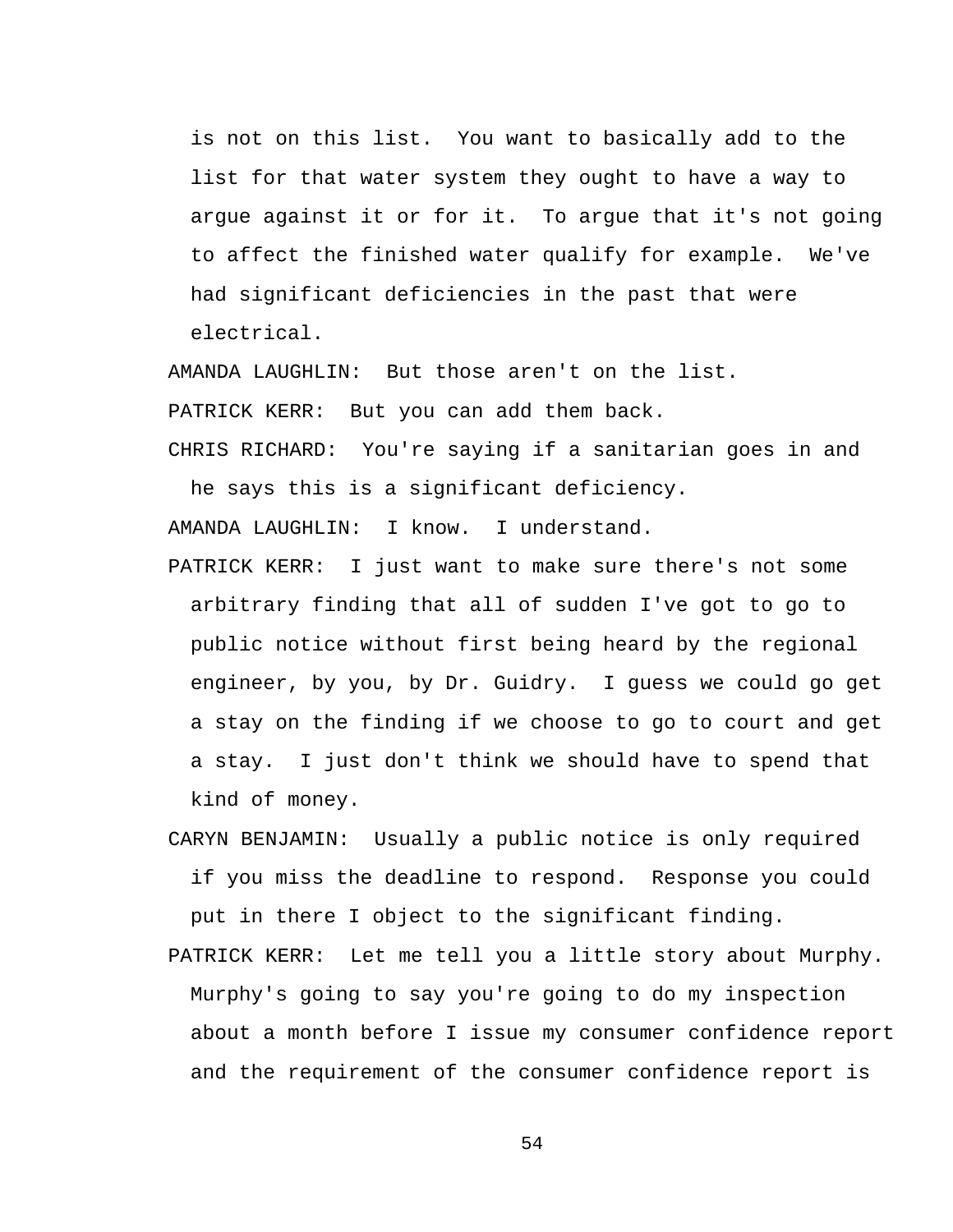any outstanding significant violation has to be reported until it's corrected.

CARYN BENJAMIN: Previous year.

PATRICK KERR: Is that what it says?

CARYN BENJAMIN: Yes.

PATRICK KERR: Okay.

CARYN BENJAMIN: You still have a year before the CCR anyway to hash it out.

PATRICK KERR: Does anybody else care?

JIMMY GUIDRY: Would we feel better, I would feel better if we leave it the way it is and then add a statement saying to add a significant deficiency to this list we'll do it through due process?

PATRICK KERR: Through the committee, I hope.

JEFFREY DUPLANTIS: Yeah, but there's two different kinds of significant deficiencies. There's the ones like you're talking about earlier that's kind of a statewide thing that's come up.

JIMMY GUIDRY: This is what everybody should be living by. JEFFREY DUPLANTIS: Right. But there are also ones that

are going to be site specific that aren't going to end up on that list.

JIMMY GUIDRY: Yeah, that's where to get on the list they have to be due process.

AMANDA LAUGHLIN: No. So these are always, always, but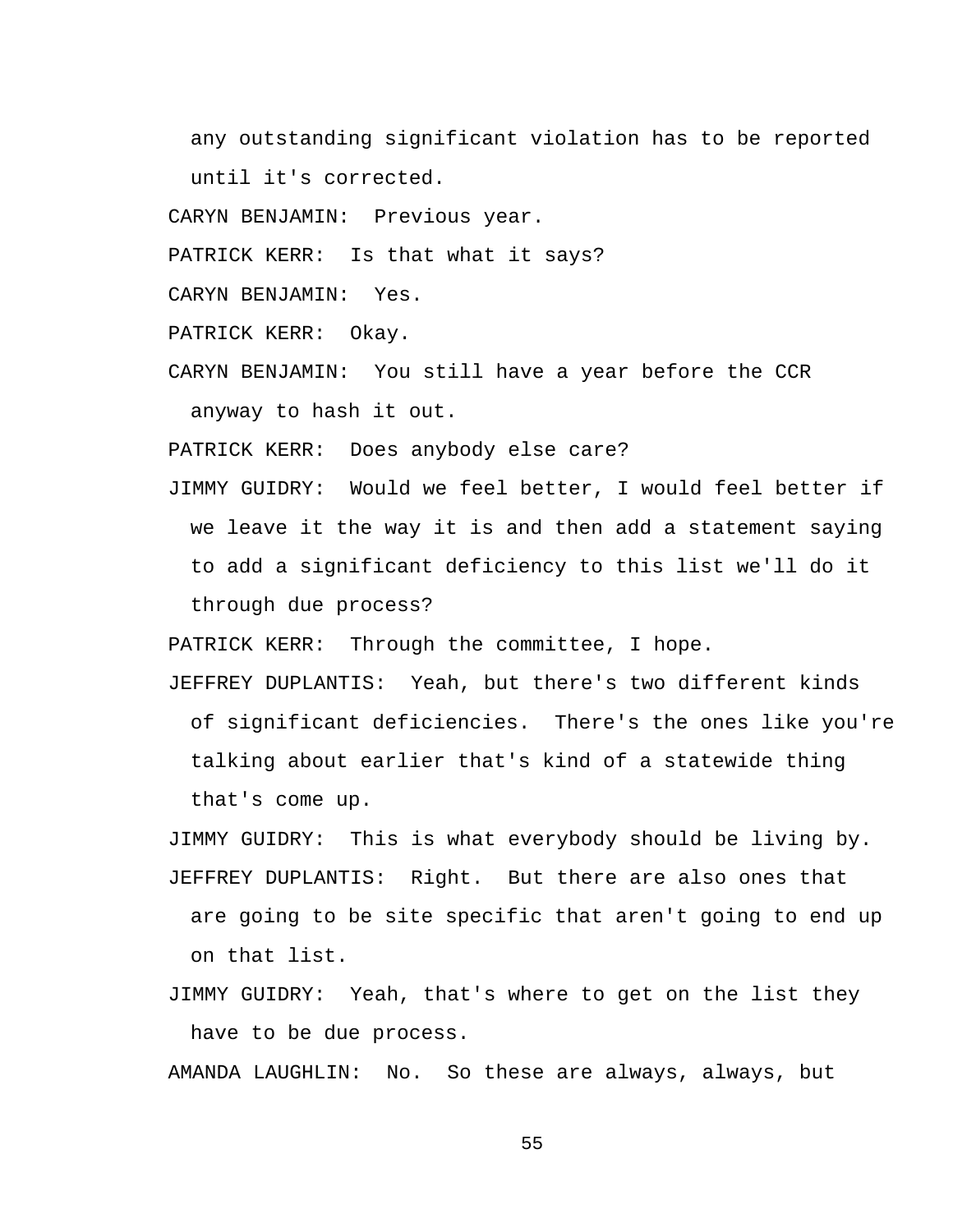then when we-- so let's just say I go to water system ABC and I see something that needs to be a significant deficiency, but it's not on this list like upgrade a deficiency to significant. And then that goes out in the letter. These are all of your deficiencies, these are significant, and these might be deficiencies and recommendations. Pat's saying he wants to be able to dispute the one that was upgraded to significant in the field.

JIMMY GUIDRY: The reason I'm paying attention to this if we decided should be and it really isn't then all these customers having to be told something based on one person's decision. And I think that's what gets us in trouble is when they have to report it to all their customers. EPA has said water systems won't do what they're supposed to unless they know they got to tell all their customers a mistake has been made. So an engineer comes in and he sees something and says man that looks significant. That's very different than he says that's a deficiency that needs to be fixed and I'm going to come back or it needs to be fixed in a few days cause you're putting people at risk. The significant part of it is you get dinged for it and you got to tell everybody, right. That's pretty harsh on all the customers cause it's not something, hopefully it's not something that they need to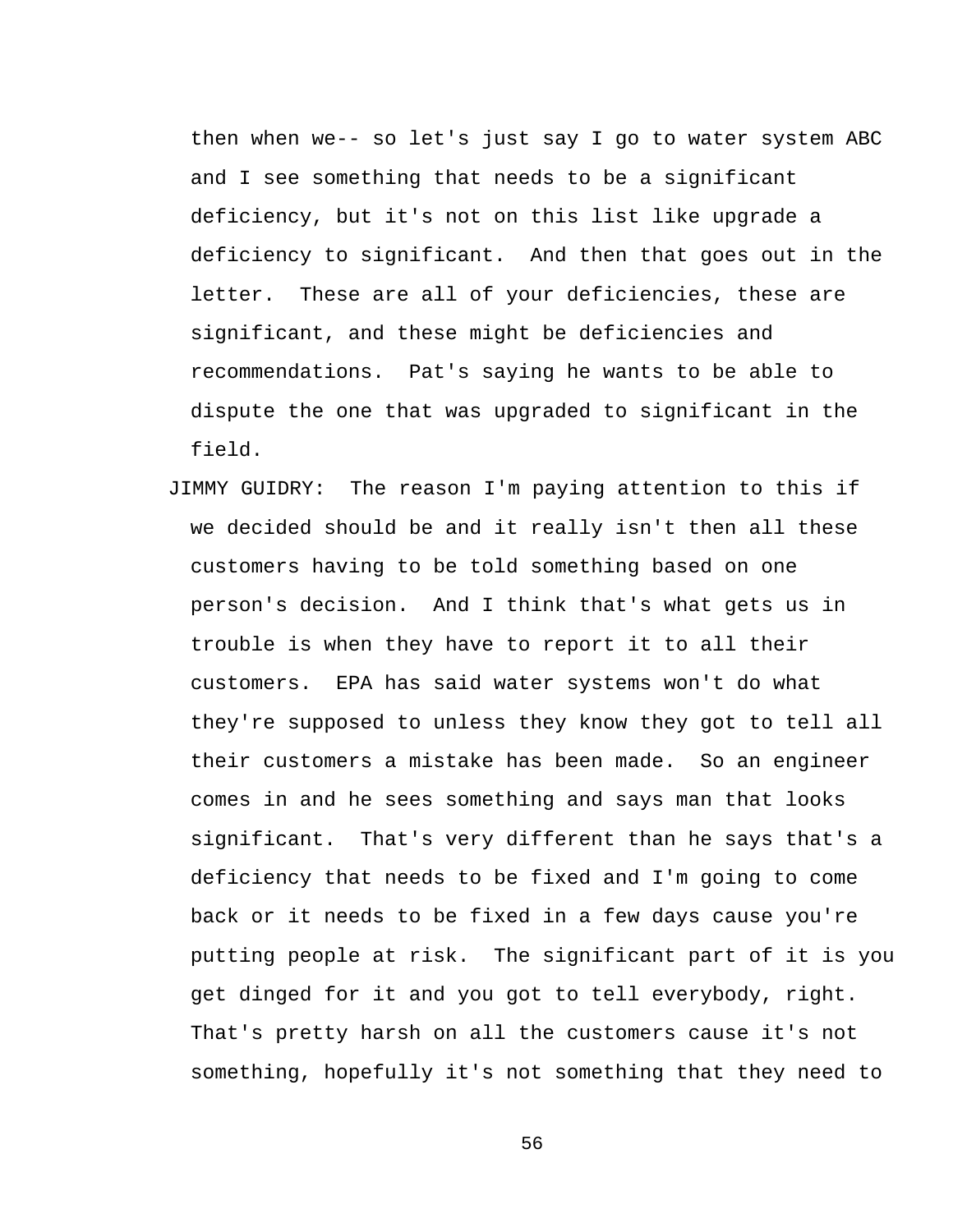worry about. That's why we're there and that's why the water system's there to fix things so they don't worry about it. The notification, if you got bacteria in the water, hell yeah I need to know my system has some bacteria in the water. I need to know that something's rusted or corrosion. I just think we overwhelm our customers with all these requirements. It's like crying wolf. They no longer pay attention to our notices. We need to make our notices you know federal requirements cause I just don't like all these notices to people that after a while they blow them off. I'm trying to makes sense. I'm concerned if we leave it the way Pat's suggesting EPA is going it say well you didn't maintain primacy. You're still depending on a process of other people weighing in. You're not letting the department make the final decision. That part makes me concerned cause EPA is saying if DHH doesn't decide something is putting people at risk then DDH will lose its primacy. That's what I'm concerned about.

- PATRICK KERR: Dr. Guidry I don't mind you making the decision. I just think there ought to be something other than a person in the field makes a decision and it applies.
- AMANDA LAUGHLIN: I think we're going to get into an administrative issue with lots of people disputing every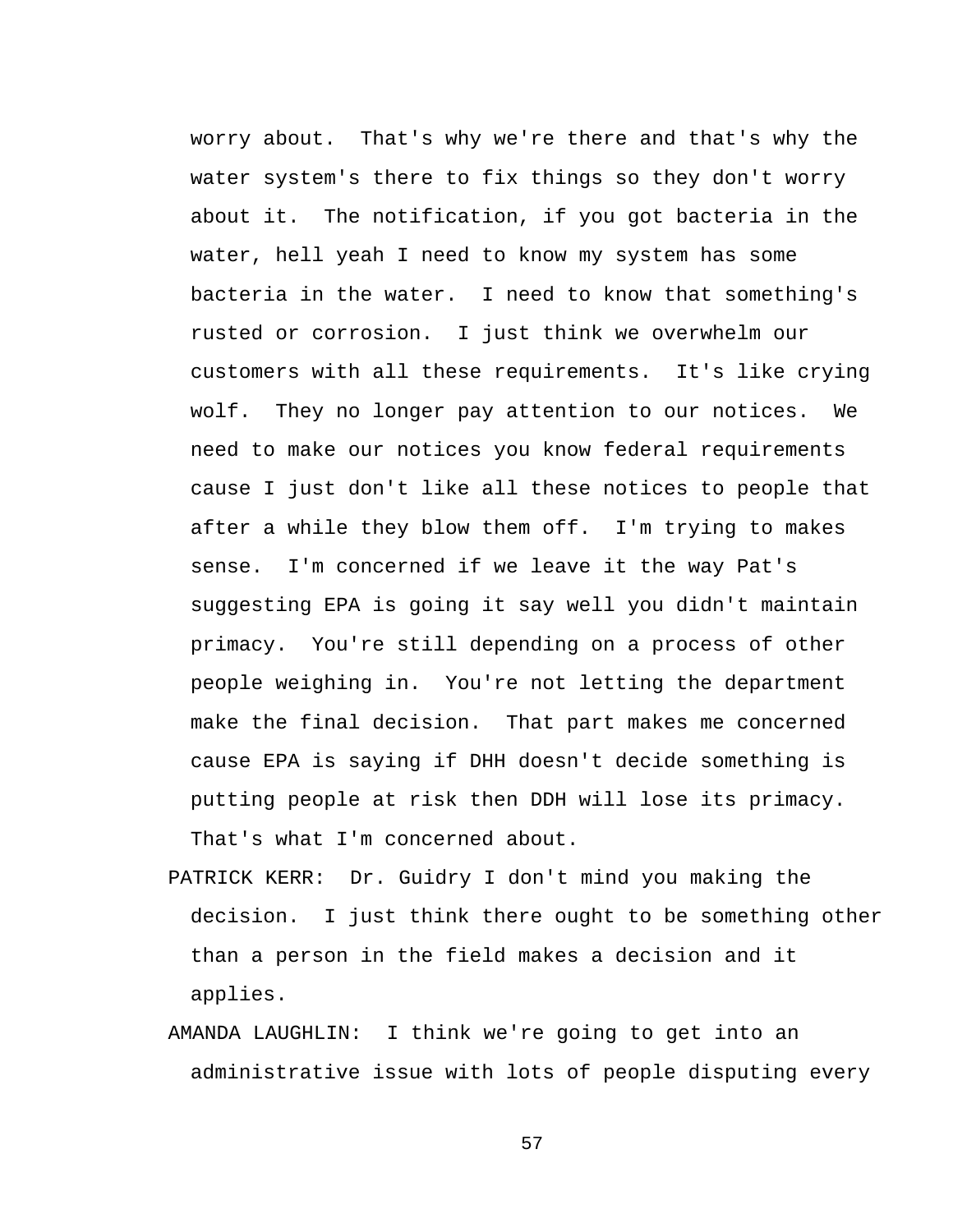survey and then every survey in the state has to go through Dr. Guidry's office.

- GREG GORDON: I guess I'm confused, which is not a hard thing to happen. But in terms of significant deficiencies you said this is a final working list of the significant deficiencies.
- JIMMY GUIDRY: The one they're definitely going to work from.
- GREG GORDON: And Amanda mentioned recommendations and we had minor deficiencies and things and we were all, per last meeting all going through each section asking everybody so we're still going to be developing all those other things.

CHRIS RICHARD: No, this is it.

- GREG GORDON: So you're not going to have a recommendation, or a minor deficiency, or anything. We don't need to go through everything and define all that stuff.
- JIMMY GUIDRY: You can still have those categories for people to cite. In other words, our surveyor can cite them, hey you got a deficiency here and it's not on the list because they see something that's going to become a problem. But if you make a list like we talked about where there's minor and recommended EPA said well if you do that any deficiency that's written can become a major deficiency, a significant deficiency.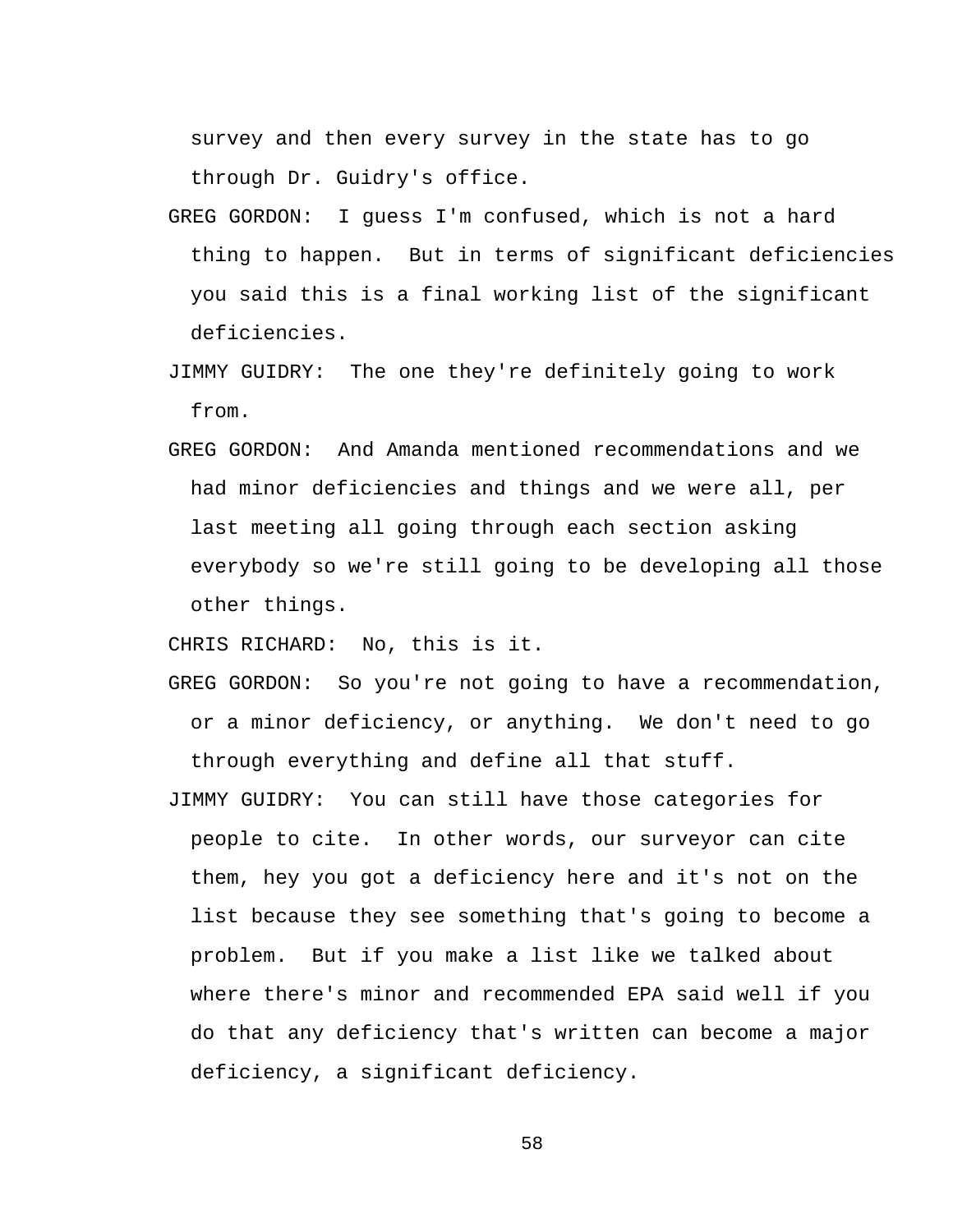AMANDA LAUGHLIN: Corrosion is the best example I can think of. Or operator certification was another one. It's obviously a significant deficiency if you have no certified operator. If I go to a small system that has 200 customers and they have a level one distribution and a level one treatment, but they're still missing their level one water protection. But they're in the class. Or they need level twos, they have all level ones and one level two is that significant verses if I go to a surface water treatment plant that serves 100,000 people and they have no level four treatment operators. That's significant, but that's not on the list. That was the way we looked at it. You got to be able to do case by case basis for certain things. And honestly we have a lot of work to do on our survey process with our staff and the way we conduct business in the field. And that's something we're working on, but this is like our first step to do that. Yeah, we still might cite you for things that aren't on this list, but they might only be a deficiency or a recommendation. But if I go out and your tank is severely corroded that's a significant deficiency and it's not anywhere on this list.

PATRICK KERR: Well, it is actually. It's the last one on page one.

AMANDA LAUGHLIN: That's under treatment.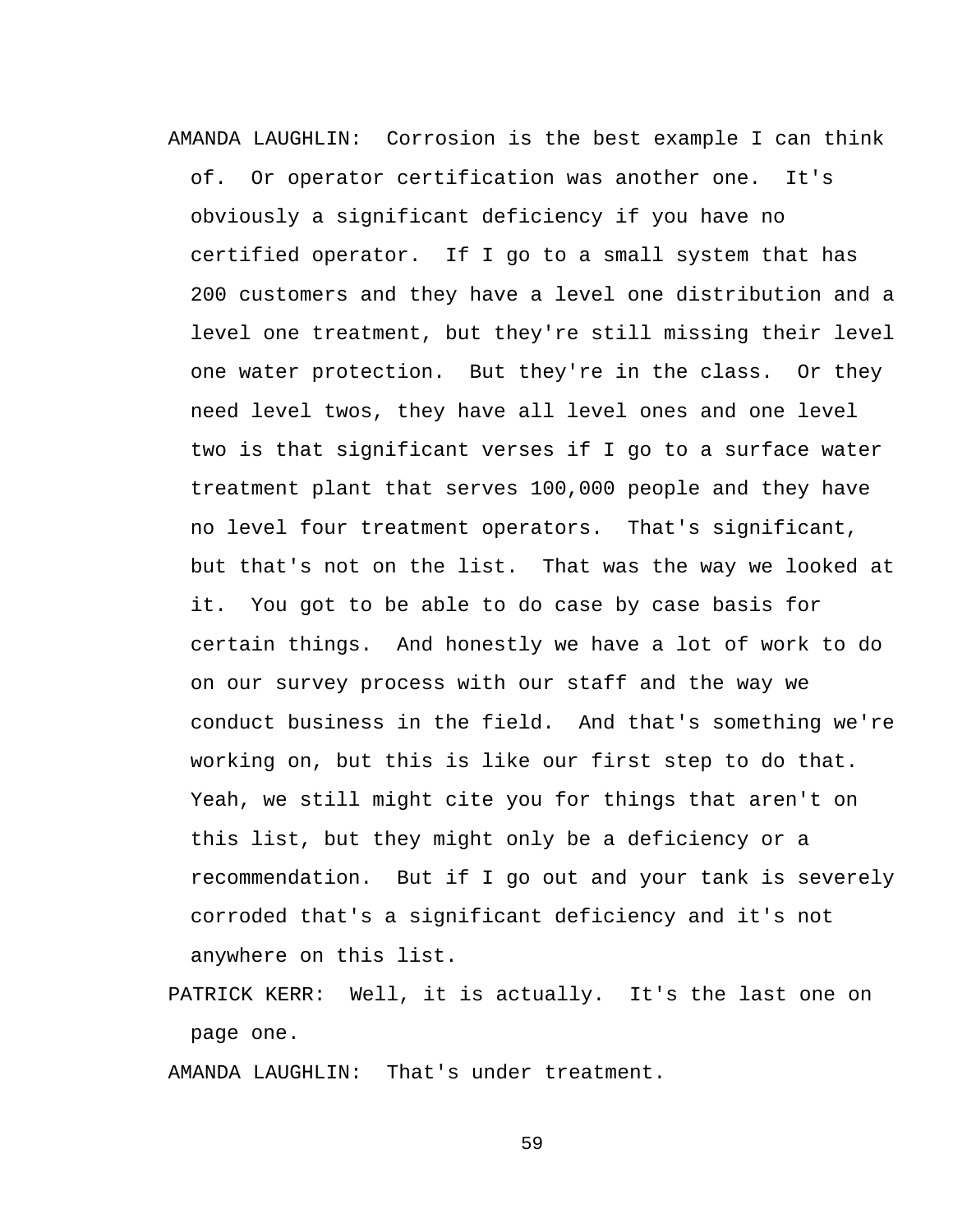- PATRICK KERR: Okay. Maybe we ought to put that somewhere else.
- ROBERT GILBRIDE: The difference between significant and then the deficiency and the recommendation is significant has to be fixed. Like right now we have major and minor. Major you have to fix it. Minor it's a recommendation basically.
- AMANDA LAUGHLIN: No. So a significant deficiency is something that has to be fixed within 120 days for groundwater. We are going to use these in the surface water treatment rule as well so it's the same for every system. But if it's significant it can get to a treatment technique level which is a tier two you have to do public notice. And there's a much shorter timeframe. A deficiency or recommendation falls under our quote unquote regular sanitary survey. Might give you a longer time period to fix it because it's not critical.

ROBERT GILBRIDE: But you still have to fix it.

AMANDA LAUGHLIN: A deficiency, yes.

ROBERT GILBRIDE: Right now the difference between major and minor is major I have to, minor I can say thank you for the recommendation and I'll look into it.

AMANDA LAUGHLIN: I think you still have to respond with the timeframe.

PATRICK KERR: Yes, you do. Under federal law. For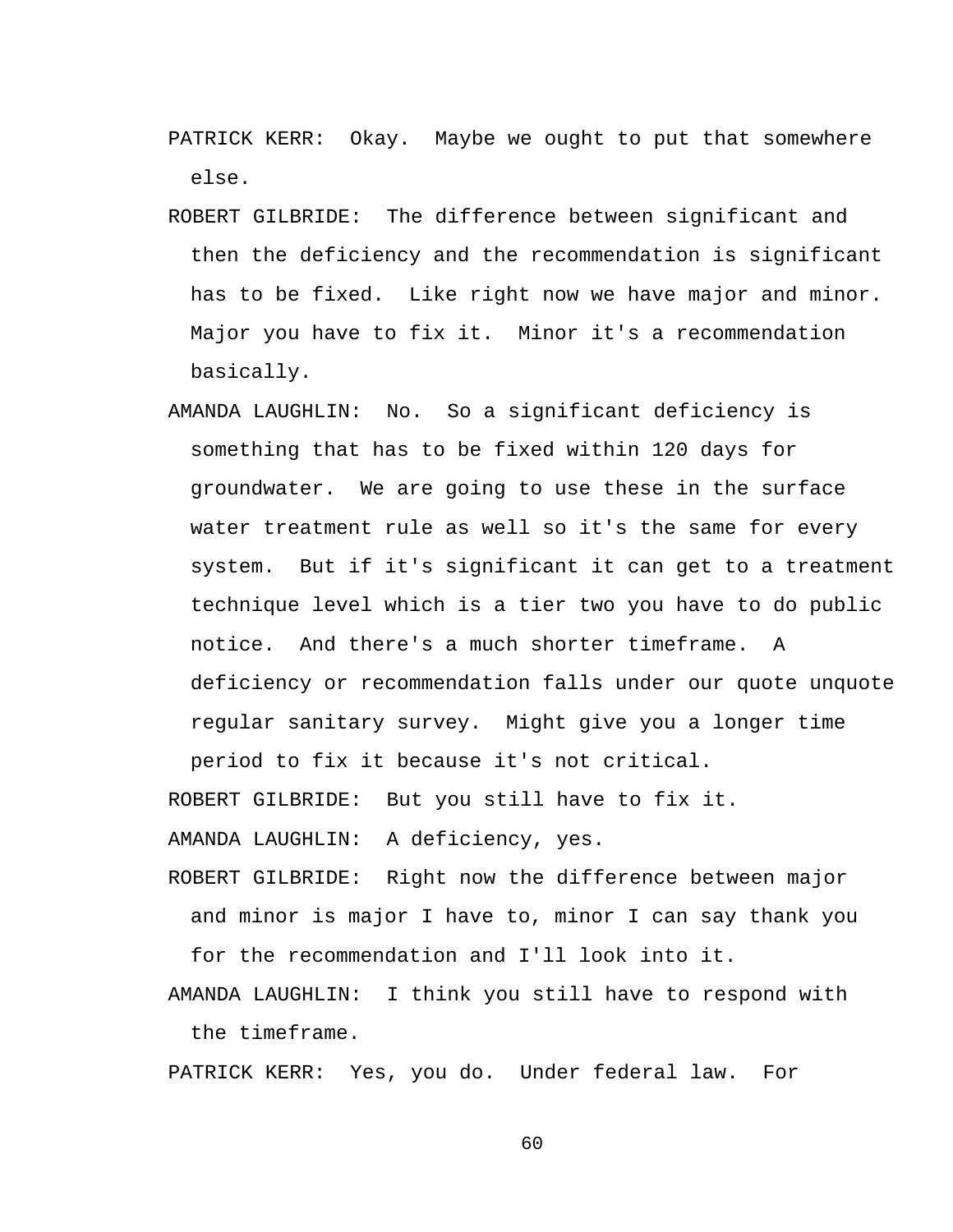chapter one part 12 has language in here about a compliance order and I think what we're doing here is if there's something that is significant enough that it's an acute risk of public health and an inspector finds it the proper venue to fix that immediately, not in a 120 days is compliance order, correct. Could be a boil order. But boiling it might not fix it. There's lots of things get in the water that boiling makes it worse. You may get a do not use order. But my point is, if you see something that is so critical that it gets fixed now the proper way for the department to tell us to fix it now is the compliance order, correct?

SYDNEY BECNEL: Call it an administrative order.

- AMANDA LAUGHLIN: Part one that would be like for sewage and anything else in the sanitary code part 12 we have our own enforcement procedure.
- PATRICK KERR: Well, there's no language in part 12. There used to be about what Dr. Guidry can do. All the language about what the State Health Officer can do about emergencies is in part one. So it covers all the parts. I'm looking at it under penalties back there. I guess my point is--
- AMANDA LAUGHLIN: That's one place we have our own procedure.

PATRICK KERR: I guess my point is you can find all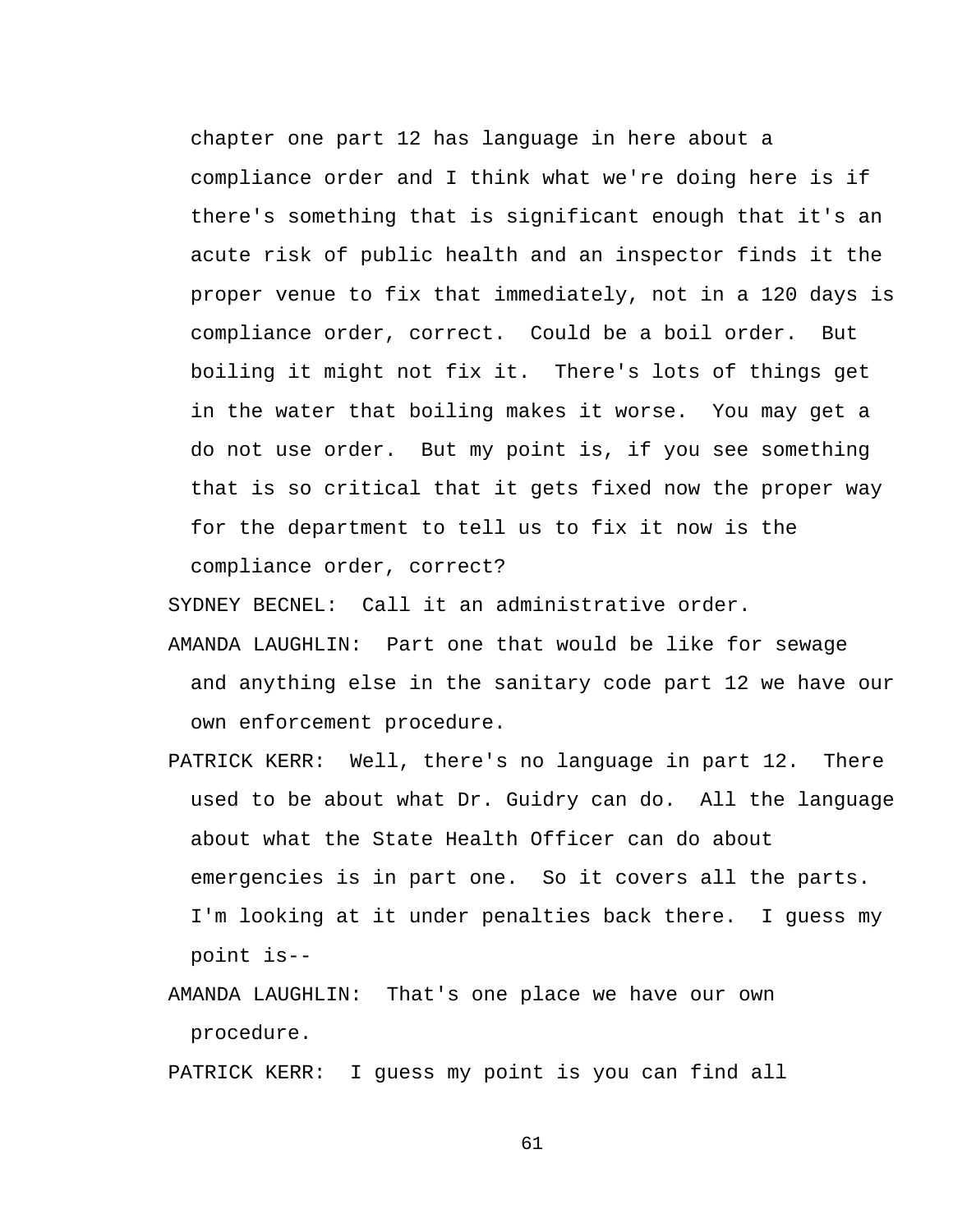emergencies to be significant, caused by significant deficiencies and once you declare it to be an emergency and it needs to be fixed now there's great language in here about how that's done. What we're doing with this significant deficiency thing when it's not on the list is we're kind of surprising people and not giving them an out. If you came to me and said that's a significant deficiency and I said no it's not and you as a sanitarian think this is really critical to public health it ought to result in today an administrative order for me to fix it. That means fix it now. Not tell your customers about it and come up with a plan and fix it in 120 days. Fix it now. Anything else we've got some time and that should be a negotiation between the department and a system in my mind. Your failure to fix a deficiency per the schedule we've worked out means it's going to become a significant deficiency.

- AMANDA LAUGHLIN: So you're saying that all this would have to be fixed now?
- PATRICK KERR: Yes. If I have a connection to an unfit source I think it gets fixed now or--

AMANDA LAUGHLIN: But what you're saying is if an inspector upgrades something in the field that means they need to fix it right then and there?

PATRICK KERR: The inspector can't issue a compliance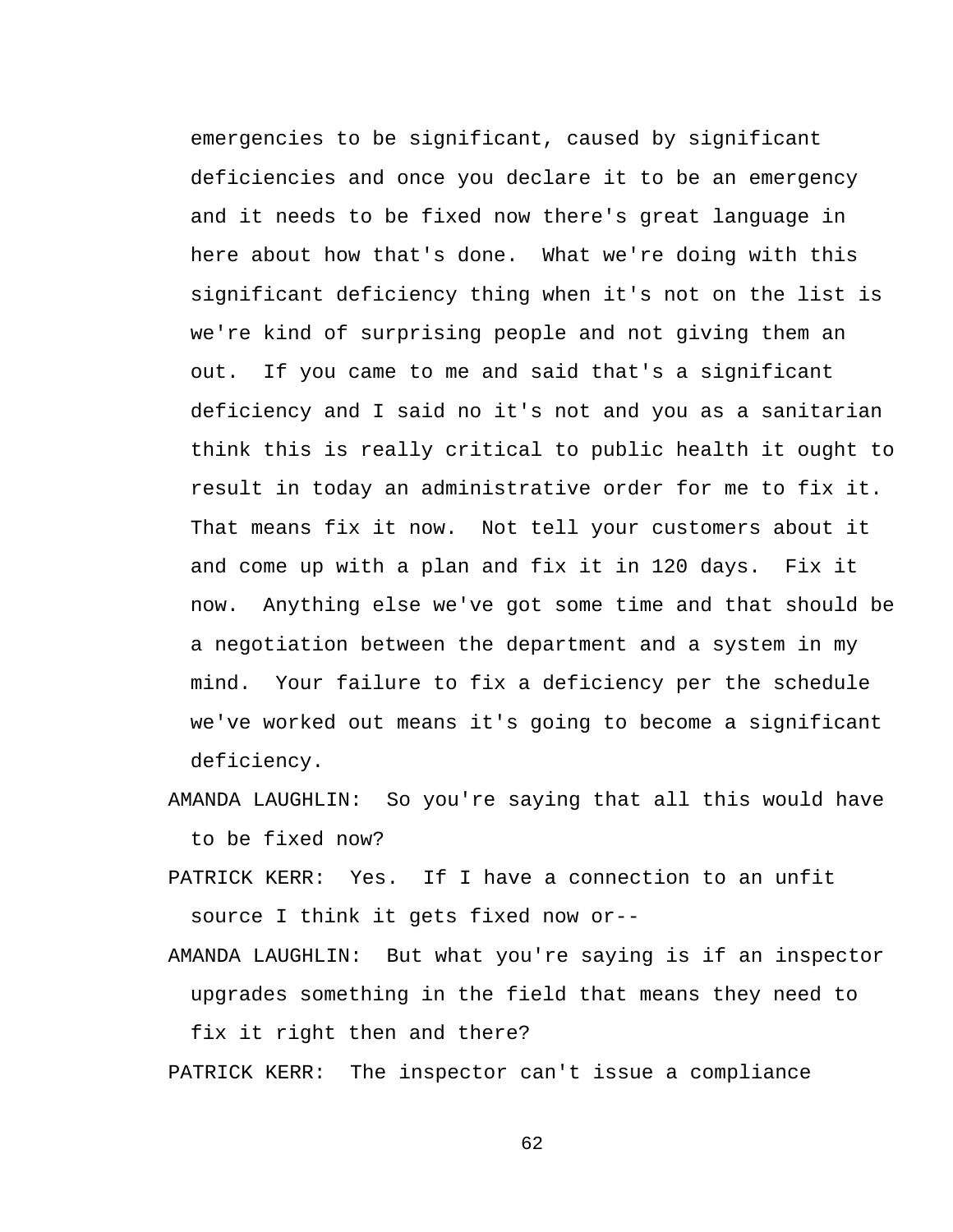order. I think only he can. Maybe he can delegate that to you.

- AMANDA LAUGHLIN: That's not my point. My point is that all of these aren't going to result in an immediate administrative order. If I upgrade something in the field I would be doing a different process than I would if I found something on this paper.
- PATRICK KERR: I think you would do both. If you find something that needs to be fixed like in the next 120 days it's just a significant deficiency that drives on like we've always done.
- CARYN BENJAMIN: If we identify contamination of a system we will issue an order. When we go out and identify these if we don't see that it's immediate contamination that's going to probably require samples then this has to be done through a sanitary survey process.
- PATRICK KERR: But the federal code is very clear that a significant deficiency, and it uses the word may, result in contamination of the water delivered to customers, not finished water, not sourced water, delivered to customers. If you find that something is contaminating water delivered to customers there should be an order issued. If you find that it may we ought to have a discussion before it becomes a significant deficiency that has to be reported to customers. That's all I'm pitching.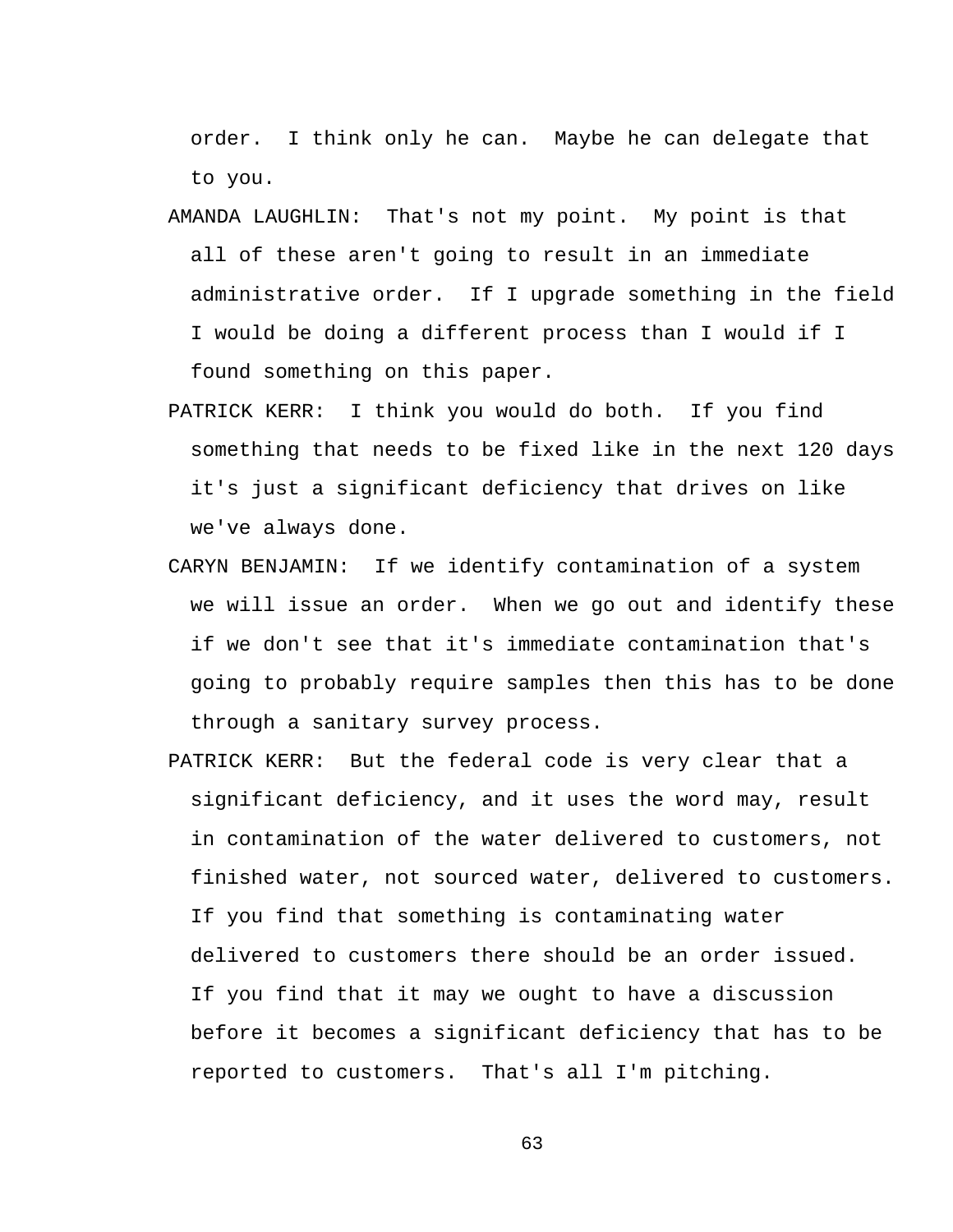JIMMY GUIDRY: You're argument is making me think about what's going to happen now that we've shared the list with everybody. They're going to say it's not on the list, I disagree.

PATRICK KERR: Dr. Guidry, you're right.

JIMMY GUIDRY: That's not my intent. My intent is to not make people look for so many things.

PATRICK KERR: I agree.

- JIMMY GUIDRY: I don't want people to say this is the only list you can work from or you're going to have to have an administrative order. Trust me on this one.
- PATRICK KERR: Y'all play with it. I'm just looking for a way there can be an arbiter in the department.
- JIMMY GUIDRY: This is what I would offer. If there is disagreement to the point you want to come to my level we'll do it.

PATRICK KERR: We come through Caryn.

JIMMY GUIDRY: You come through their supervisors and it gets to me. I have never refused a meeting, ever.

PATRICK KERR: That could be the due process.

JIMMY GUIDRY: There shouldn't be much push back. I'm trying to make it simpler and easier for people. But if there is I want to know about it because I'm going to pay the price just like I have for two years.

PATRICK KERR: Only two.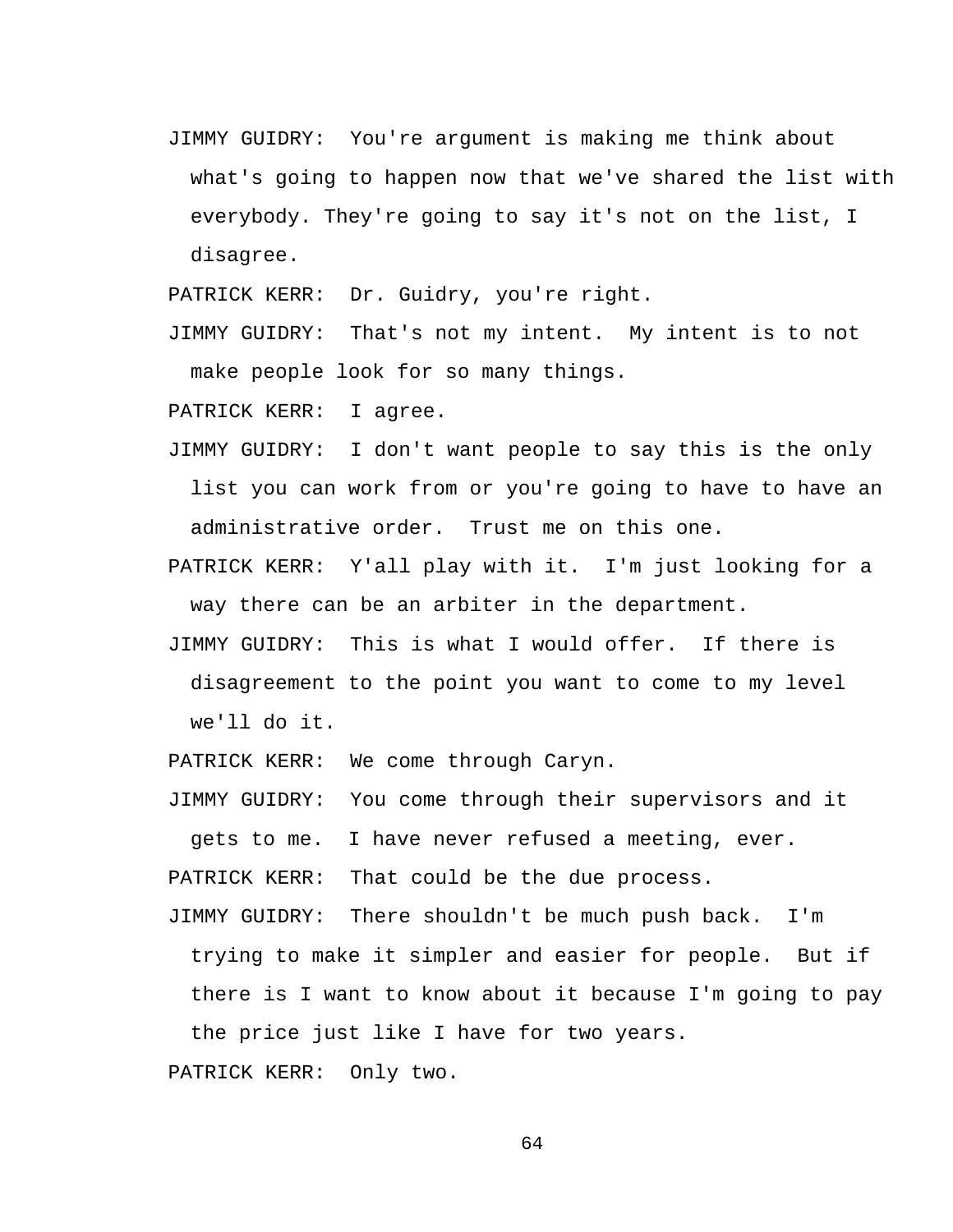JIMMY GUIDRY: The two worse years.

PATRICK KERR: Let me ask you this. If there's a

significant deficiency on a survey and I fix it do I still have to report it at least once to my customers? JENNIFER KIHLKEN: Nope. Let me, I think, am I only the person in the room that actually issues the survey letters. Okay, so here's what you do. I come out to see Ben, who is one of my favorite people to go see, and I tell him hey these are the significant deficiencies. I go back to my office, I write up my letter, I send it to Ben. He makes the repairs, he writes me back. It has to be in writing cause that's the problem we seem to have, people don't want to write us back. He says Jennifer they're all fixed. I go into the computer, I immediately close them out and he doesn't come up on my list as needing a treatment technique violation from EPA or from us once we get primacy. He also never has to do public notice and tell anybody that he had to replace the screen on the vent. He just has to go replace the screen on the vent and notify me that he did it and I close it out. You are right, after a certain amount of time with the CCR it does appear in the next years if you have an extension or never completed it it would appear in there. And you'd only have to do formal public notice to the newspaper and hand or mail out in the event that you got the treatment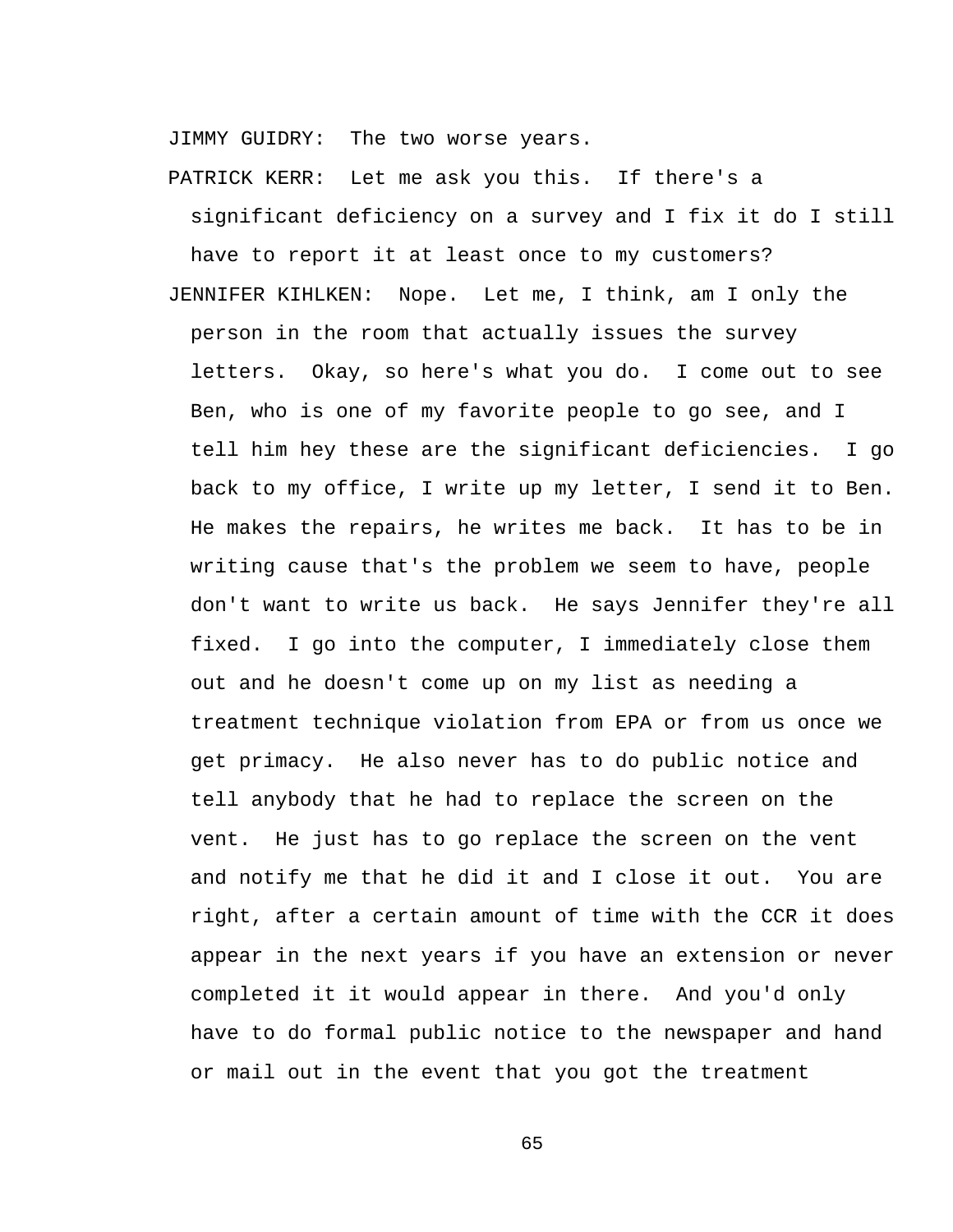technique violation, the TT45 is what we call it. So that's when you have to do formal public notice where everybody gets a mailed out copy and it goes in the newspaper.

- CHRIS RICHARD: So you have 120 days to go back and have you withdraw that as a significant deficiency.
- AMANDA LAUGHLIN: Once it's completed you don't get a treatment technique violation.
- CHRIS RICHARD: So Pat if you disagree you say I don't agree with this and you get them to remove it.
- PATRICK KERR: And you can rescind a significant deficiency?
- JENNIFER KIHLKEN: Yeah, there's a way to reject a significant deficiency in our database. Our database can do all sorts of stuff.
- CHRIS RICHARD: I've had them remove it before where you discuss it and they agree with you and they take it off and it's done.
- DIRK BARRIOS: Significant deficiencies come back and make permanent corrections. If something's significant, let's say it's a very expensive deal and I can come and make temporary corrections to it and say look it's going to cost us a half a million dollars to do, we're going to put it in the budget, we're going to replace it. And y'all have worked in the past.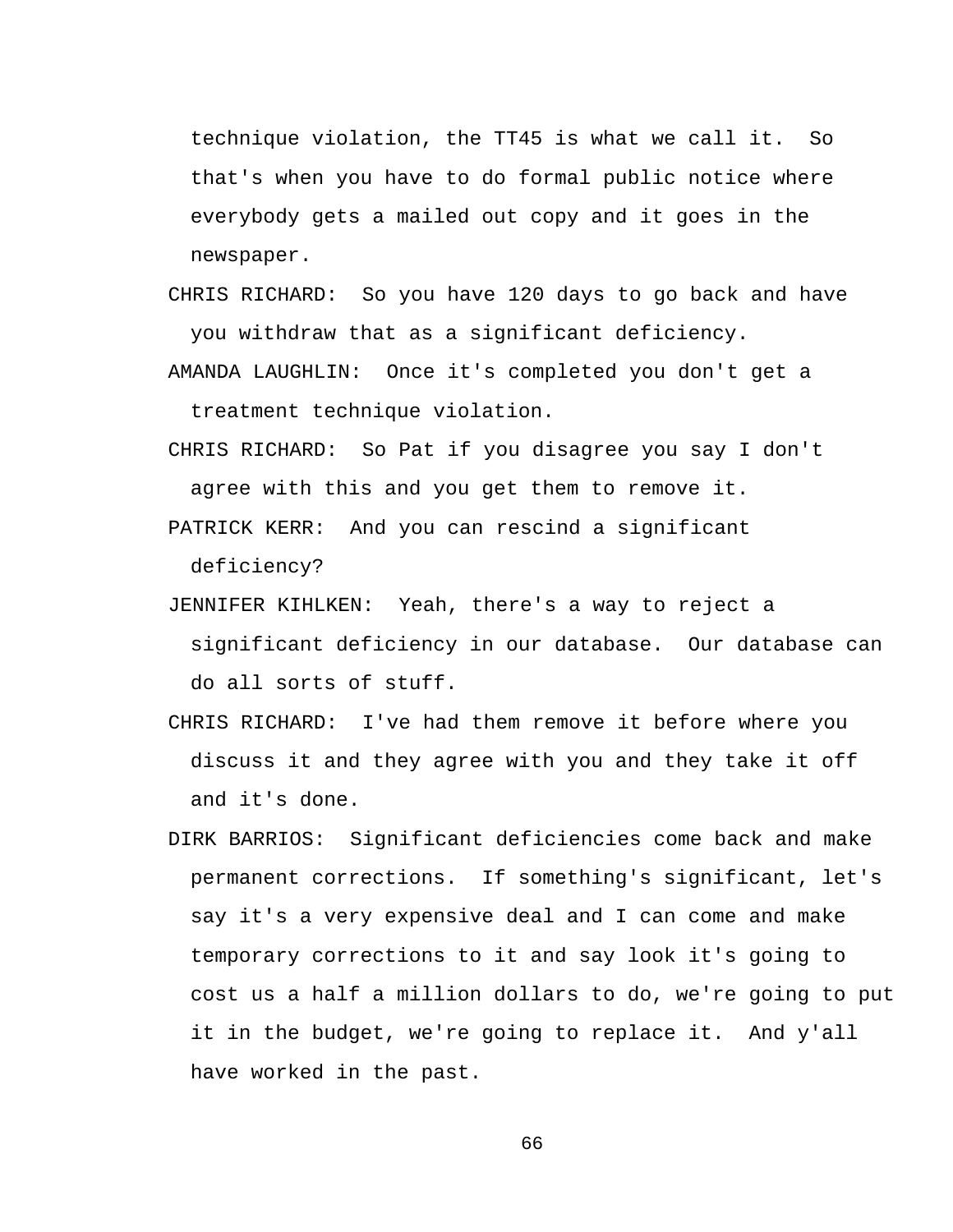- AMANDA LAUGHLIN: Treatment techniques typically only occur when a system doesn't respond or care. It's not for people-- like I've never, a lot of people negotiate schedules back and forth with their regional office because it cost money. And if it's a dire situation well you're probably going to end up in an order immediately. But we don't have a lot of those cases. Most of the time the system responds back in writing and says I need XYZ time. You know I'm seeking funding, there's all kind of things that play into it and the agency always grants extensions.
- CHRIS RICHARD: We've actually had some where we requested an amount of time and the water system, for whatever reason, didn't comply by the deadline and we sent a letter and explained why it wasn't done and we have always gotten an extension.
- JENNIFER KIHLKEN: And we make multiple contacts with the water systems to make sure. Ben knows, if you don't respond to me, you go put the vent screen on and you think I'm going to write her when I get back to the office and then all heck breaks lose somewhere else we send multiple emails and letters that say hey you're at your due date. I need to hear back from you. Typically the TT45 goes to the person that I'm knocking on the door and you won't answer. I think that's across the board in all four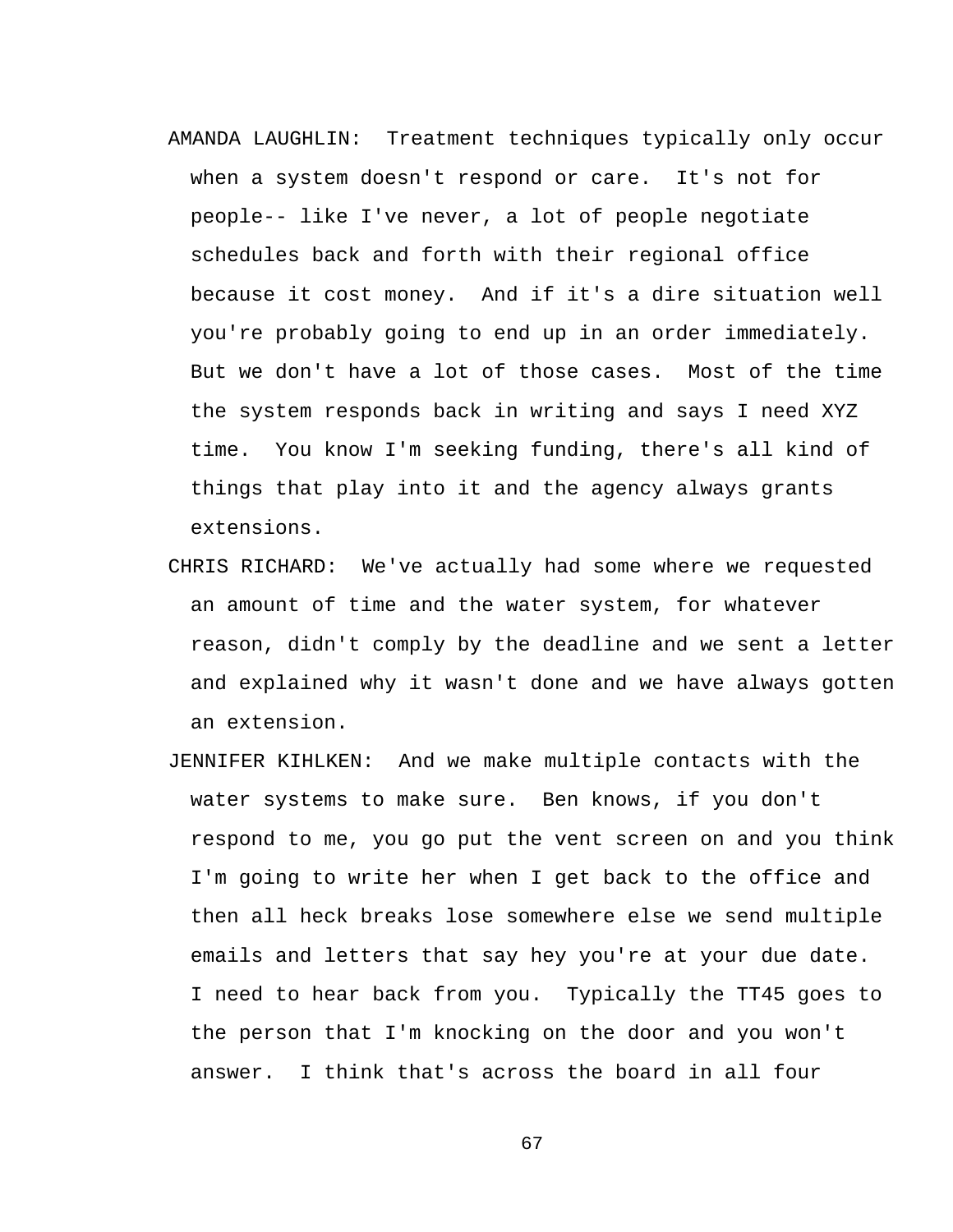districts they try to do it that way. We want to make contact. If we can close it out it's better for us too. AMANDA LAUGHLIN: How many have you issued out of your

office, like the Shreveport office?

JENNIFER KIHLKEN: We've probably issued since 2009 to now we may have issued 15.

PATRICK KERR: I feel better. So there is a negotiation.

- AMANDA LAUGHLIN: And that was based on like 5,000 significant deficiencies. Only 22 plus the ones we may see in the field. It's even less likely.
- BEN BRIDGES: These three pages this is our new Bible. This is the bare bones. This is what we start working from. And of course you can't cover every nuance that can come up so you have a leeway to make it important if it's deemed necessary.
- AMANDA LAUGHLIN: Yeah, we're going to revise our survey process.
- PATRICK KERR: I would suggest you put the last one on page one in other so it covers all the sections.
- RUSTY REEVES: Can I ask a question. In April 16 when revised total coliform rule comes into place and some of these systems have to do the self assessment a lot of these questions going to be on the self assessment?
- AMANDA LAUGHLIN: Yeah. Like so yeah sanitary defects, that's the new thing that's defined in the RTCR rule and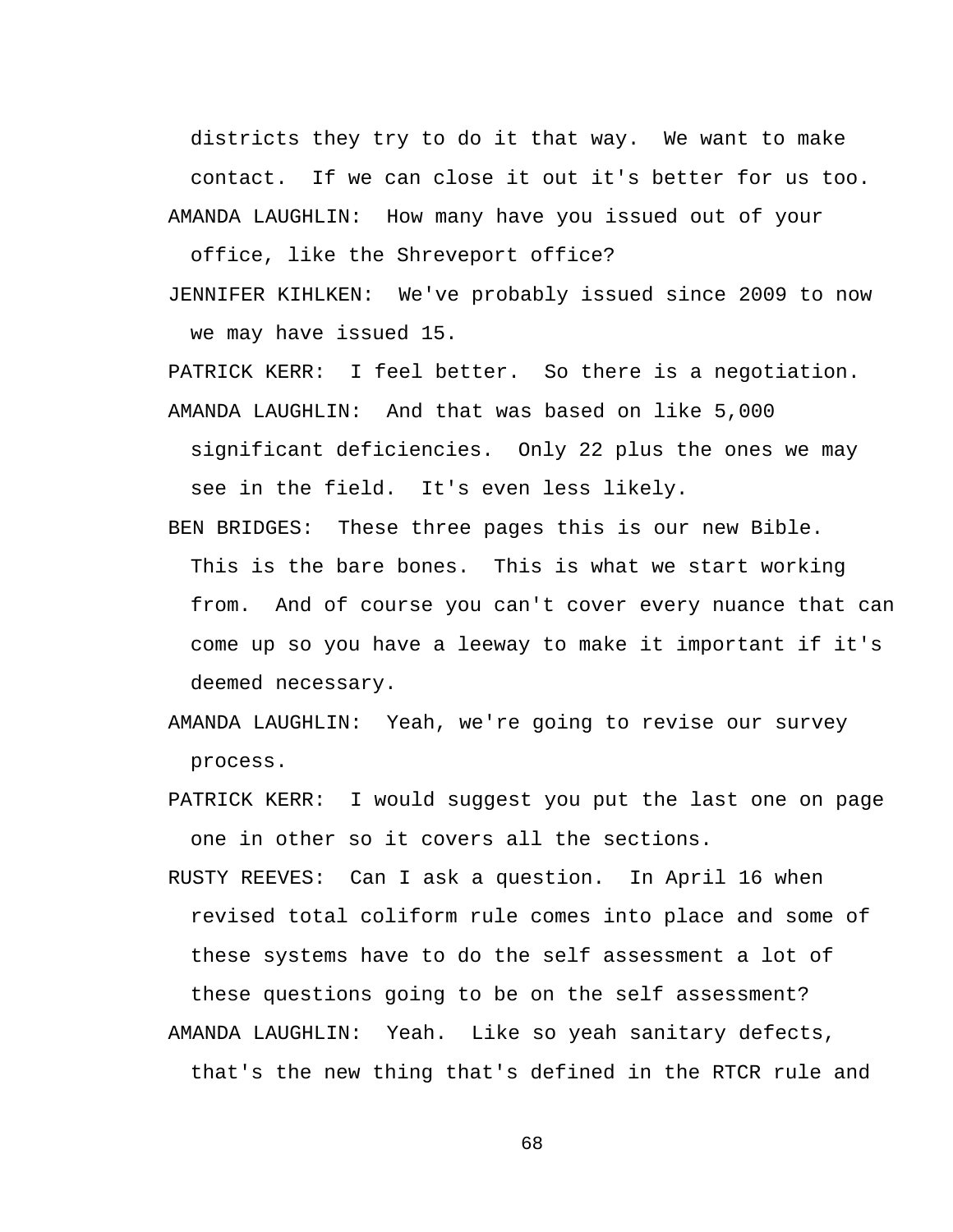they will be very similar.

- RUSTY REEVES: Technically if they had a violation, if they had a positive or a set of positives they would already have a look see of what the inspector's coming out to do every three years or whatever.
- PATRICK KERR: Triggers another inspection and then a third party if that doesn't fix it.
- RUSTY REEVES: But what I'm saying is the system itself will be looking at itself to find possible problems to correct before they come do the inspection.

PATRICK KERR: Right. That triggers an extra inspection. RUSTY REEVES: But it's self inspection.

- AMANDA LAUGHLIN: The first one is a self inspection. If you have more than one of those then the district engineer will be coming out to do an inspection.
- RUSTY REEVES: I guess what I'm getting at is you've self inspected yourself, then you had a district inspector you had another violation. You get dinged here you probably had it coming to you.
- RANDY HOLLIS: Before we accept these wholesale the way they're written, and I'm sorry I am a detailed person, I'm starting to look at some of these things, if these are going to be written up, for example on finished water storage if you look at that one it says any event, overflow, or water level control gage provided on tanks or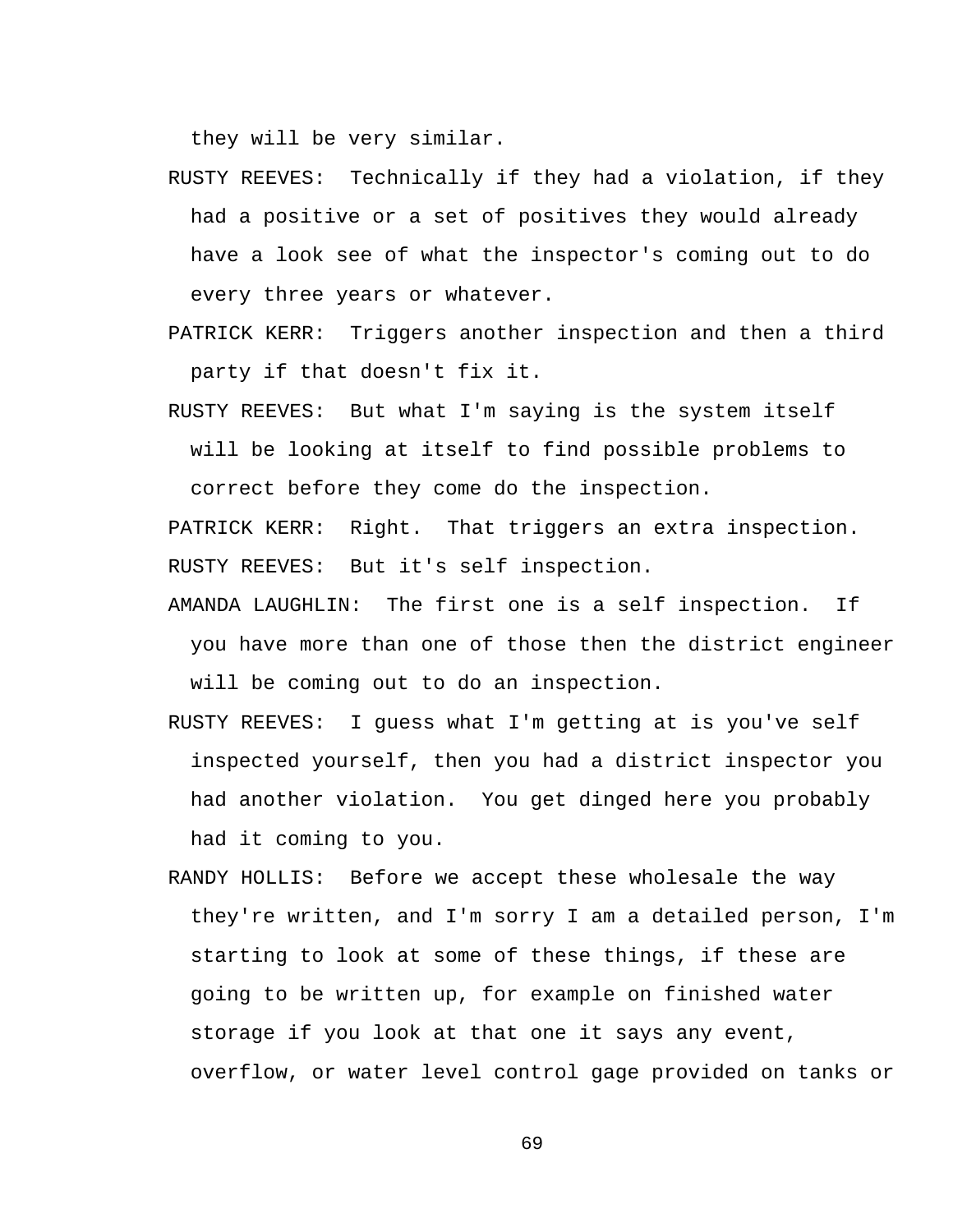other structures containing potable water shall be constructed so as to prevent the entrance of birds, insects, and dust. I'm sorry, our vents do not prevent the introduction of dust into these tanks. You have insect screens at the bottom and you've got quarter inch at the top. Now apparently mosquitoes can't fly 150 feet high so they allow quarter inch at the top. Before we accept this wholesale the way it's written and an inspector goes out and says well this is the way it's written guys. How do you prevent dust in this tank. I think we need to look at these things. I don't want to derail the train here but.

JIMMY GUIDRY: I needed it yesterday, I needed it two months ago. How about we can still make changes, but I got to have something to work from.

CHRIS RICHARD: It's on the list now as dust.

AMANDA LAUGHLIN: It is in our code.

- RANDY HOLLIS: And the code's wrong. Whoever wrote the code was wrong.
- PATRICK KERR: They were good folks sitting around arguing just like us.
- RANDY HOLLIS: Just because it's in the code doesn't mean it's right.
- SYDNEY BECNEL: But really like in New Orleans don't they have an underground storage tank right there at the plant,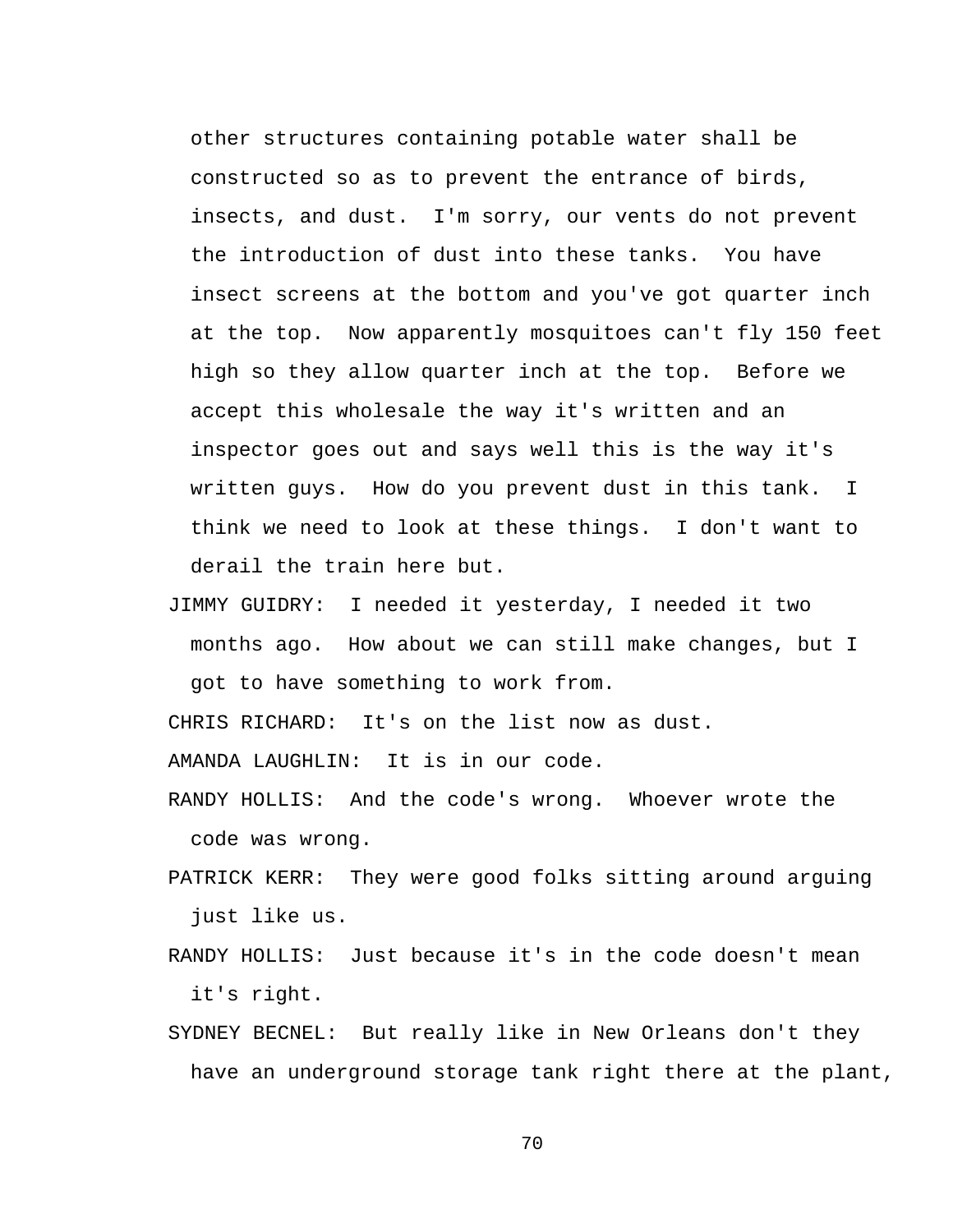right on Claiborne Avenue and you see a vent opening right there. It's not 150 feet in the air either.

PATRICK KERR: But it has insect screens on it.

SYDNEY BECNEL: I don't know what screens, but what I'm saying if you go cut the grass on top of it you're going to create some dust. It could be things like that.

RANDY HOLLIS: How are we going to prevent dust from

getting into those things?

SYDNEY BECNEL: Maybe we'll shut our eyes when we come look at it.

- JIMMY GUIDRY: It's already written in our code. It's what we've been using. If we took dust off that list it says or other contamination that's wide open. That includes dust or anything that can get in there.
- RANDY HOLLIS: I would like to revisit it in the future. JIMMY GUIDRY: This will not be in stone. This will be a working document if you voted today so I can get started on the process of educating our folks. I've got to get back to public service commission and some of these requirements that went around and people had to get rate increases I'm not requiring.

PATRICK KERR: I will make the motion.

CHRIS RICHARD: I'll second.

JEFFREY DUPLANTIS: We need to make a motion--

PATRICK KERR: That the department use this as a basis for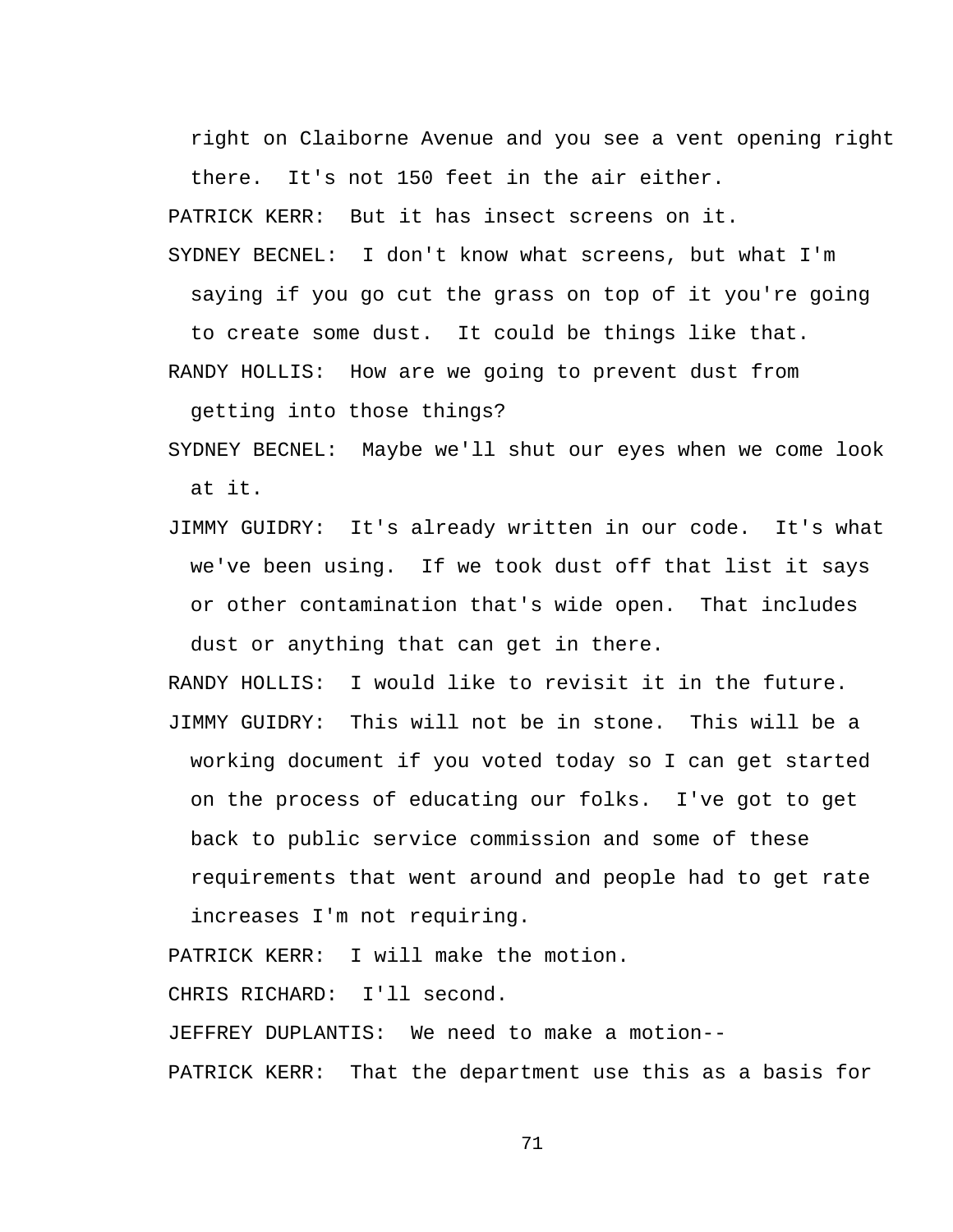sanitary survey.

JEFFREY DUPLANTIS: I would like to add is to move the bottom, the sentence or two sentences at the bottom of page one to other. And the clause that any additions. JIMMY GUIDRY: Leave it there and to other or? JEFFREY DUPLANTIS: Just move it to other so it covers any type of critical component. And then also add a clause if any are to be added or removed from this list that it be put back in front of the committee. So if we go out and find some that are significant and they didn't account for this and they want to add it.

JIMMY GUIDRY: Trying to think how that plays out when people out there come up with a list.

JEFFREY DUPLANTIS: No, this is just if they're out at a site and they find something they deem it significant that's fantastic. But if you want to add it to this list. JIMMY GUIDRY: It was my same concern for today. If we don't have a quorum, there's no vote, there's no change. JEFFREY DUPLANTIS: If you got five people happening and it's a significant thing that's fine. It's just at some point we want to change this list we don't have to change the list next month, we can wait till the following month to change the list. You still have the authority to enforce it and still have the authority to call it significant.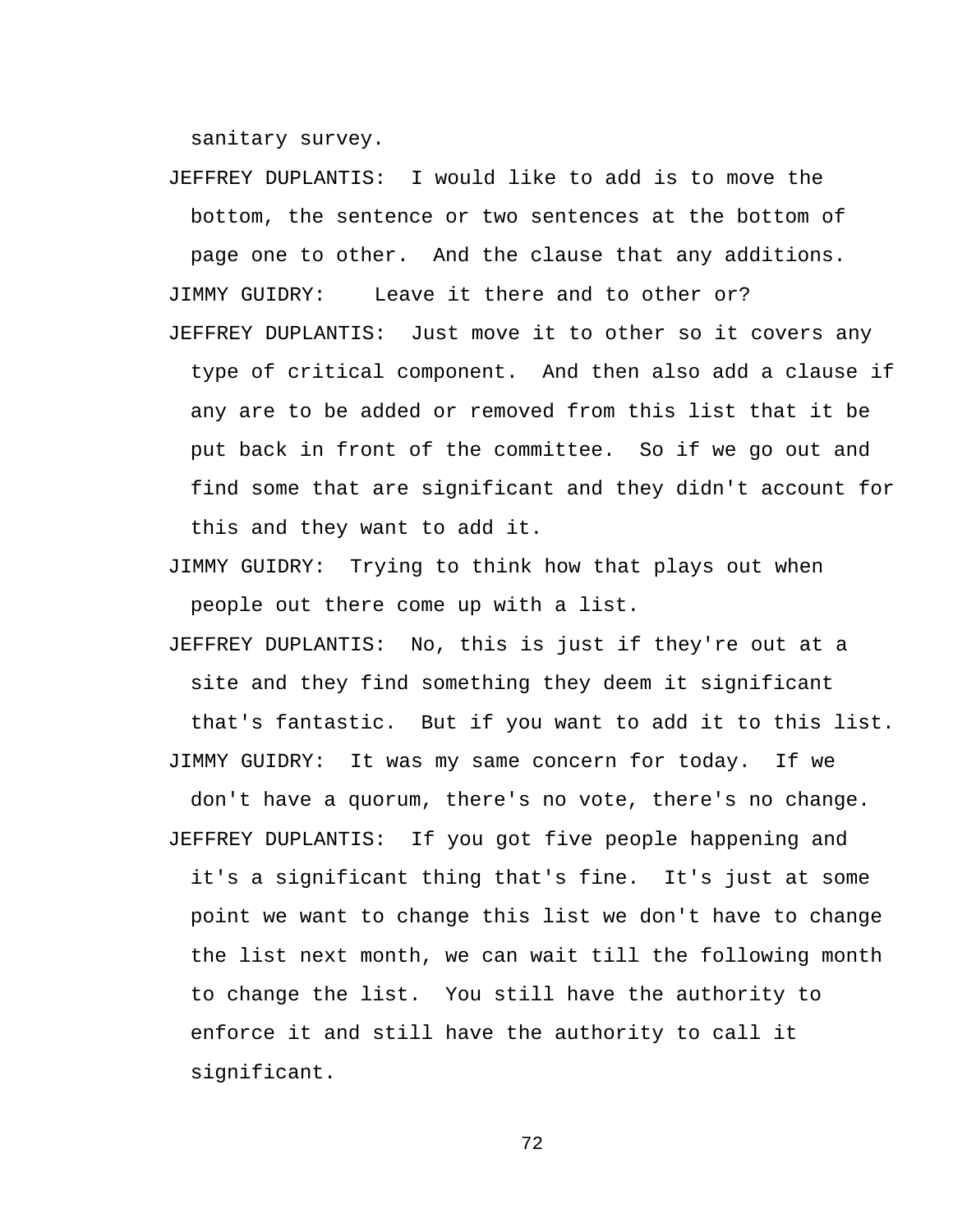JIMMY GUIDRY: Again, I'm not trying to be difficult. I'm just trying to see how EPA reads that that a committee tells me what's on my significant deficiency list. I

almost lost primacy over the law that's written right now. JEFFREY DUPLANTIS: Well, if that's the case why are you asking us to vote on a list then?

- JIMMY GUIDRY: Because I'm trying to honor state law, but the feds don't like it. They do not like it. So I'm in trouble, they're looking at us, if I don't get this done and I have to keep answering to a committee they're not happy about it. I'm not lying, I'm putting on it table. PATRICK KERR: Dr. Guidry, I think-- I'm sorry, I'm going to say this again, this committee is part of the department. We are under the state law part of the department and its process. And we're not outside the department and that's the difference. We need to tell the feds that this committee is part of the department. Just as any other adviser to you becomes a part of your deliberations.
- JIMMY GUIDRY: I've been doing this for 20 years Pat and I have never had a committee that told me how to do my business. They advise me, but I made the final decision. PATRICK KERR: I know.
- JIMMY GUIDRY: This law says I can't do anything without approval of this committee. I have never had that happen.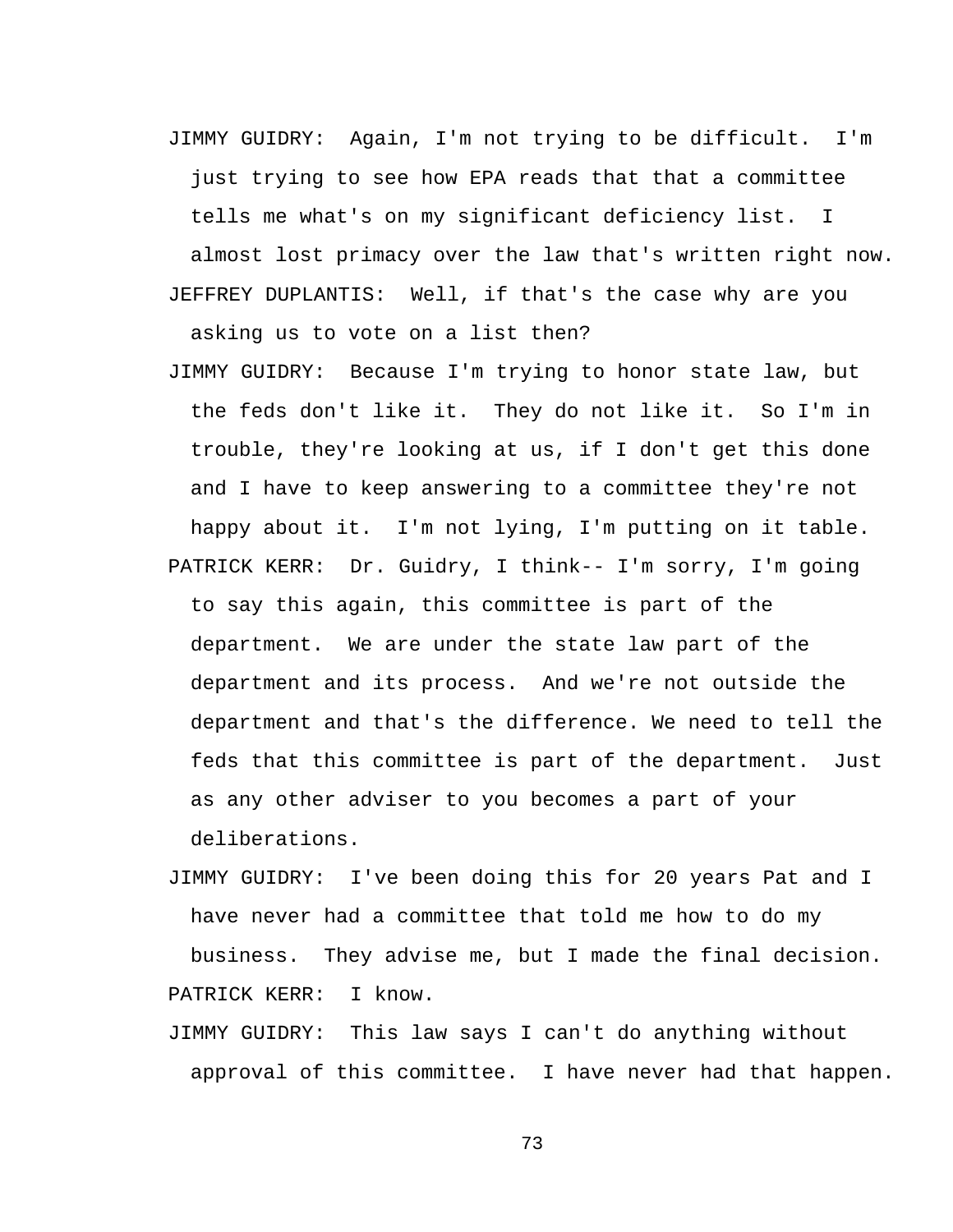- PATRICK KERR: I agree, but I'm saying what we tell the feds. I don't have a problem with this. Why don't you drive on with it and if the committee has an objection to it we can bring it up to the committee.
- JIMMY GUIDRY: No, but he's adding language that says if I want to put anything on the list I got to have approval from the committee. The law already says--
- PATRICK KERR: Exactly and so if we demand to have a say in it under state law you have to let us so we don't need to put it in here. It's already there.
- JIMMY GUIDRY: That's my point.
- PATRICK KERR: If we object to something as a committee we can rely on the state law.
- JIMMY GUIDRY: My significant deficiency list has to be approved by this committee by law.

PATRICK KERR: So let's approve it.

- JEFFREY DUPLANTIS: Okay, then just move that to the other and that would be the only change if everybody's okay with that.
- CHRIS RICHARD: They have the authority regardless of moving it or not to do anything that's on the list.
- PATRICK KERR: I mean then worse case if something is so dadgum objectionable they can't see it and they go get it thrown out by a judge cause the committee didn't approve it. And then I would just suggest when you do make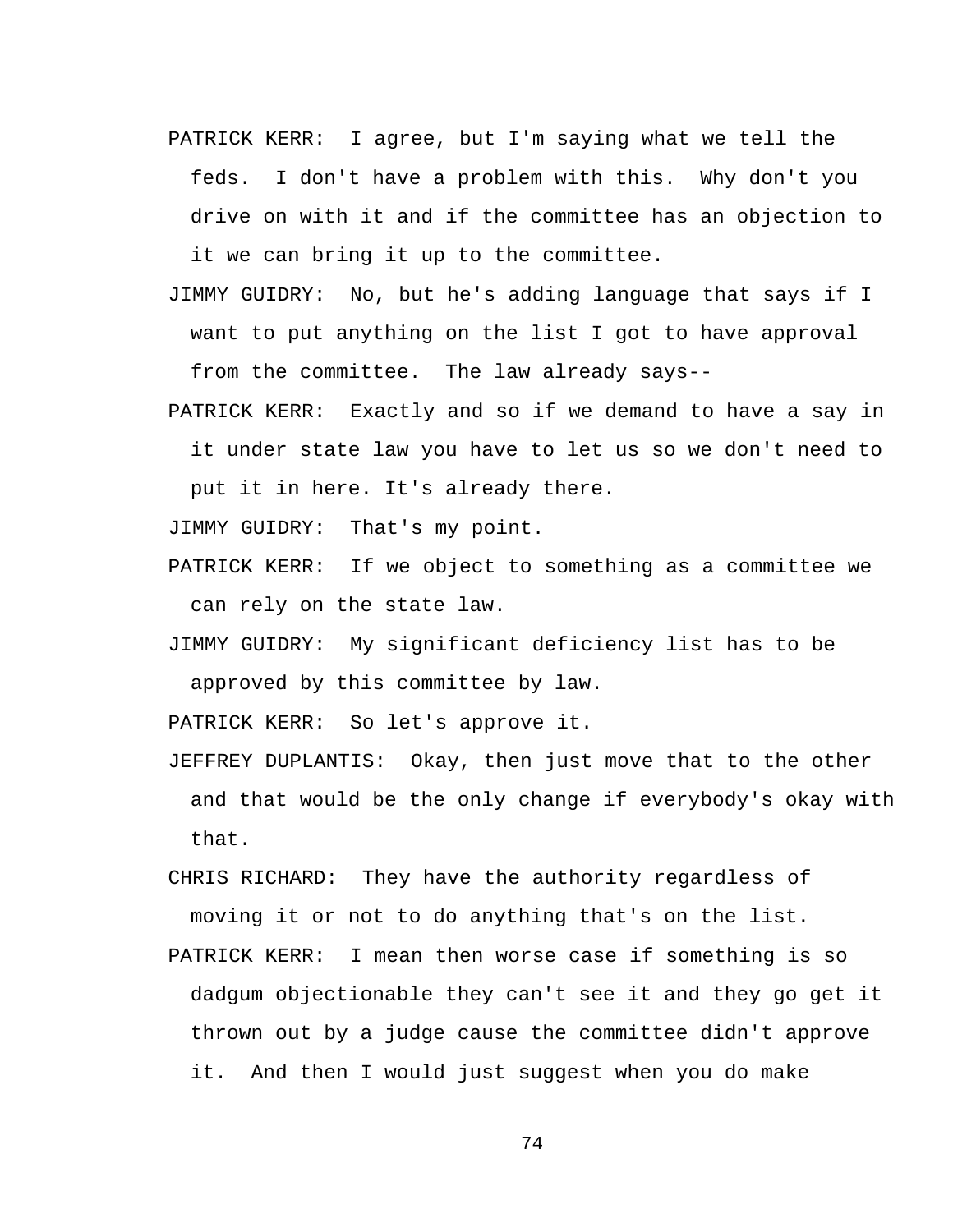changes bring it to committee, let us talk about it just to keep yourself in compliance with the state law too.

JIMMY GUIDRY: Well, let me just say this. By December by law I have to have the emergency rule on the amoeba final rule. Y'all want to hear what we're proposing for the final rule before we go to notice of intent?

PATRICK KERR: If you're going to change the existing emergency rule I would love to hear it.

JIMMY GUIDRY: So what I'm offering is if you want to know everything we do, there's a lot of stuff we're working on. There's manganese and iron rule. By law we have to come up with a manganese and iron rule. And it's esthetic, it's not even health.

PATRICK KERR: And it's the purview of this committee too. JIMMY GUIDRY: So get ready to have more meetings and get ready to weigh in.

GREG GORDON: I'm all for it.

JIMMY GUIDRY: It's not a threat. You can share the misery.

- PATRICK KERR: For you to do a permanent rule you got to go through the rule making process anyway. You're going to have public notice and everything else.
- JIMMY GUIDRY: Well, I wasn't arguing the fact what he said was true. I just don't want to hear what I already have in law. So do I have motion?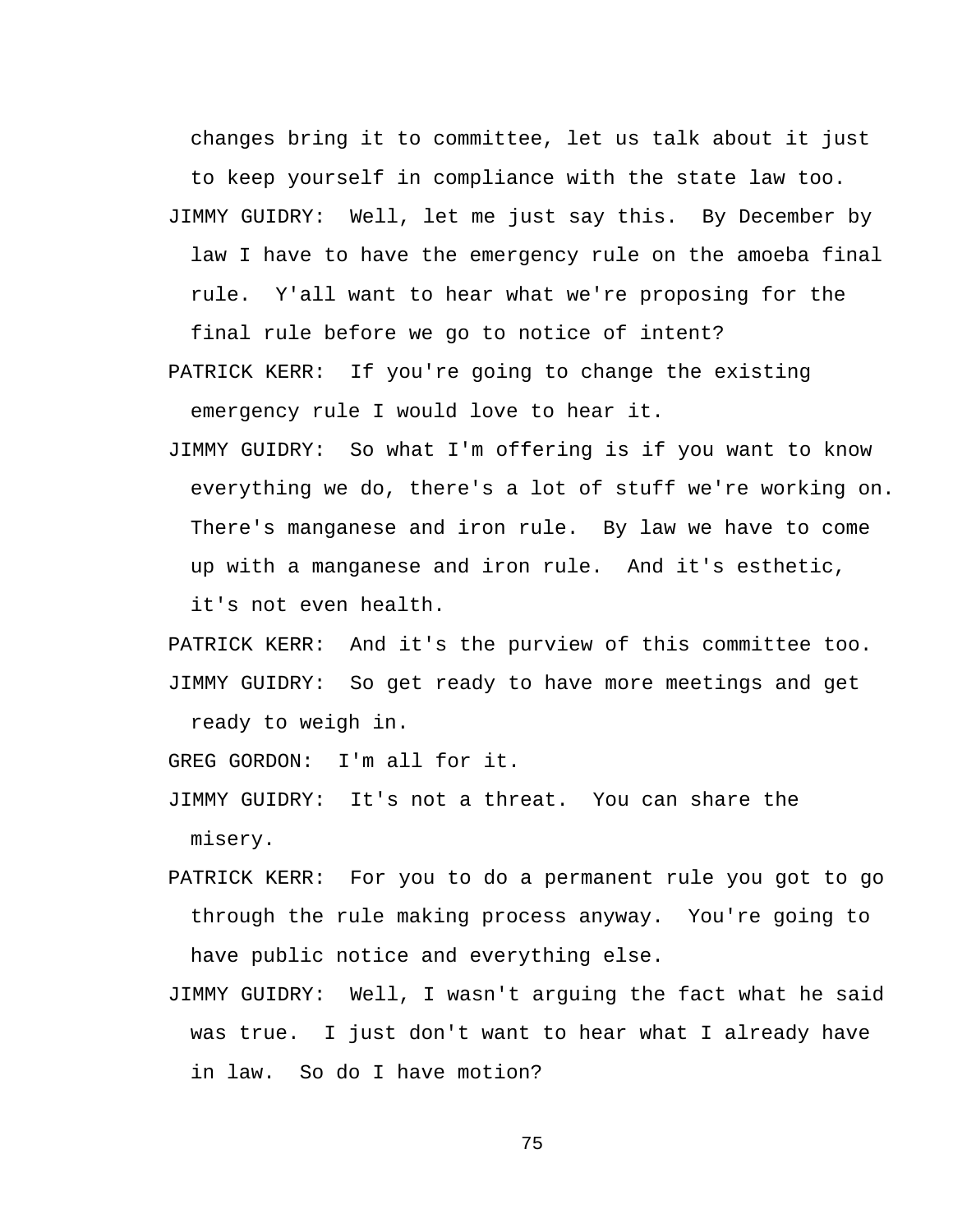JEFFREY DUPLANTIS: Does your motion change to move that one thing?

PATRICK KERR: With Jeffrey's amendments I move that we… CHRIS RICHARD: Not both of them.

JEFFREY DUPLANTIS: No, just moving that last.

PATRICK KERR: Move the last thing on page one to other so

it applies to everything which gives you more latitude. JIMMY GUIDRY: Let's do this. Let's vote on just that

piece and then we'll vote on the entire piece. The

amendment will be to move that bottom on page one to

other, at the end of other. So all in favor aye.

(council unanimously responds "aye")

JIMMY GUIDRY: Any oppose? Okay, good. The next do we have a first and second on accepting this as our working significant deficiency list?

CHRIS RICHARD: Pat and I seconded it.

JIMMY GUIDRY: So a first and a second. Do I hear from the committee to use this as our working document going forward until it's changed in the future. All in favor say aye.

(council unanimously responds "aye")

JIMMY GUIDRY: Any opposed? All right. This is historical. What we've done today is historical. I hope it doesn't come back to haunt me. I feel strongly that it's important that we work with everyone to make sure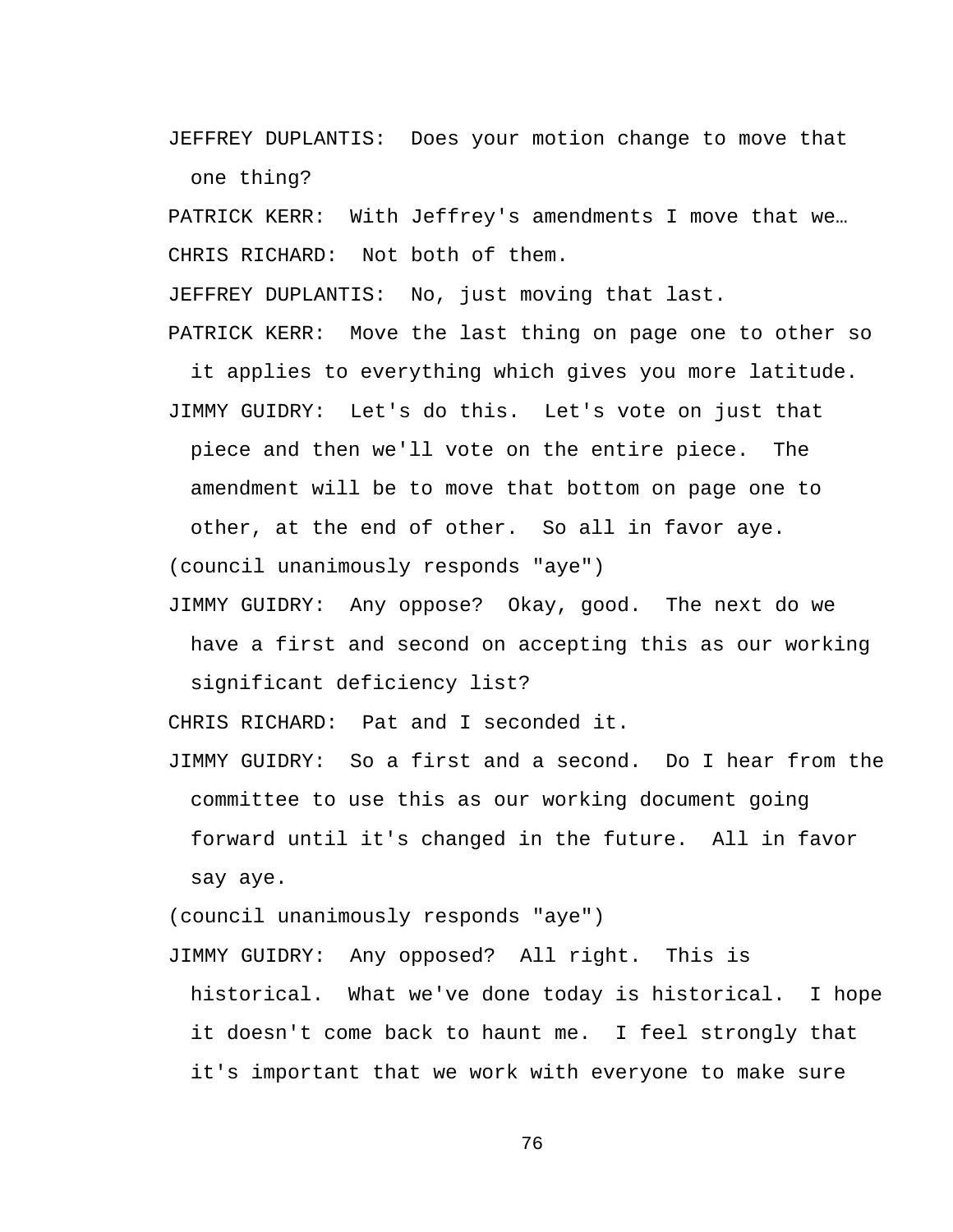that we protect health. I hope we haven't left stuff off that protects health. We chose the best, but we still again will need your input going forward to make sure that we understand what the problems are.

- JEFFREY DUPLANTIS: Quick question Amanda. The ones that didn't make it on this as significant are those now categorized something similar, just a tier lower?
- AMANDA LAUGHLIN: Right. Some may go to recommendations. Some you may never see again.
- RANDY HOLLIS: Does anybody else in here use fluoride saturators?
- AMANDA LAUGHLIN: Just Crowley. There might be a system or two on the river towards New Orleans possibly, but they're the only one I know.

JIMMY GUIDRY: Any public comments? No public comments. Do I hear a motion adjourn?

PATRICK KERR: I think we can put this hydropneumatic tank thing to bed. Why don't we use the language and if there's a question just require hydrostatic test at one and a half times working pressure. And so I can either fix it or get it tested. If I got a 50 PSI working pressure or 70 PSI working pressure system I do a hydrostatic test at 135, it's sound, I can continue to use it. I know it's not perfect, but it gets rid of some of the subjectivity and I'm happy with the hydropneumatic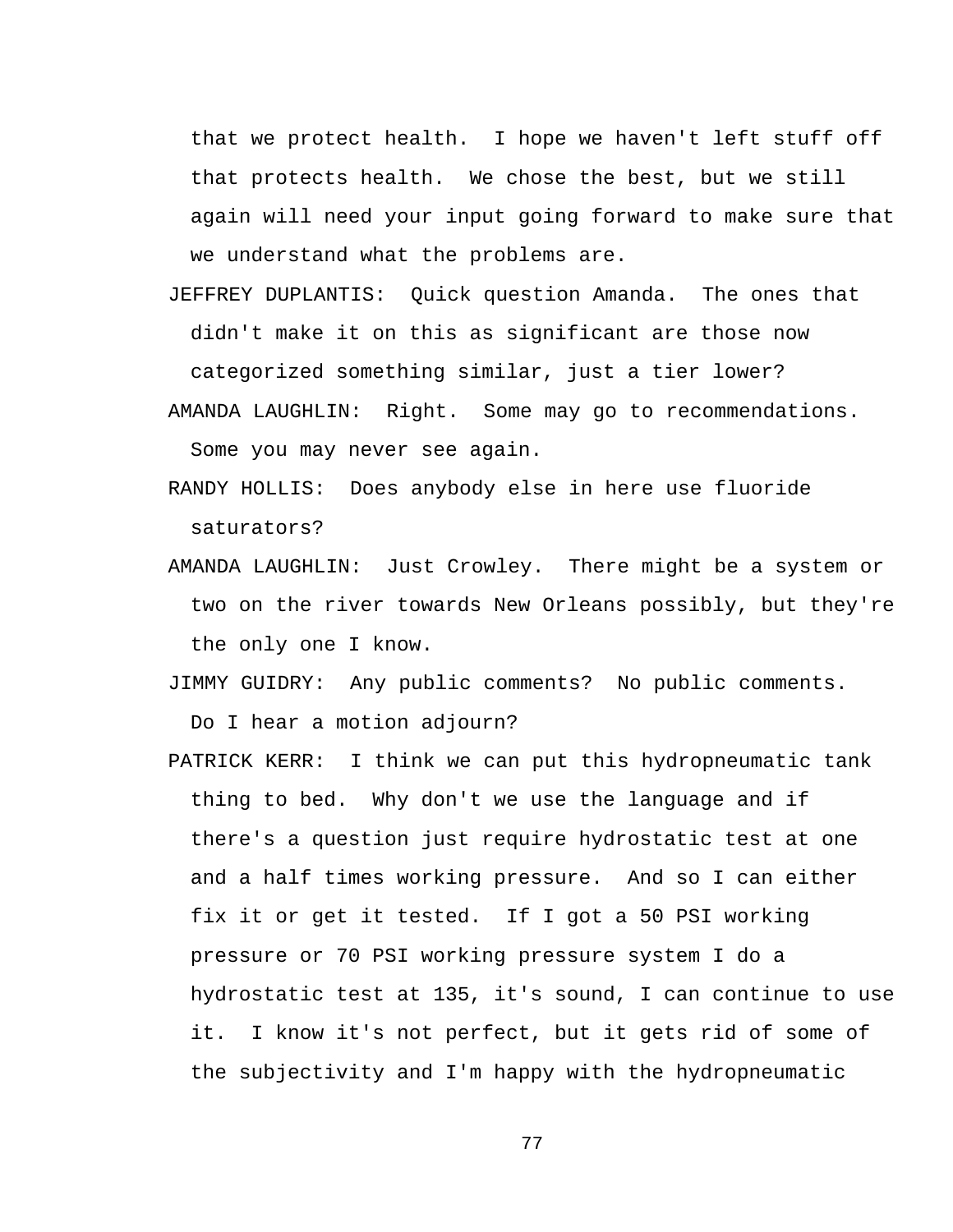language as written if we can demonstrate.

CHRIS RICHARD: Would you do working pressure or maximum? RANDY HOLLIS: No, one and a half times the maximum

discharge pressure of the pump.

(council speaking simultaneously)

RANDY HOLLIS: What if your operating pressure is 50 your tank is now at that level.

JIMMY GUIDRY: If we're going to finish this.

PATRICK KERR: Okay, do we have a pressure relief on a tank?

RANDY HOLLIS: Yeah, we should.

SPEAKER: Some multiple of working pressure.

RANDY HOLLIS: You're operating 75 it would be easy to put a pressure relief at 85 or 90.

PATRICK KERR: Okay, so then I can test it at one and a half times working pressure and I'm going to exceed the pressure at which it will pop off.

RANDY HOLLIS: That's if the pop off fails.

- PATRICK KERR: We can't put on both suspenders. Let's just wear one or the other.
- RANDY HOLLIS: I'd say one and a half times the pressure of the pump. I think you can get there.
- CHRIS RICHARD: If you put it at that then you won't worry about it because it's not going to get any higher than the pump.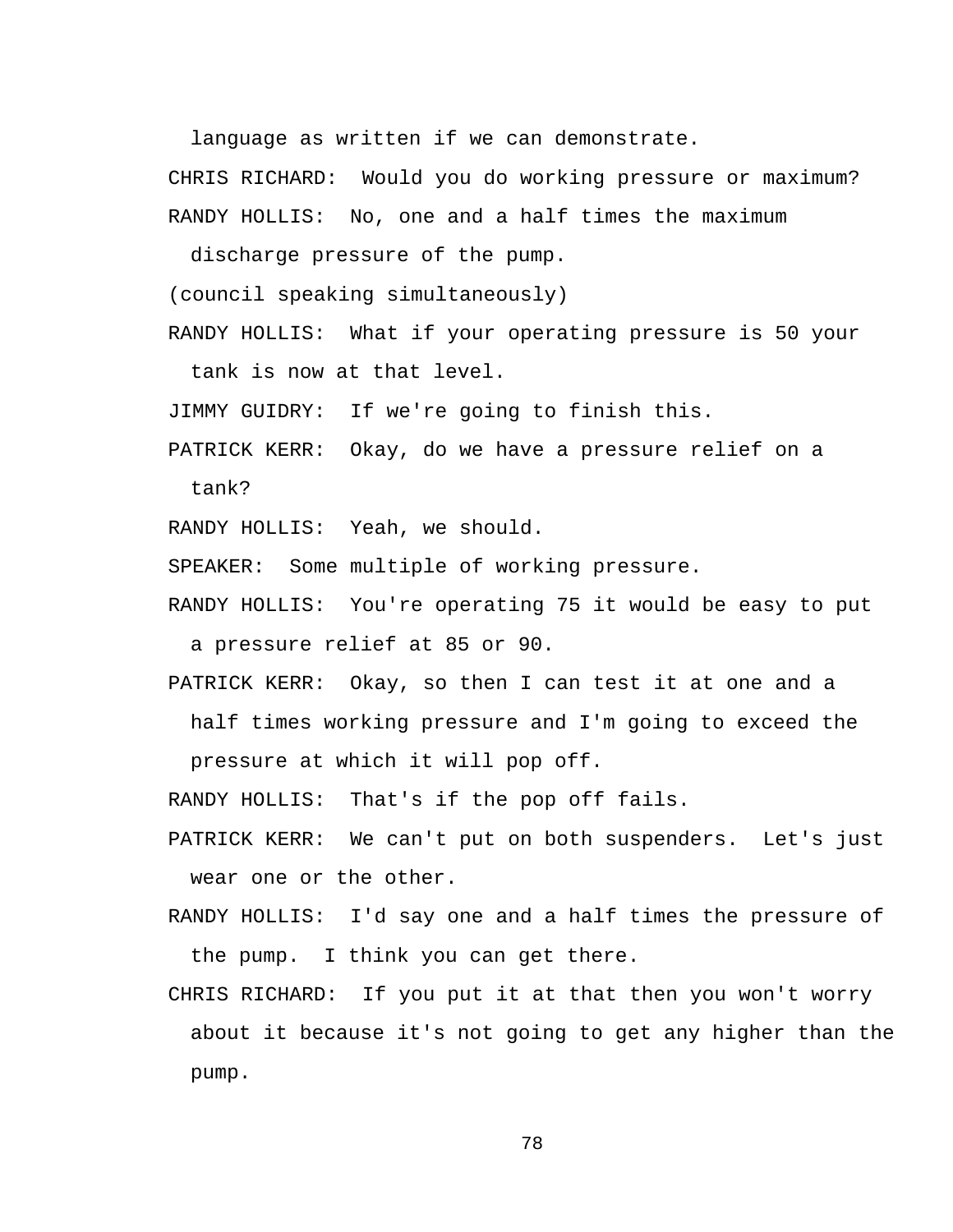RANDY HOLLIS: Most pumps will flat line once you get to that point anyway. They're not going to sit here and go to 300 PSI. So you're sitting in the back part of the curve where it's not going to be that much greater.

PATRICK KERR: I'll defer to y'all on that. Is that all right?

AMANDA LAUGHLIN: One and a half times the pump pressure? RANDY HOLLIS: Maximum discharge pressure of the pump, the

BEN BRIDGES: That way you can't supersede it.

shutoff of the pump. Cause you will get there.

PATRICK KERR: You can still do it with a transient but.

RANDY HOLLIS: You should be protected with air volume and everything else on the tank.

PATRICK KERR: So that makes you happy. So we use the 2012 language verbatim and add that one and a half times shutoff pressure of the supply, hydrostatic test is adequate to demonstrate the integrity of the tank or something like that.

AMANDA LAUGHLIN: What is your typical max shut off pressure?

RANDY HOLLIS: It can vary from 80, 85 pounds.

AMANDA LAUGHLIN: So similar to the other two times the working operating pressure.

PATRICK KERR: It's similar. It's just a little higher. RANDY HOLLIS: But that's the thing. You'll get into an